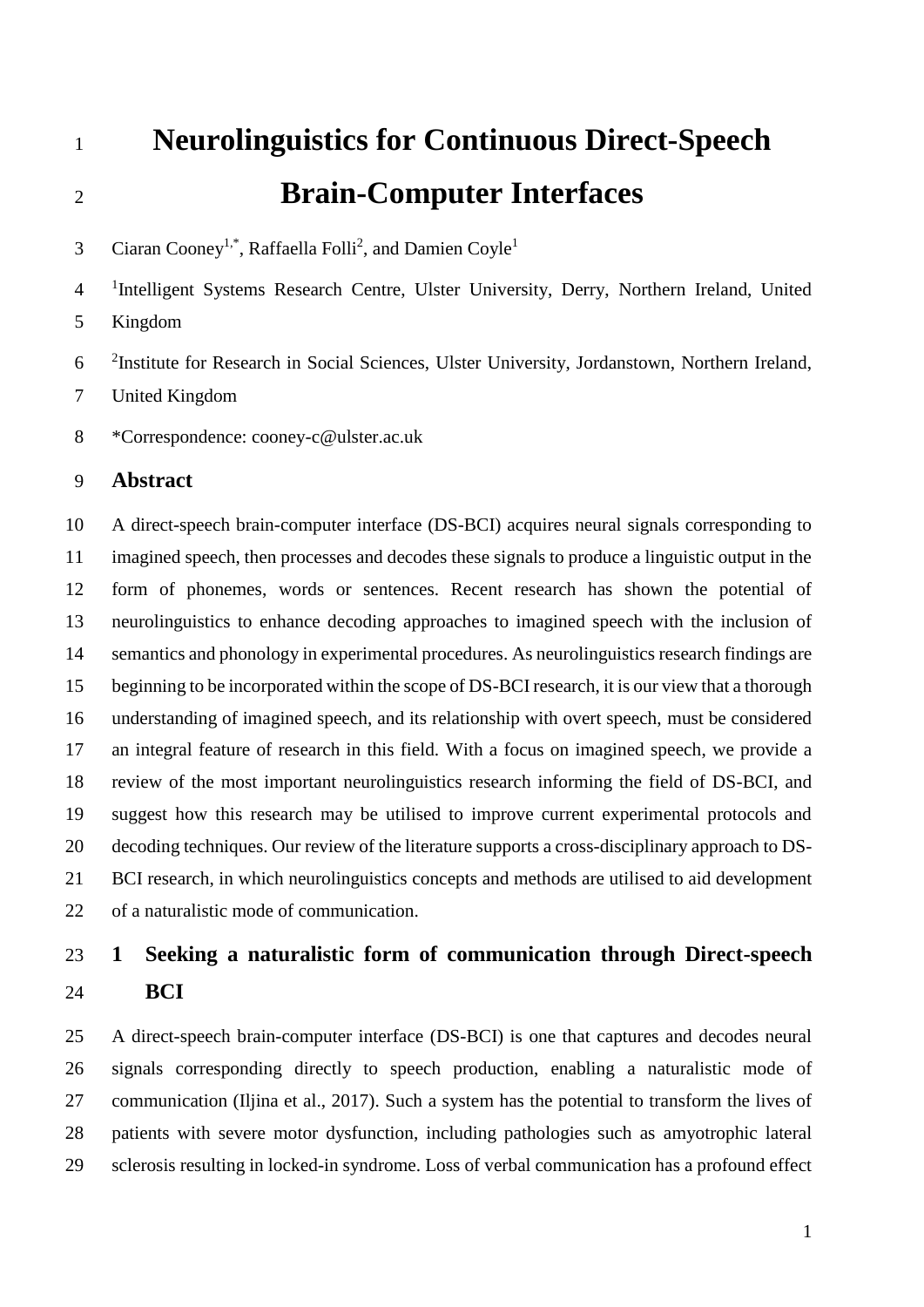on those inflicted, with loss of social interaction and the potential for isolation. In parallel with this personal degeneration, a caregiver faces a more difficult challenge in ascertaining the needs of the patient. These factors have played a crucial role in driving the development of DS-BCIs (Brumberg et al., 2011; Oken et al., 2014).

 It is our view that development of a functional DS-BCI must be predicated on imagined speech (see section 3 for a detailed description) as the communicative modality. However, several other types of speech have been utilised in experiments referenced throughout this text, making it important to define their meanings. Table 1 is a categorisation of the different types of speech typically used in DS-BCI experimentation. Three types of speech are presented, namely overt (Blakely et al., 2008), intended (Guenther et al., 2009) and imagined (D'Zmura et al., 2009), and these are subcategorised according to whether the speech is being produced or perceived by a subject. Overt speech production results in an audible output that can be heard by the person speaking, and by others within range of the sounds produced. Intended speech is the name given to describe when a person tries to speak but does not have the capacity to produce an audible output. Imagined speech is the internal pronunciation of words without any audible output or associated movement. These are types of speech production and possible methods of communication with DS-BCI. However, several studies have used decoding approaches applied to the neural correlates of speech perception as evidence for the potential of decoding speech processesesfor communication (Di Liberto et al., 2015; Wang et al., 2018). We consider it to be extremely important to distinguish speech perception studies from speech production studies, and to be aware that the 'speech' in these studies refers to different phenomena. In perception studies, the speech being considered is the stimulus provided by the experimenter. The corresponding response of the subject, typically in the auditory cortex, is the neural activity being decoded. This differs greatly from the study of speech production in which the subject is actively producing phones, words or sentences, whether prompted or unprompted, with neural correlates typically corresponding to brain regions associated with speech production. Although speech perception studies are important for DS-BCI research, this review, is primarily concerned with speech production, and in particular, imagined speech production.

|  | 58 Table 1 Categorisation of types of speech typically used in DS-BCI experiments. |  |  |  |
|--|------------------------------------------------------------------------------------|--|--|--|
|  |                                                                                    |  |  |  |

|       | <b>Production</b> | <b>Perception</b>                                                                       |
|-------|-------------------|-----------------------------------------------------------------------------------------|
| Overt | audible output.   | Fully-articulated speech with Active or passive hearing of<br>audible speech (one's own |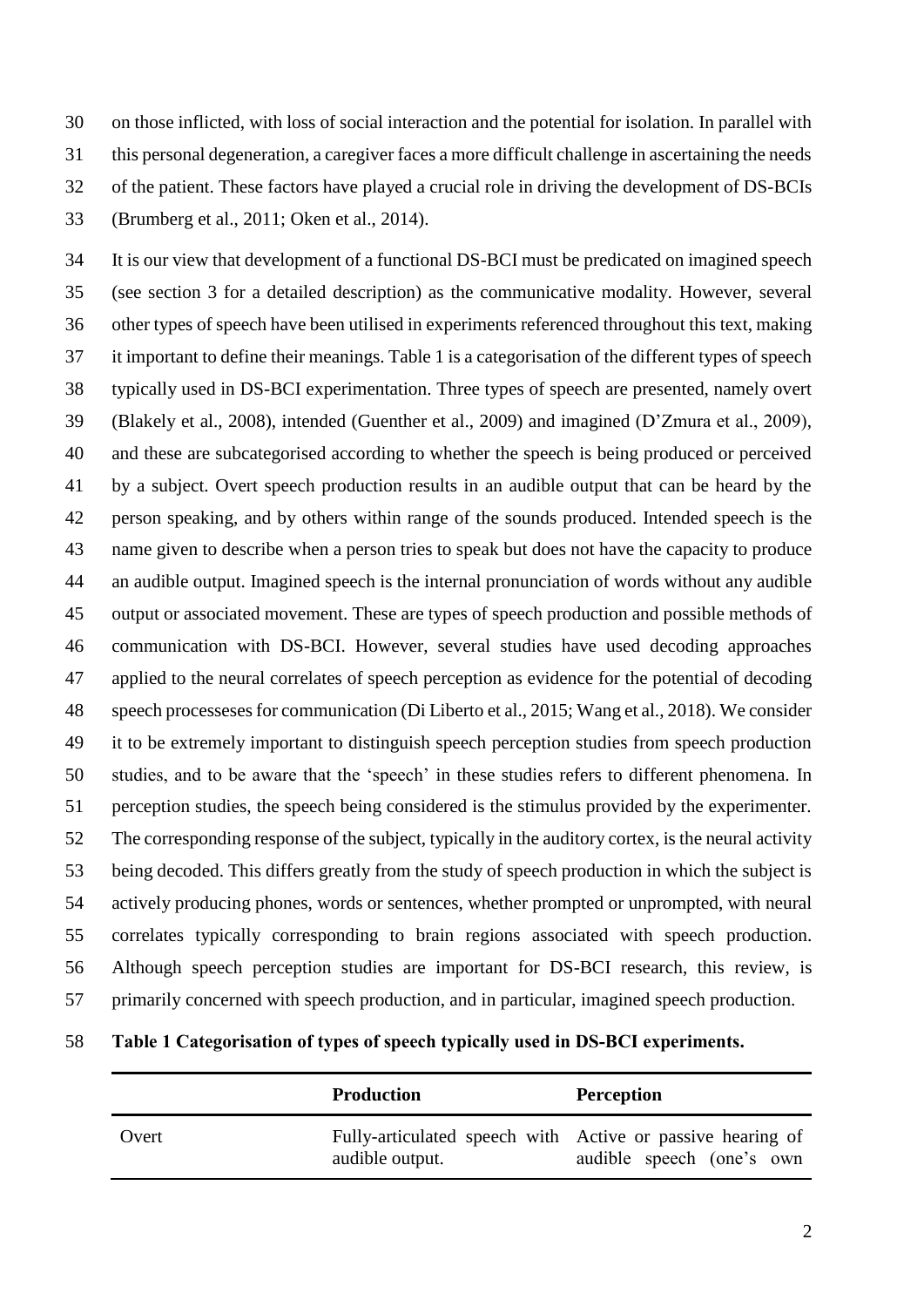|          |                                                                                              | speech or from another<br>source).                                         |
|----------|----------------------------------------------------------------------------------------------|----------------------------------------------------------------------------|
| Intended | speech but without the intended speech production.<br>capacity to produce audible<br>output. | Intention to produce overt Perception of one's own                         |
| Imagined | Internal<br>independent<br>words,<br>movement and without any<br>audible output.             | pronunciation of Perception of one's own<br>of imagined speech production. |

 A DS-BCI consists of several important stages (see Figure 1). The stages depicted in Figure 1B-G have each been extensively covered in the literature (Blakely et al. 2008, Guenther et al. 2009, reviewed in Bocquelet et al. 2017)*.* However, there is relatively little consideration of the difficulty in modelling the first of these stages (Figure 1A), namely imagined speech production, during which a participant articulates words internally without any motor movement. Neurolinguistics research is providing insight into the cognitive function, phenomenology and neurobiology of speech production in general (Hickok, 2014), and imagined speech in particular (Alderson-Day and Fernyhough, 2015; Perrone-Bertolotti et al., 2014) and it is our view that these insights should be utilised within DS-BCI research. We concur with the arguments expressed by Iljina et al. (Iljina et al., 2017) that, given the complexity of speech production processes, combining research from the fields of BCI and neurolinguistics must be seen as an important approach for those seeking to capture and decode the phenomena.

 Imagined speech is the internal pronunciation of words without any motor movement or acoustic output (Torres-García et al., 2016) (see Section 3). Related, and overlapping, terminology for imagined speech includes self-talk, sub-vocal/covert speech, internal dialogue/monologue, sub-vocalisation, utterance, self-verbalisation and self-statement (Morin and Michaud, 2007). However, for the purposes of performing controlled experiments in the field of DS-BCI, it is necessary to maintain a consistent terminology and description of the phenomena (see Section 3). Although not identical, there is overlap between imagined and overt speech production, and imagined speech has become an alternative neuro-paradigm for communicative BCI (D'Zmura et al., 2009; DaSalla et al., 2009; Deng et al., 2010). Such a system differs from other types of communicative BCIs (Chaudhary et al., 2017; Pandarinath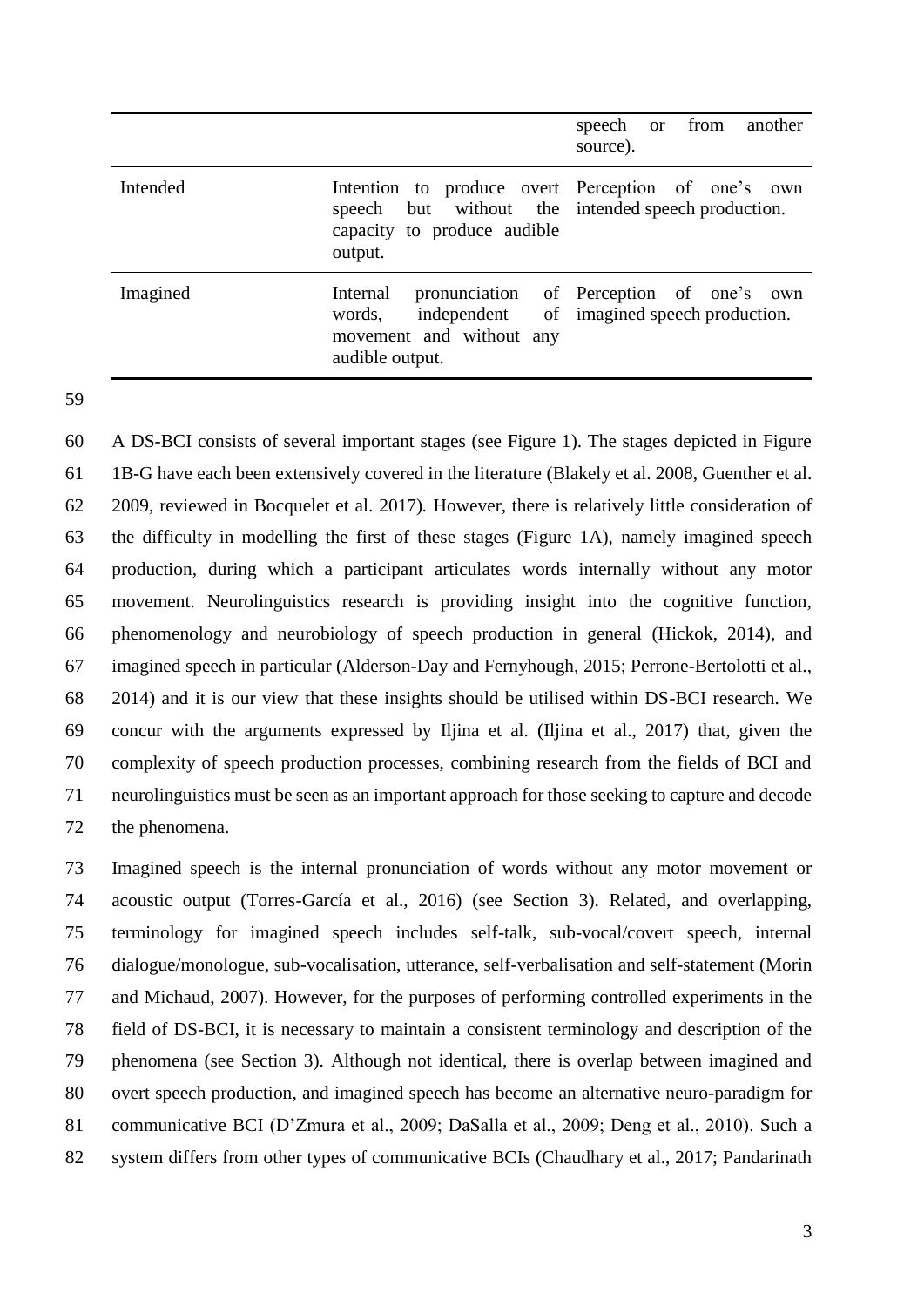et al., 2017), in that it relies on tapping directly into a person's speech production processes, rather than using some unrelated neural activity as the method of communication.

 Several DS-BCI studies have used neurolinguistics approaches within their experimental procedures (González-Castañeda et al., 2017; Kim et al., 2013; Wang et al., 2011; Zhao and Rudzicz, 2015). In general, the approaches used have been to design a constrained dictionary of words categorised according to their relative semantic or phonological relationships. The basic principle underpinning this approach is that the categorical features of a word may aid decoding accuracy in imagined speech. There is some evidence that this is a valid approach to take, particularly in relation to semantic categorisation, which has received greater attention in the literature. Studies examining the feasibility of decoding semantic information from neural signals have shown that semantic category can be predicted from brain activity (Kim et al., 2013; Wang et al., 2011). However, further research is required to determine the true potential of neurolinguistics research in relation to the neurobiology of imagined speech and the structured processes underlying speech production, to inform DS-BCI research.

 Here, we review trends in DS-BCI research, and the current understanding of speech production processes, with an emphasis on imagined speech. We consider the potential implications of attempting to harness neurolinguistics concepts and the limitations of working directly with imagined speech. An argument is presented, that effective research in the field of DS-BCI should incorporate neurolinguistics research and a thorough understanding of imagined speech where possible to aid the development of a naturalistic mode of communication.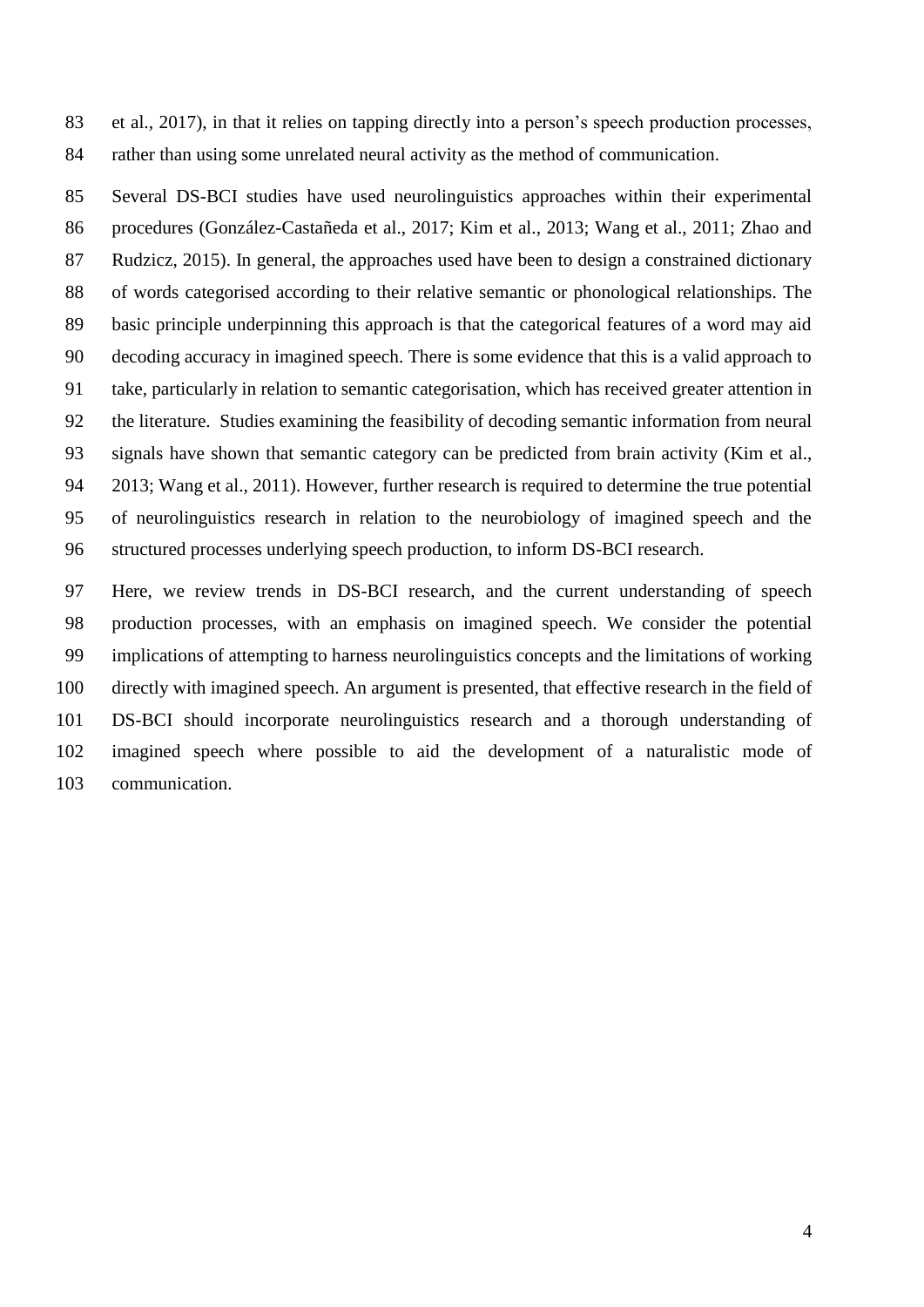

#### **Figure 1 Seeking a Naturalistic form of communication through direct-speech BCI.**

#### **2 Trends in Direct-Speech BCI**

 The development of a 'silent' interface has long been an active area of research to enable users to communicate without audible articulation of their speech. Several modalities have been developed to facilitate such communication through movement-independent BCI, including BCI-spellers (e.g. D'albis et al. 2012), BCIs based on steady-state visually evoked potential (SSVEP) (e.g. Bin *et al.*, 2009) and BCIs based on motor imagery (e.g. Tabar and Halici, 2017a), (see AlSaleh et al., 2016; Tabar and Halici, 2017b see for reviews). There are numerous forms which these silent interfaces have taken to provide a more naturalistic, language-based mode of communication, including ultrasound imaging of lip profiles (Denby et al., 2006) and word recognition using magnetic implants and sensors (Gilbert et al., 2010). However, approaches such as these require active motor skills that can be readily utilised as the communicative modality and are therefore not movement-independent BCIs. The utility of BCI as a mode for language-based communication has been noted by researchers for many years (Denby et al., 2006; Donchin et al., 2000), with the concept for a DS-BCI being a movement-independent BCI based on neural activity corresponding directly to imagined speech production processes. However, the possibility of developing a BCI predicated purely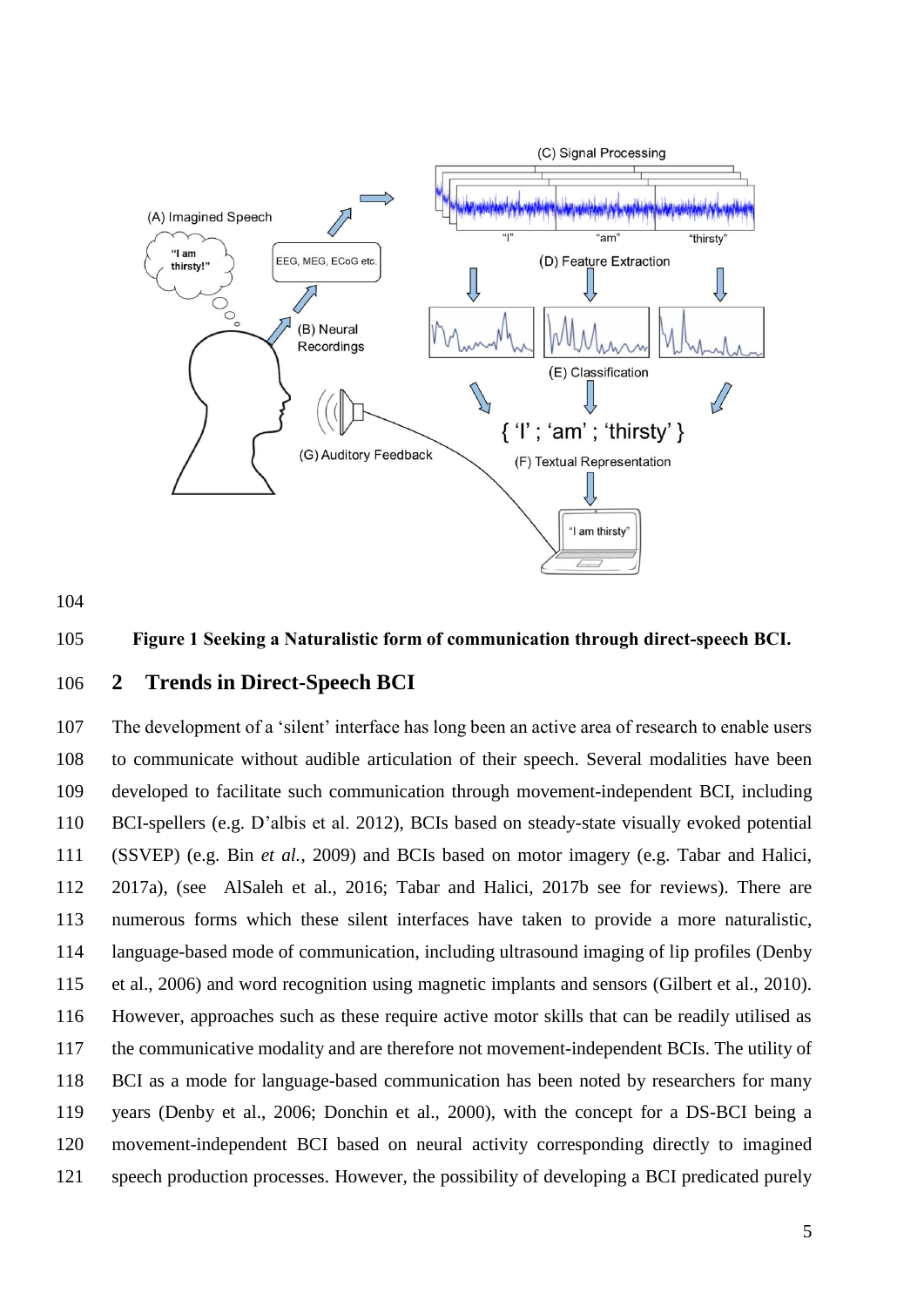on imagined speech has only recently begun to gather momentum (Ikeda et al. 2014, Yoshimura et al. 2016, Nguyen, Karavas and Artemiadis 2017) as researchers have revealed promising results in attempts to classify units of imagined speech (González-Castañeda et al., 2017; Martin et al., 2014; Pei et al., 2011a; Yoshimura et al., 2016; Zhao and Rudzicz, 2015). There have been several incarnations of DS-BCIs, including a wireless BCI for real-time speech synthesis (Guenther et al., 2009) and a concept for continuous speech recognition (Herff et al., 2017). The current stream of DS-BCI research indicates a trend towards improved classification of imagined speech units for decoded brain activity (González-Castañeda et al., 2017; Martin et al., 2014) and the development of methodologies for continuous decoding of imagined speech (Brumberg et al., 2016). There have also been recent developments in classification of the neural correlates of speech perception (Di Liberto et al., 2015; Wang et al., 2018), one of which demonstrates real-time classification of auditory sentences from neural activity (Moses et al., 2018). Although this research is vital for the implementation of a closed- loop DS-BCI, it is important that results from speech perception studies are assessed independently of speech production studies as the neural activity corresponding to each cannot be assumed to have similar properties.

 There have been notable successes in attempts to improve the decoding of language content directly from neural activity. The neural correlates of vowels and consonants (Idrees and Farooq, 2016; Pei et al., 2011b; Yoshimura et al., 2016), phonemes (Brumberg et al., 2011; Leuthardt et al., 2011), syllables (Deng et al., 2010), whole words (González-Castañeda et al., 2017; Martin et al., 2016) and even sentences (Herff et al., 2015) have all been evaluated using advanced decoding algorithms. Decoding of discrete units of speech, single vowels for example, has been a popular experimental paradigm in DS-BCI to date (Ikeda et al., 2014). Sereshkeh et al. (Rezazadeh Sereshkeh et al., 2017a) presented evidence suggesting that it is possible to 146 classify units of imagined speech from electroencephalogram (EEG), presenting  $63.2\% \pm 6.4$  accuracy for pairwise classification tasks. Other studies have shown that decoding accuracies of vowels and consonants were similar for both overt and imagined speech (Pei et al., 2011a). Elsewhere, linguistic content has been harnessed to aid discrimination of both overt and imagined speech, with phonology (Zhao and Rudzicz, 2015), semantics (Kim et al., 2013) and syntax (Herff et al., 2015) each showing some potential to aid classification in DS-BCI. Figure 2, and the corresponding data in Table 2 categorise DS-BCI studies according to recording technique and the type of speech being investigated. The time-period for this analysis begins with the study of Blakely et al. (Blakely et al., 2008), due to this being the first study based on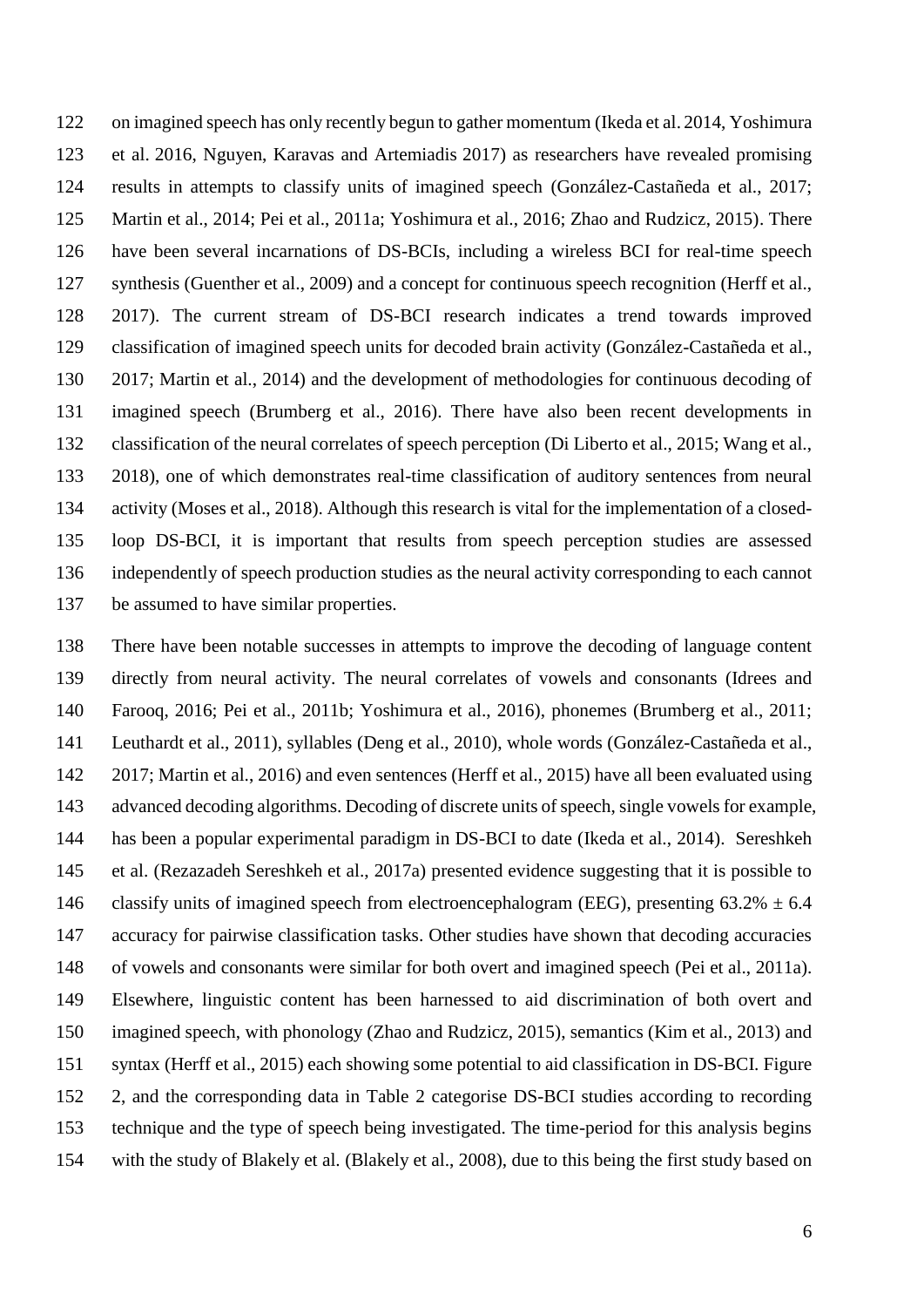the BCI paradigm depicted, and runs through to 2018. Criteria for inclusion in this analysis are those studies using typical recording techniques (EEG, electrocorticogram (ECoG), Micro- arrays, functional magnetic resonance imagining (fMRI) and functional near-infrared spectroscopy (fNIRS) to decode speech production (overt, imagined, intended), but not speech perception, directly from neural activity. Studies utilising speech imagery or imagined hearing have been excluded as we do not consider these modalities to be representative of the speech production required of a DS-BCI. The cross-sectional data (Figure 2A) indicates that studies have favoured two recording techniques and two types of speech. Clearly, EEG and ECoG are the most dominant recording techniques, having been cited in 16 and 20 studies respectively (Figure 2B). The likely reason being the high temporal resolution (milliseconds) they both possess, particularly in comparison to imaging techniques such as fMRI (with temporal resolution in the order of seconds). This high temporal resolution is required to capture the dynamic processes associated with speech production (Herff et al., 2016). As a non-invasive recording technique, EEG makes recruitment of experimental participants easier, but the greater spatial resolution of ECoG render it a better candidate for decoding imagined speech signals when participants are made available due to treatment for pre-existing medical conditions (e.g. epilepsy) (Martin et al., 2016). Although they have shown good performance in fields such as neuromotor prostheses (e.g. Hochberg et al. 2012), relatively few studies have utilised microelectrode arrays for recording the spiking activity of single or multiple units (SU or MU) i.e., neurons, during imagined speech. However, the SU or MU offer the required signal specificity to improve imagined speech decoding processes given its success in movement and movement intention decoding (Bouton et al., 2016).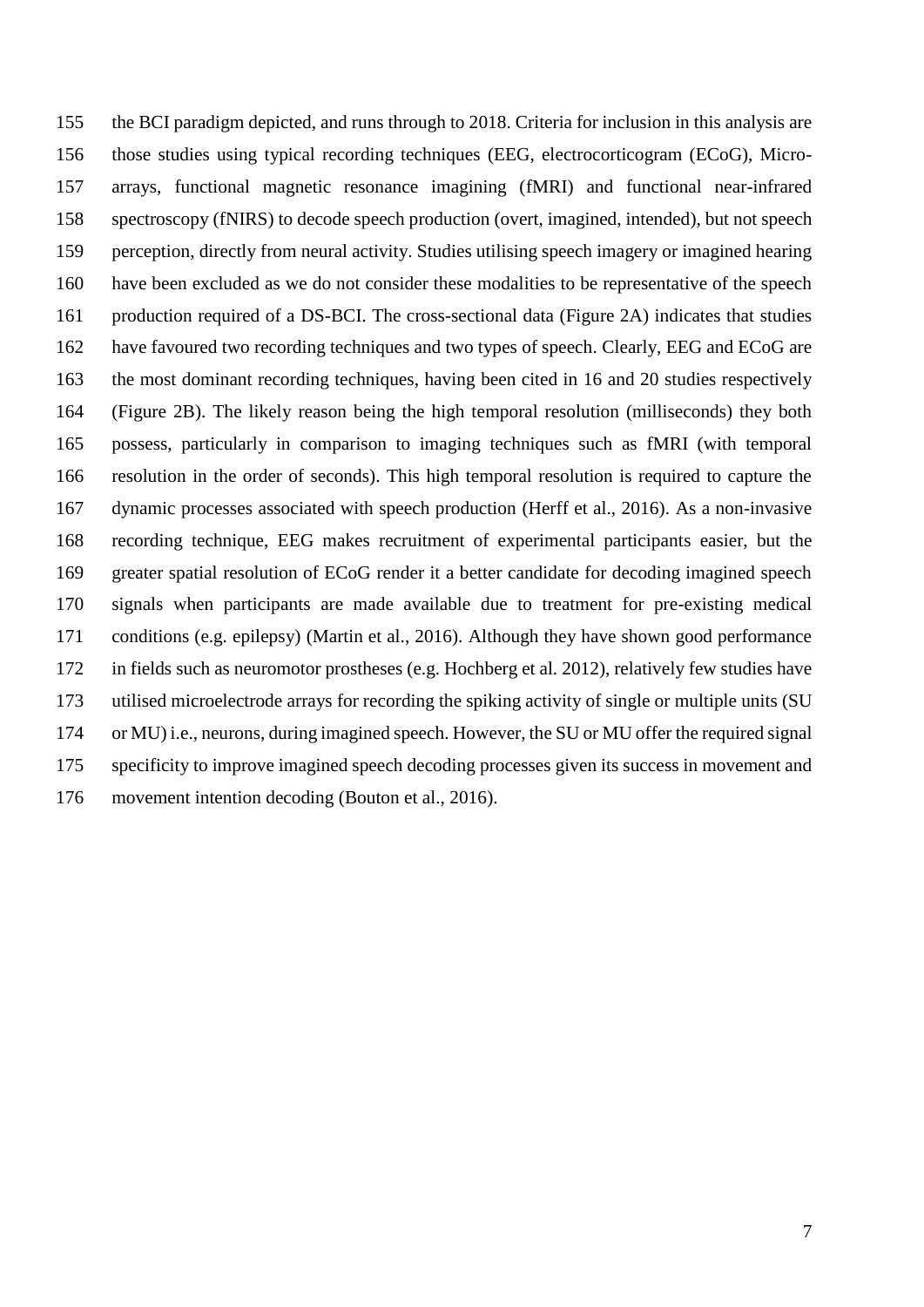

### **Figure 2 Direct-speech BCI studies categorised according to recording techniques and types of speech.**

 It is clear from the data presented in Figure 2 that overt speech production is heavily-utilised in experimental trials. Overt speech is included in a total of 26 studies (17 solely overt and 9 alongside imagined speech) (Figure 2B). There are several reasons for this trend, including the lack of behavioural verification associated with imagined speech, whereby it is difficult to confirm whether experimental tasks have been performed correctly, and the lower amplitude of EEG/ECoG signals it produces (Palmer et al., 2001; Shuster and Lemieux, 2005). Despite lower amplitude signals, there is evidence to suggest that EEG can provide considerable information on imagined speech that can be utilised for a DS-BCI (D'Zmura et al., 2009). Attempts to decode continuous overt speech have been made (Herff et al., 2015), and it is anticipated that further developments may enable adaptation of this approach for imagined speech. As stated, the use of overt speech is prevalent in DS-BCI research. However, if a truly naturalistic form of communication is to be achieved using imagined speech, then a thorough understanding of the phenomena is required.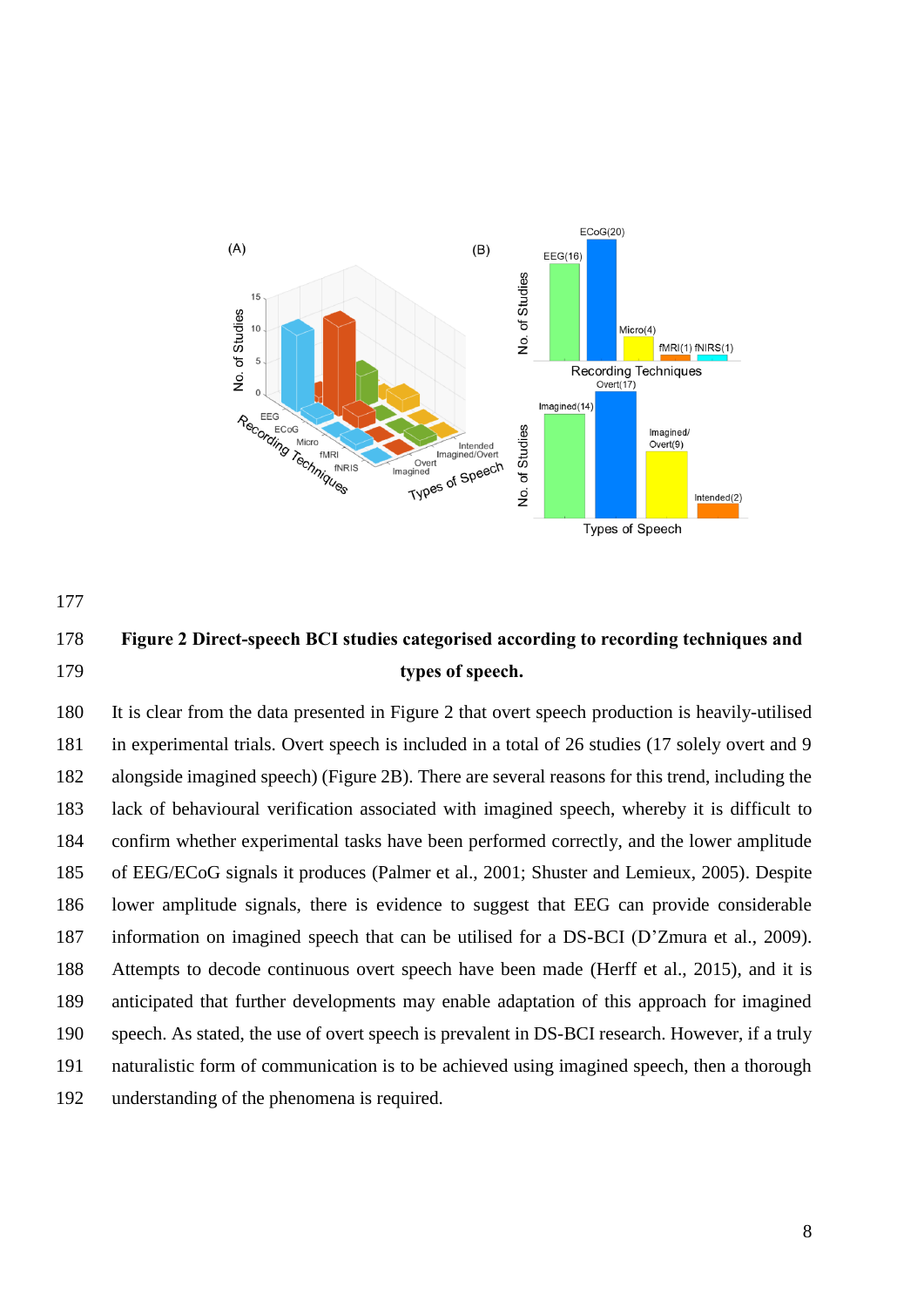| <b>Reference</b>                     | <b>Recording</b><br><b>Technique</b> | <b>Type of</b><br><b>Speech</b> | <b>Experimental Paradigm</b>                                                                                        |  |  |
|--------------------------------------|--------------------------------------|---------------------------------|---------------------------------------------------------------------------------------------------------------------|--|--|
| Blakely et<br>al., 2008              | Micro-<br>electrode                  | Overt                           | Phoneme pronunciation.                                                                                              |  |  |
| D'Zmura et<br>al., 2009              | <b>EEG</b>                           | Imagined                        | Imagined speech of two syllables spoken in one of<br>three rhythms.                                                 |  |  |
| Guenther et<br>al., 2009             | Micro-<br>electrode                  | Intended                        | Vowel production involving movement from a<br>central vowel location to one of three peripheral<br>vowel locations. |  |  |
| Porbadnigk<br>et al., 2009           | <b>EEG</b>                           | Imagined                        | Five words, presented in block, sequential or<br>random order.                                                      |  |  |
| <b>Brigham</b><br>and Kumar,<br>2010 | <b>EEG</b>                           | Imagined                        | Imagined speech of two syllables, /ba/ and /ku/ at<br>two rhythms.                                                  |  |  |
| Deng et al.,<br>2010                 | <b>EEG</b>                           | Imagined                        | Imagined speech of two syllables spoken in one of<br>three rhythms.                                                 |  |  |
| Kellis et al.,<br>2010               | Micro-<br>electrode                  | Overt                           | Repetition of one of ten words.                                                                                     |  |  |
| <b>Brumberg</b><br>et al., 2011      | Micro-<br>electrode                  | Intended                        | Intended production of 38 American English<br>phonemes.                                                             |  |  |
| Chi et al.,<br>2011                  | <b>EEG</b>                           | Imagined                        | Generation of five types of phonemes that differ in<br>their manner vocal articulation.                             |  |  |
| Leuthardt et<br>al., 2011            | ECoG                                 | Overt/<br>Imagined              | Overt and imagined phoneme articulation.                                                                            |  |  |
| Pei et al.,<br>2011a                 | ECoG                                 | Overt/<br>Imagined              | Overt and imagined repetition of 36 monosyllabic<br>words.                                                          |  |  |
| Wang et al.,<br>2011                 | ECoG                                 | Overt                           | Three language tasks based on picture-naming.                                                                       |  |  |
| Pei et<br>al.,<br>2011b              | ECoG                                 | Overt/<br>Imagined              | Word repetition using overt or covert speech in<br>response to visual or auditory stimuli.                          |  |  |
| Derix et al.,<br>2012                | ECoG                                 | Overt                           | Spontaneous speech in non-experimental setup.                                                                       |  |  |

### 193 **Table 2 Overview of DS-BCI studies attempting to decode speech from neural activity.**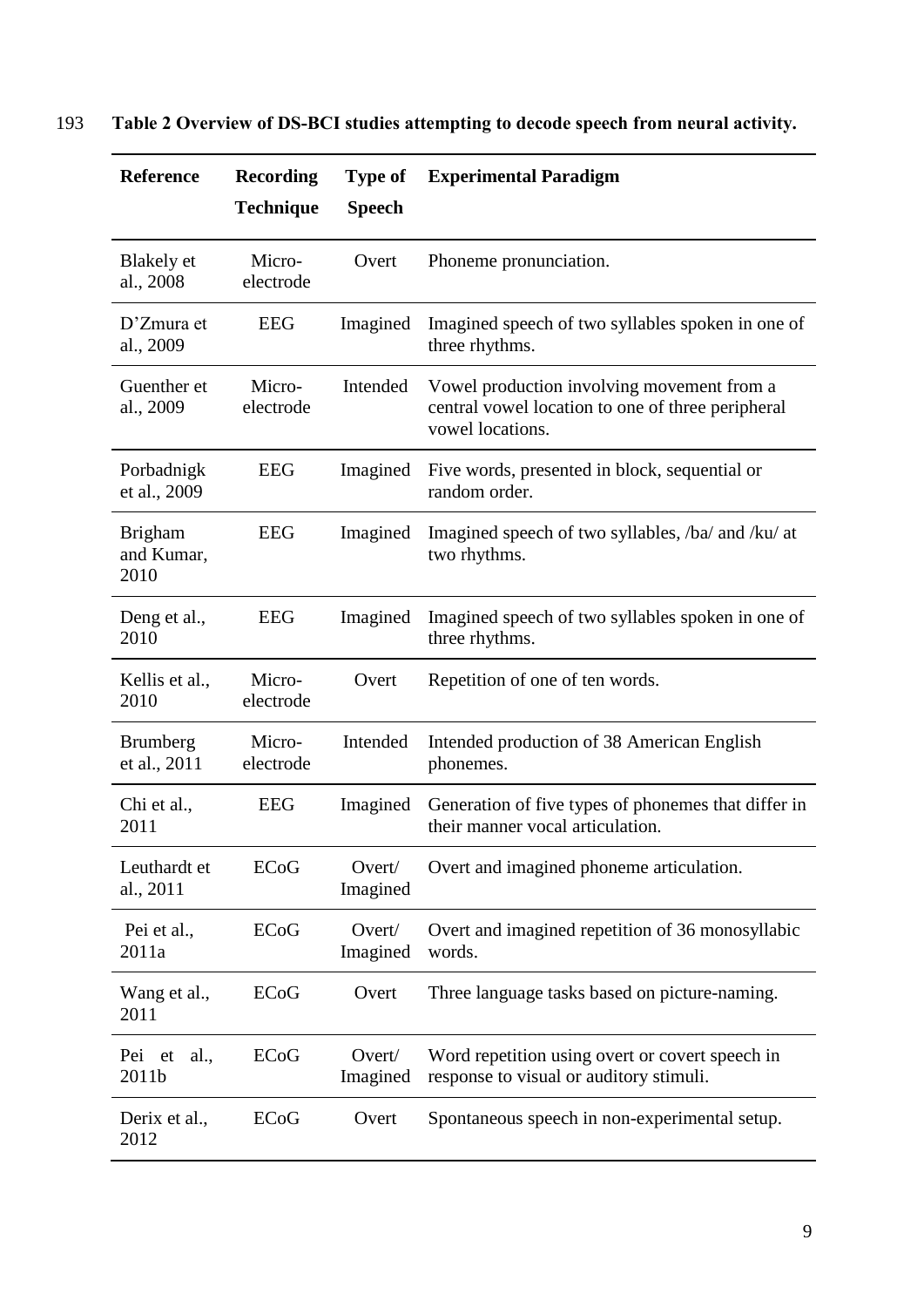| Herff et al.,<br>2012                 | <b>fNIRS</b> | Overt/<br>Imagined | Utterances produced in auditory, silent and<br>imagined speech.                                     |  |
|---------------------------------------|--------------|--------------------|-----------------------------------------------------------------------------------------------------|--|
| Zhang et al.,<br>2012                 | <b>ECoG</b>  | Overt              | Articulation of Chinese sentences.                                                                  |  |
| Kim et al.,<br>2013                   | <b>EEG</b>   | Overt/<br>Imagined | Speech of monosyllabic Korean words<br>representing two categories of meaning (number<br>and face). |  |
| <b>Bouchard</b><br>and Chang,<br>2014 | ECoG         | Overt              | Reading of consonant-vowel syllables.                                                               |  |
| Derix et al.,<br>2014                 | ECoG         | Overt              | Spontaneous speech in non-experimental setup.                                                       |  |
| Ikeda et al.<br>2014                  | ECoG         | Imagined           | Imagined speech production of three Japanese<br>vowels.                                             |  |
| Kanas et al.,<br>2014                 | ECoG         | Overt              | Two syllable repetition tasks.                                                                      |  |
| Martin et<br>al., 2014                | ECoG         | Overt/<br>Imagined | Overt and covert reading of short-stories.                                                          |  |
| Mugler et<br>al., 2014a               | ECoG         | Overt              | Overt speech used to identify different phonemes<br>by where they place in different words.         |  |
| Mugler et<br>al., 2014b               | ECoG         | Overt              | Overt speech used to identify different phonemes<br>by where they place in different words.         |  |
| Song and<br>Sepulveda,<br>2014        | <b>EEG</b>   | Overt/<br>Imagined | High tone production in overt, inhibited and<br>imagined speech.                                    |  |
| Herff et al.,<br>2015                 | ECoG         | Overt              | Reading from well-known texts.                                                                      |  |
| Iqbal et al.,<br>2015a                | <b>EEG</b>   | Imagined           | Imagined speech of vowels $/a$ and $/u$ , and no<br>action.                                         |  |
| Iqbal et al.,<br>2015b                | <b>EEG</b>   | Imagined           | Imagined speech of vowels $/a$ and $/u$ , and no<br>action.                                         |  |
| Lotte et al.,<br>2015                 | ECoG         | Overt              | Reading from well-known texts.                                                                      |  |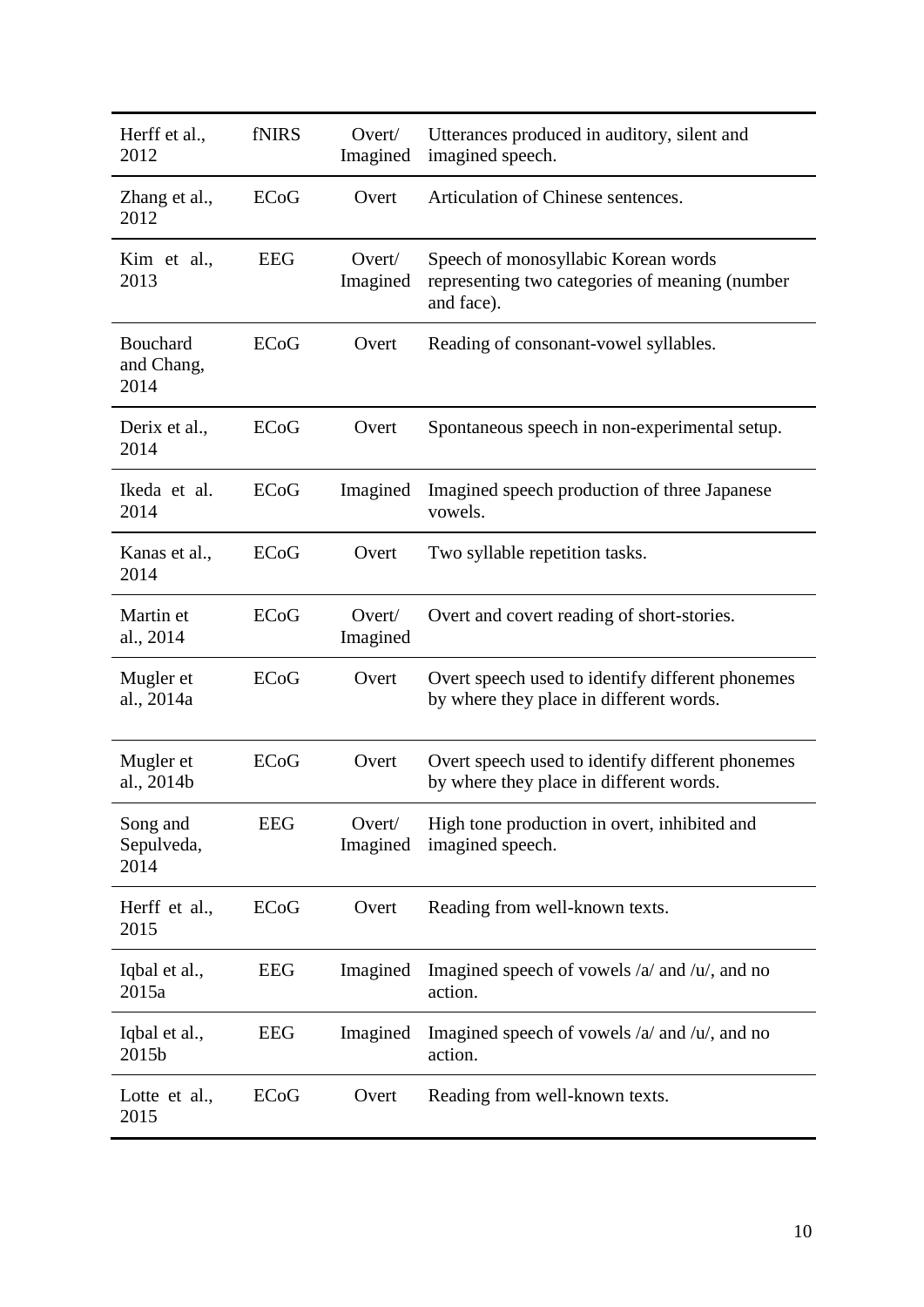| Zhao and<br>Rudzicz,<br>2015            | <b>EEG</b>      | Overt/<br>Imagined | Imagined speech production of seven phonemes<br>and two pairs of phonologically-similar words.                                     |  |
|-----------------------------------------|-----------------|--------------------|------------------------------------------------------------------------------------------------------------------------------------|--|
| Herff et al.,<br>2016                   | ECoG            | Overt              | Recitation of a presented sentence.                                                                                                |  |
| Martin et<br>al., 2016                  | <b>ECoG</b>     | Overt/<br>Imagined | Overt and imagined speech production of words<br>selected to maximise variability of number of<br>syllables and semantic category. |  |
| Yoshimura<br>et al., 2016               | <b>EEG/fMRI</b> | Imagined           | Imagined speech production of Japanese vowels<br>$/a$ and $/i$ .                                                                   |  |
| González-<br>Castañeda<br>et al., 2017  | <b>EEG</b>      | Imagined           | Imagined speech production of five Spanish<br>words.                                                                               |  |
| Nguyen et<br>al., 2017                  | <b>EEG</b>      | Imagined           | Imagined speech of short words, long words and<br>vowels.                                                                          |  |
| Ramsey et<br>al., 2017                  | ECoG            | Overt              | Overt speech production of four phonemes.                                                                                          |  |
| Rezazadeh<br>Sereshkeh<br>et al., 2017a | <b>EEG</b>      | Imagined           | Imagined speech repetition of the words "yes" or<br>"no".                                                                          |  |
| Rezazadeh<br>Sereshkeh<br>et al., 2017b | <b>EEG</b>      | Imagined           | Imagined speech repetition of the words "yes" or<br>"no".                                                                          |  |
| Fargier et<br>al., 2018                 | <b>EEG</b>      | Overt              | Overt word production corresponding to presented<br>pictures.                                                                      |  |
| Hashim et<br>al., 2018                  | <b>EEG</b>      | Imagined           | Imagined speech word production.                                                                                                   |  |
| Ibayashi et<br>al., 2018                | ECoG            | Overt              | Overt speech of 15 Japanese syllables.                                                                                             |  |
| Livezey et<br>al., 2018                 | ECoG            | Overt              | Overt speech of 57 different consonant-vowel<br>syllables.                                                                         |  |

194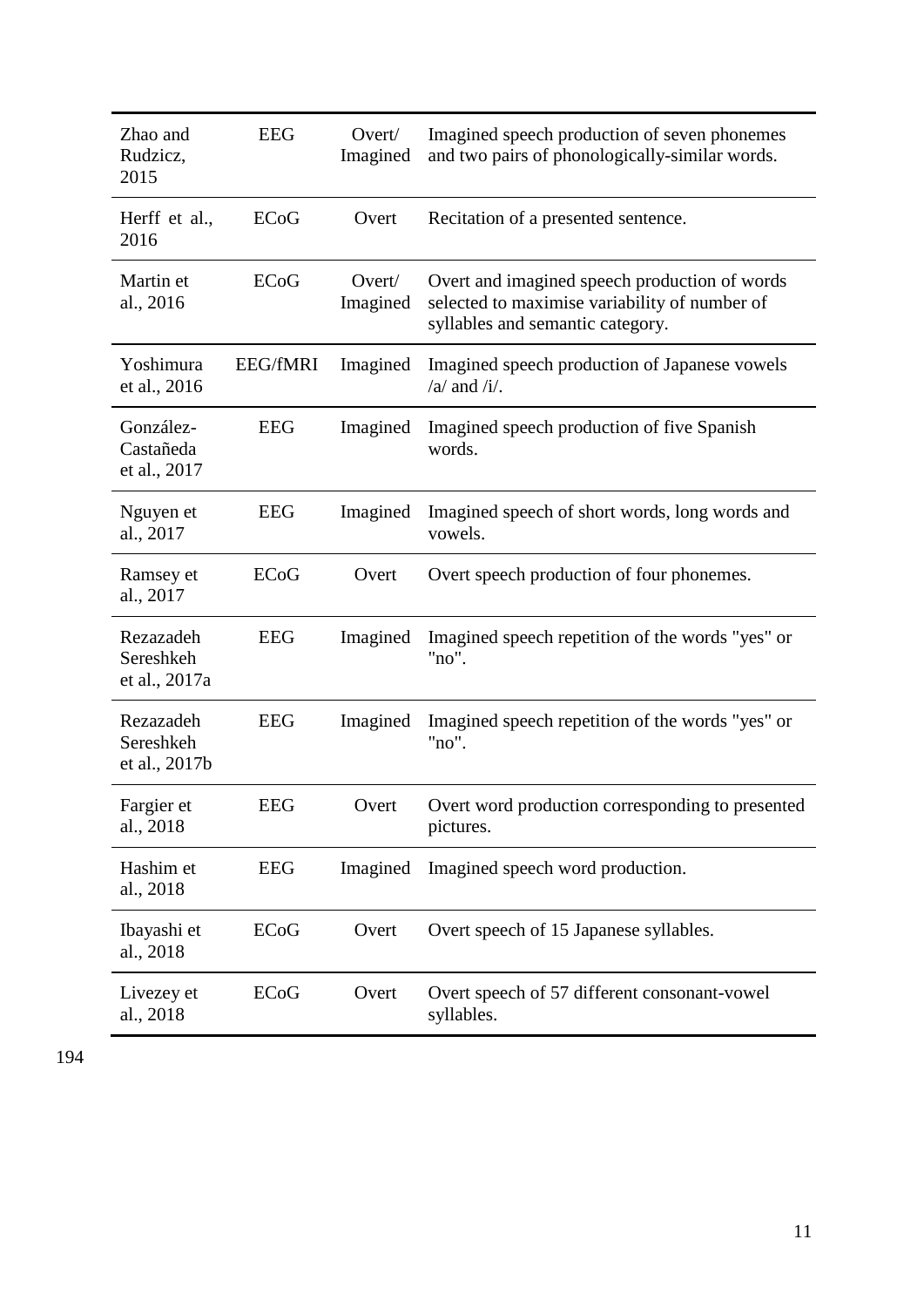#### **3 Imagined Speech: A Special Case of Speech**

#### **3.1 The phenomena of Imagined Speech**

 As mentioned above, many definitions for imagined speech are present in the literature (Alderson-Day and Fernyhough, 2015; Hirshorn and Thompson-Schill, 2006), one of which refers to it as the internal pronunciation of words without emitting sounds or making facial movements (Torres-García et al., 2016). Research has demonstrated that imagined speech involves many cognitive functions including learning (Alderson-Day and Fernyhough, 2015), task-production (Dolcos and Albarracin, 2014) and memory (Perrone-Bertolotti et al., 2014).

 Despite its central position in everyday life, imagined speech has been the subject of relatively little research. Behavioural evidence has indicated that imagined speech is provided by the motor system's prediction of sensory actions (corollary discharge) (Scott et al., 2013) and it has been suggested that imagined speech is produced in much the same way as overt speech, without the motor-based articulation which generates auditory output (Oppenheim and Dell, 2010). Martínez-Manrique and Vicente (Martínez-Manrique and Vicente, 2015) support an "activity" view of imagined speech, in which the phenomena does not have a "proper function" in cognition but has simply inherited its suite of functions from overt speech.

 Other studies have characterised imagined speech as the basis for rehearsal in short-term memory (Baddeley et al., 1975) and as having a phonological influence in reading and writing (Oppenheim and Dell, 2008). Further studies concur with these findings, suggesting that inner rehearsal is a central tenet of imagined speech within the phonological loop, i.e. the temporary storage of information in short-term memory (Perrone-Bertolotti et al., 2014), and that imagined speech may interact with working memory to enhance the encoding of new material (Marvel and Desmond, 2012). It has been suggested that imagined speech serves a regulatory role in social speech communication, meaning that it is utilised in overt speech communications (speaking and listening), as well as being implicated as part of a covert articulatory planning process within the speech-motor processing paradigm (see Price (2012) for review).

221 It has been proposed that imagined speech may be used to generally represent, maintain, and organise task-relevant information and conscious thoughts (Dolcos and Albarracin, 2014). Although not normally associated with executive control processes, the role of imagined speech in task switching, for example, switching attention across multiple arithmetic problems, has been studied (Emerson and Miyake, 2003). The difficulties associated with studying imagined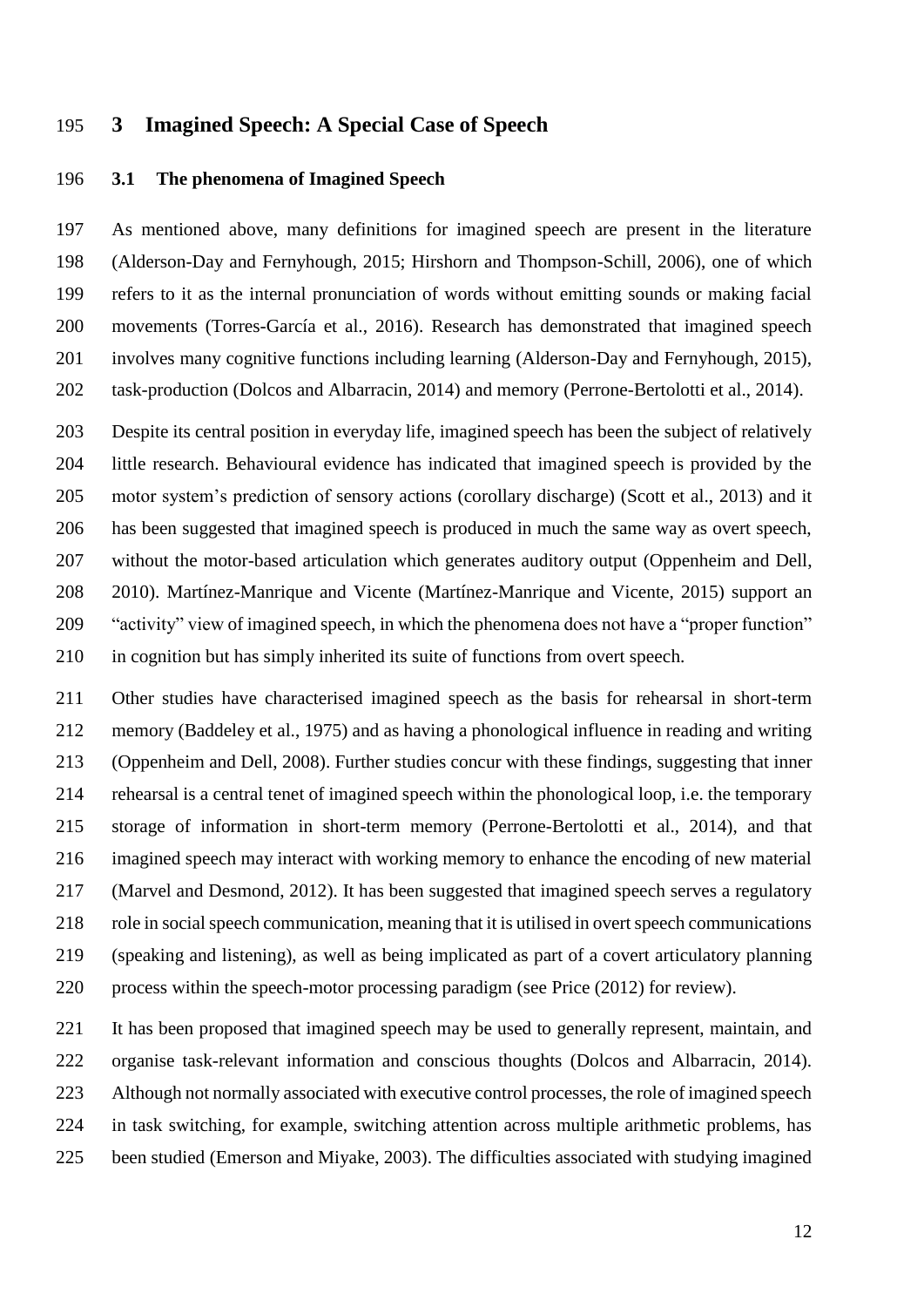speech in experimental research has led to the use of overt speech as a proxy for the phenomena

 in DS-BCI research (e.g. Martin et al., 2014; Pei et al., 2011b). Therefore, it is useful to have a clear picture of the relationship between the two types of speech.

#### **3.2 The relationship between overt and imagined speech production**

 The relationship between overt speech and imagined speech has been extensively debated (Brocklehurst and Corley, 2011; Corley et al., 2011; Oppenheim and Dell, 2010, 2008), though at present there is no definitive position on the precise nature of this relationship. Here, we present the evidence for a close relationship between overt and imagined speech, before considering the ways in which the two differ. Finally, we discuss the implications of this relationship for DS-BCI research.

 It has been posited that imagined speech is a truncated form of overt speech, in that the stages of production are the same for both, prior to the articulatory effects associated with overt speech (Oppenheim and Dell, 2010). Subjective accounts of imagined speech indicate that it resembles overt speech in tempo, pitch and rhythm (MacKay and others, 1992) and studies have found that imagined speech retains deep-lying features such as lexical and semantic information (Oppenheim and Dell, 2008). The *motor simulation* hypothesis places overt and imagined speech on a continuum, on which linguistic mechanisms and physiological correlates are shared (Perrone-Bertolotti et al., 2014), albeit with features attenuated in imagined speech (Alderson- Day and Fernyhough, 2015). Importantly, the motor simulation hypothesis assumes that imagined speech necessarily includes fully-specified articulatory detail (e.g. Levelt, 1989), merely lacking observable sound and movement.

 Phonemic-similarity (in which mistaken phonemes are replaced with similar phonemes) has been observed with similar magnitudes for both overt and imagined speech production (Brocklehurst and Corley, 2011) and further findings suggest that imagined speech is specified at the sub-phonemic level, and that its process of production must be similar to that of overt speech (Corley et al., 2011). The implication here is that imagined speech does contain much of the featural richness associated with overt speech, a view fully compatible with evidence that phonological representations are fully-encoded in imagined speech. Imagined speech has been considered part of an overall speech production system, in which it is used for predictive simulation or "forward models" of linguistic representations, suggesting that it is produced in much the same way as overt speech, minus overt articulation (Levelt et al., 1999).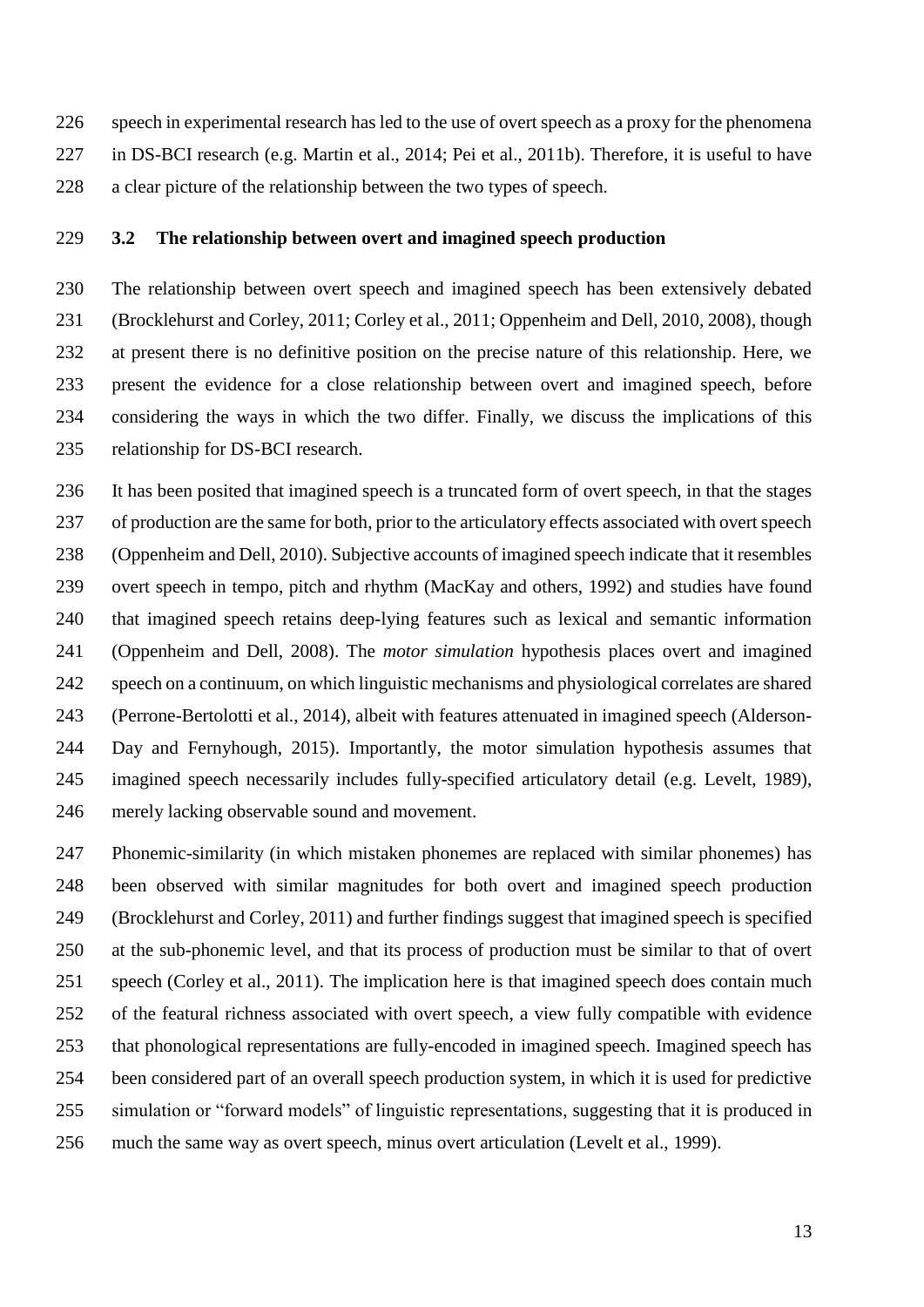There is considerable overlap between the neurobiology of overt and imagined speech (Marvel and Desmond, 2012), with neural activations in typical left-hemispheric language regions, in general, being associated with both (Basho et al., 2007; Huang et al., 2002; McGuire et al., 1996a; Palmer et al., 2001) (see section 3.3, below). Activation of Broca's area during imagined speech indicates that this typical language region is associated with its production, and is consistent with results from functional imaging studies examining silent articulation (Paulesu et al., 1993). fMRI results have shown activation of the supplementary motor area (SMA), inferior frontal gyrus (IFG) and insula during phonological processing of imagined and overt speech (Aleman et al., 2005). Furthering current understanding of the neuroanatomy and neural correlates of imagined speech production is an important aspect of research in this field.

 Although they suggest that there is significant overlap between overt and imagined speech, Oppenheim and Dell (Oppenheim and Dell, 2008), also advise that imagined speech is impoverished at the featural level and thus abstract and underspecified. It has been suggested that imagined speech is often attenuated at the surface level, lacking phonological (Oppenheim and Dell, 2008) or phonetic (Wheeldon and Levelt, 1995) detail. Countering the view that imagined speech is intrinsically similar to overt speech, the *abstraction hypothesis* contends that imagined speech is produced as a consequence of activation of abstract linguistic representations (e.g. Indefrey and Levelt, 2004). The theory states that imagined speech is activated before the speaker retrieves any articulatory information, and therefore should not require any motor activations. There are several arguments in favour of the abstraction view (summarised in Oppenheim and Dell, 2010), first of which is that imagined speech is produced faster than overt speech, suggesting that imagined speech is abbreviated in some respect (e.g. MacKay and others, 1992), and thus lacks the articulatory properties associated with overt speech. Another argument is that attenuated activity in language-related brain regions during imagined speech indicates that the processes of production are not as complete as in overt speech. The third argument presented is that imagined speech does not require articulatory abilities and so articulation is not required for complete use of imagined speech. The authors also observe that articulatory suppression does not necessarily eliminate imagined speech. Moreover, imagined speech does not (necessarily) translate to overt speech performance. Theoretically, were overt and imagined speech to involve similar planning processes, then it would be reasonable to expect practice of an utterance in one form of speech to improve performance in the other. However, evidence has indicated that this is not the case (Corley et al., 2011).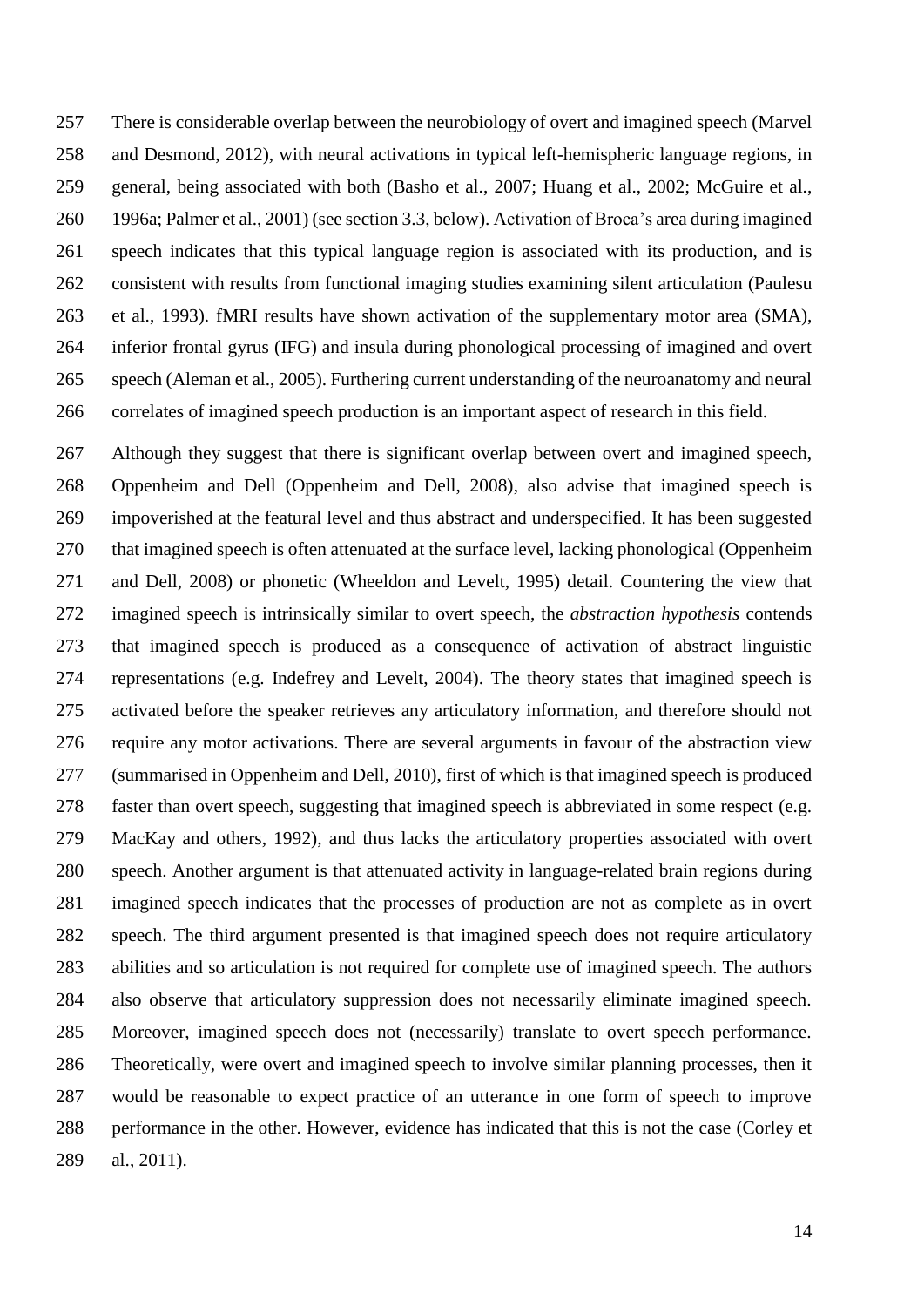Alternatively, the *flexible abstraction hypothesis* states that there is a single form of imagined speech, which is represented at the phonemic-selection level (Oppenheim and Dell, 2010). The hypothesis states that representations can be modulated by articulation to include more explicit features, and the authors suggest that cases where imagined speech appears to have phonological features may be caused by participants deploying a form of imagined speech involving a greater degree of articulation. The flexible abstraction hypothesis suggests that imagined speech may fail to involve articulatory representations but it can incorporate lower level articulatory planning when speakers silently articulate. The *surface-impoverished hypothesis* states that imagined speech is impoverished at the surface level, having weaker lower-level representation (e.g. featural level), and the *deep-impoverished hypothesis* states that imagined speech represents sounds and gestures, but not higher level information (Oppenheim and Dell, 2008). Imagined speech may be formed as a featurally-abstract forward model (Pickering and Garrod, 2013), and phonological features may be experienced due to the sensory prediction created (Scott, 2013). Imagined speech may also vary depending on cognitive and emotional conditions, causing changes between abstract and concrete forms (Fernyhough, 2004).

 As stated above, neuro-anatomical overlap between regions associated with overt and imagined speech has been observed. Nevertheless, there are significant differences in brain activity between the two processes (e.g. Basho et al. 2007). For example, fMRI has discovered that imagined speech elicits greater activation in several areas of the brain (e.g. Basho et al. 2007) and a lesion symptom mapping (LSM) study of patients with aphasia showed that participants with poor overt speech retained relatively strong imagined speech in comparison (Stark et al., 2017), suggesting a dissociation of the cognitive mechanisms generating overt and imagined speech. Previous work with aphasics, indicating that imagined speech abilities were more effected by lesions to the left pars opercularis than overt speech production, led Geva, Jones et al. (Geva et al., 2011b) to state that imagined speech cannot be assumed to be overt speech without a motor component. For further information on the neuro-biology of imagined speech, see section 3.3.

 Perrone-Bertolotti et al. (Perrone-Bertolotti et al., 2014) astutely observe that the variance in results between overt and imagined speech experiments may, at least partially, be explained by the different speech tasks involved in the studies. Word repetition, object naming, verb generation, etc., all require different speech production processes and thus engage different areas of the brain. It is also conceivable that differences between the two types of speech could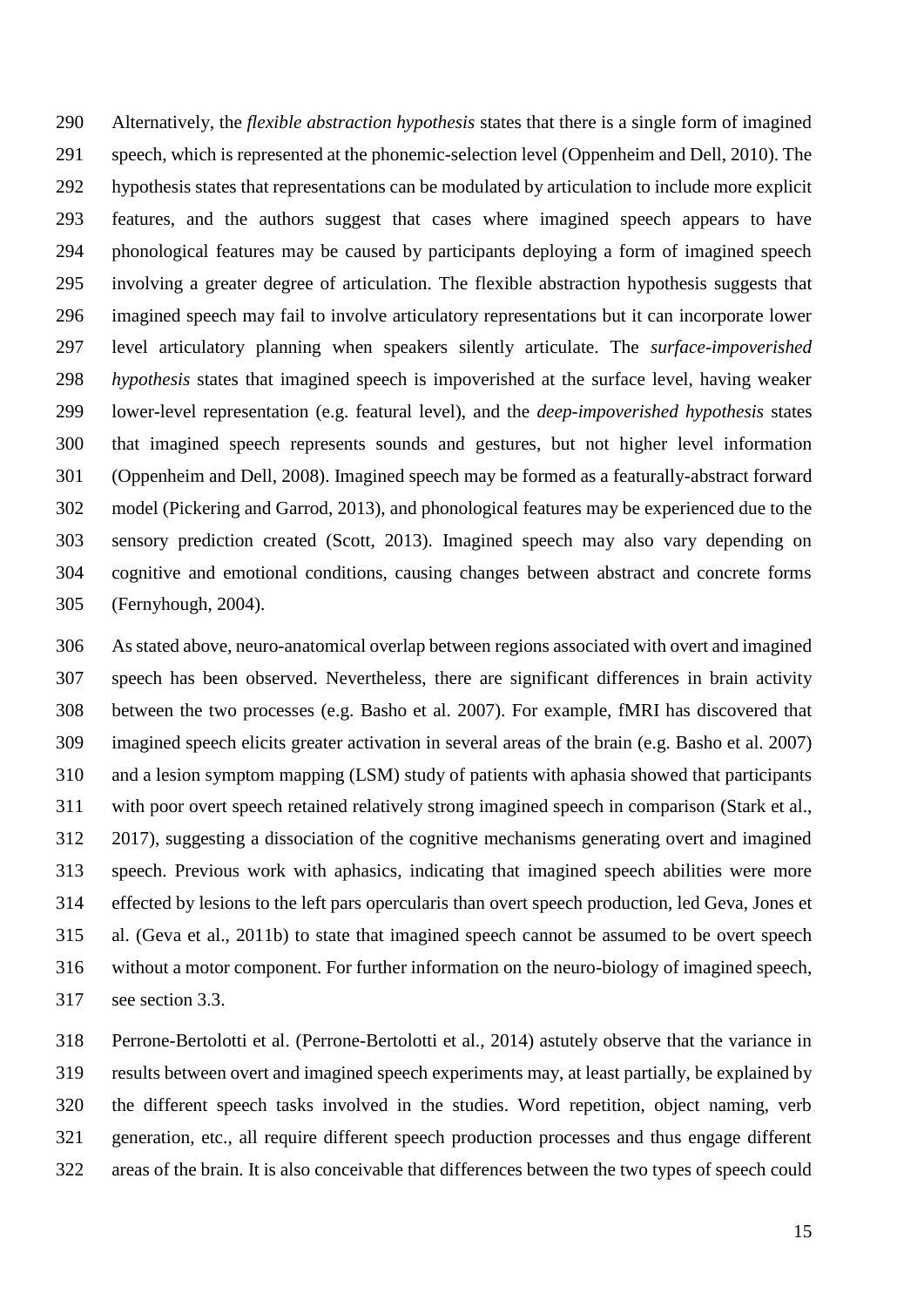be put down to participants being better able to perceive certain types of error in overt speech. Perrone-Bertolotti et al. (Perrone-Bertolotti et al., 2014) also suggest that differing results may indicate that imagined speech consists of flexible subtypes or levels, and that the experimental paradigm may be partially responsible for the differences observed between the two types of speech.

 Clearly, there is no definitive description of the precise relationship between overt and imagined speech, and this is a subject that requires further elucidation from neurolinguistics research. We agree with Martínez-Manrique and Vicente (Martínez-Manrique and Vicente, 2015), that a comprehensive view of imagined speech will require precise models of linguistic production and comprehension, and a cognitive account will require more data than is currently available. Therefore, we must also agree with Geva, Jones et al. (Geva et al., 2011b) that overt speech cannot simply be assumed to be a reliable substitute for imagined speech. It is our contention, in relation to DS-BCIs, that it is not possible to reliably infer performance in an imagined speech paradigm from results obtained during overt speech experiments. This is not to say that there is no value in overt speech paradigms, and given that there is much overlap in the linguistic theory and neurobiology associated with both, there is certainly a lot to be gained from such experiments. However, as the communicative paradigm for an eventual operational DS-BCI is imagined speech, we must emphasise the importance of utilising this modality, when possible, in experimental protocols.

**3.3 The neuroanatomy of imagined speech**

 Alderson-Day and Fernyhough (Alderson-Day and Fernyhough, 2015) suggest that a *prima facie* assumption about the neural correlates of imagined speech might be that they closely resemble an attenuated version of the neural activity associated with overt speech. There is evidence supporting activation in Broca's area, SMA and parts of the prefrontal cortex, having been observed during both overt and imagined speech (see Price, 2012 for review). Studies have shown that overt and imagined speech do produce similar neural activations, with the exception of certain motor-related activity associated with overt speech (Palmer et al., 2001), and that the blood oxygen level-dependent (BOLD) response measured from fMRI recordings was greater during overt than imagined speech (Shuster and Lemieux, 2005). However, the neuro-anatomy of imagined speech has been shown to differ from that of overt speech (e.g. Basho et al. 2007). It is important to identify the regions specifically correlated with imagined speech in the context of development of a DS-BCI that are independent of movement and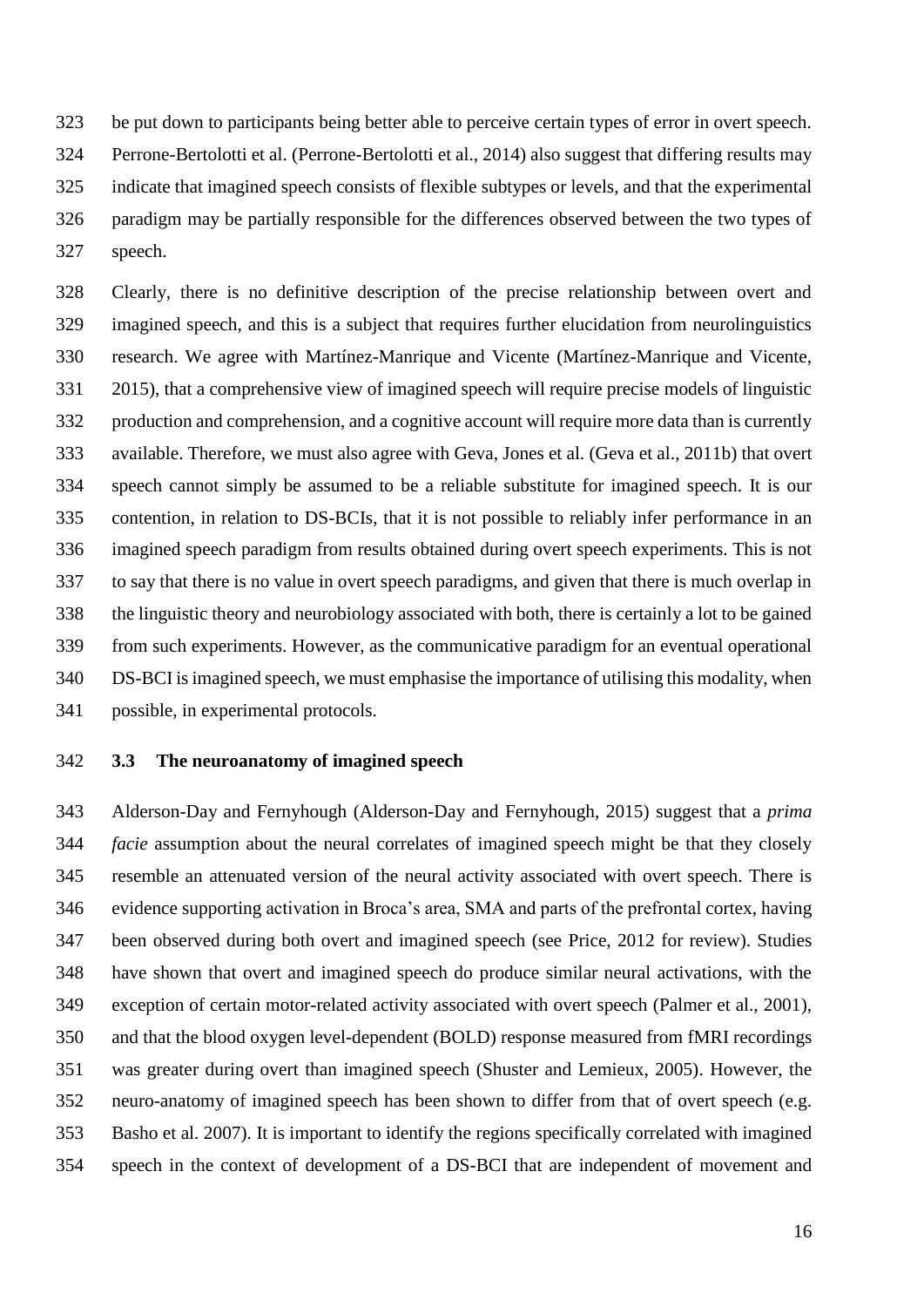therefore not overt speech production, and are independent of stimuli and therefore not speech perception.

 Reports on the anatomical underpinnings of imagined speech have consistently implicated the left inferior frontal gyrus (LIFG) as the anatomical basis for the phenomena (Aleman et al., 2005; McGuire et al., 1996a, 1996b; Shergill et al., 2002) (see Figure 3 (Berwick et al., 2013)). Positron Emission Topography (PET) has attributed LIFG activation to imagined speech during sentence and single-word production (McGuire et al., 1996b) and fMRI was used to observe LIFG activation during imagined sentence production (Shergill and Bullmore, 2001; Shergill et al., 2002). In the second of these fMRI studies (Shergill et al., 2002), the LIFG, along with other regions, was associated with increased activation corresponding to increased rates of imagined speech production. The region has also been associated with increased activation during dialogic, in comparison with monologic, imagined speech (Alderson-Day et al., 2015). Morin and Michaud (Morin and Michaud, 2007) note that the LIFG exhibits functional heterogeneity, observing that its most anterior parts (Brodmann's Area (BA)45) are involved in word retrieval and their associated meanings, while the posterior (BA46/47) specialises in accessing words through an articulatory code (Paulesu et al., 1997). It has been observed that task-elicited imagined speech results in increased activation in the LIFG, in comparison with spontaneous imagined speech (Hurlburt et al., 2016). The authors suggest that activation of LIFG during task-elicited imagined speech may be a reflection of elicitation tasks rather than the speech itself, as the LIFG is thought to be integral to planning and execution of hierarchical sequences.

 Among regions most often observed as corresponding to imagined speech production are SMA (Shergill and Bullmore, 2001; Shergill et al., 2002), insula (Aleman et al., 2005), premotor cortex (McGuire et al., 1996a), STG, and middle temporal gyrus (MTG) (Shuster and Lemieux, 2005). The SMA, left precentral gyrus and the right inferior parietal lobe are all associated with increased activation at slower rates of imagined speech production (Shergill et al., 2002). The SMA has also been associated with sentence-repetition tasks (Shergill and Bullmore, 2001) and phonological processing during imagined speech (Aleman et al., 2005). The insula has been implicated in multiple studies reporting on imagined word production (Aleman et al., 2005; Hubbard, 2010; McGuire et al., 1996a; Shergill and Bullmore, 2001) but may not be representative of imagined speech given that it is often associated with imagined hearing (see below) and overt speech. However, Shuster and Lemieux (Shuster and Lemieux, 2005) observed that many studies which have failed to report involvement of the insula in speech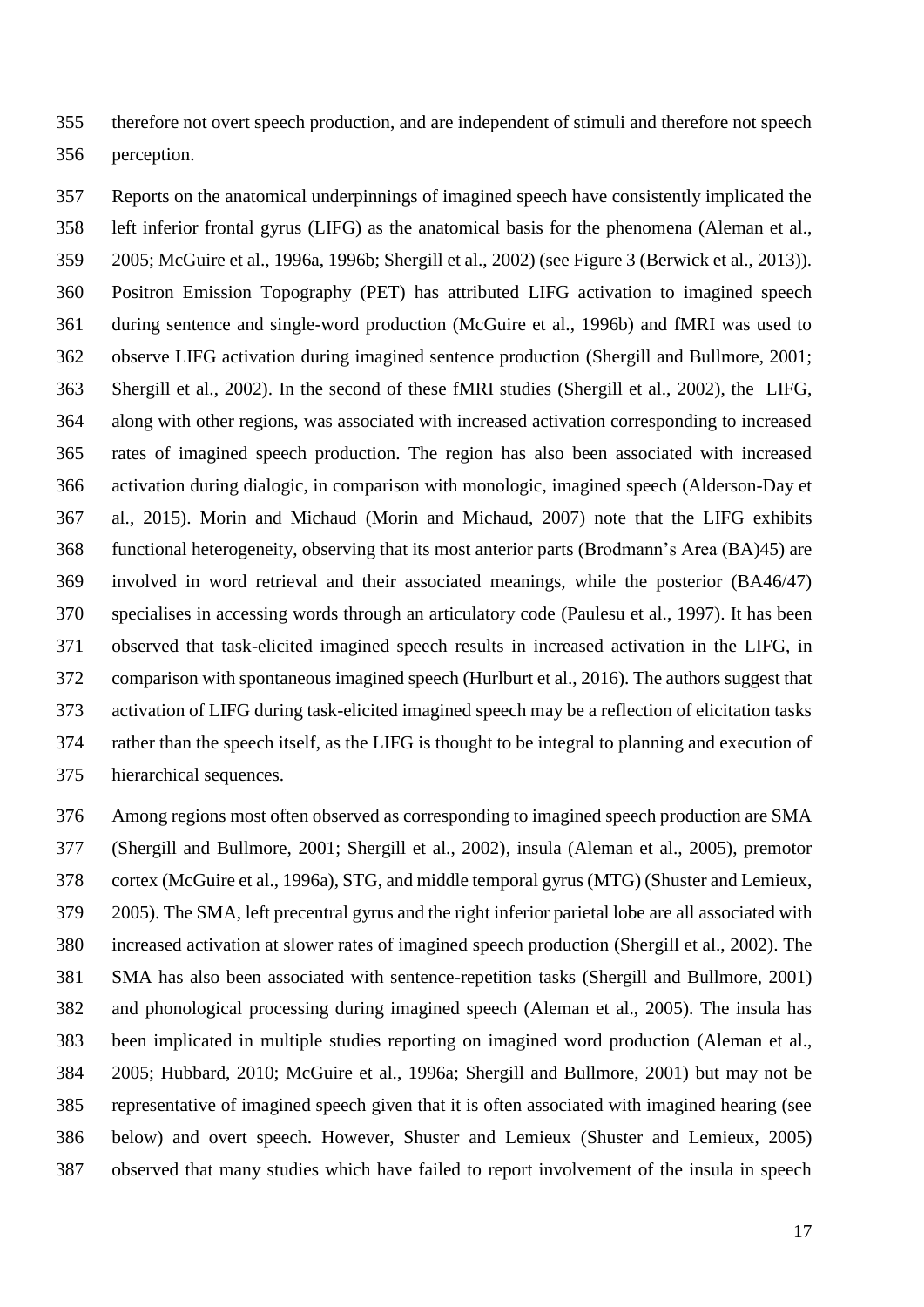production have typically only used imagined or silently-articulated speech (Wildgruber et al., 2001).

 Increased activation has been observed in the left MTG and STG during the production of multisyllabic words in imagined speech trials (Shuster and Lemieux, 2005) and the posterior STG has been implicated in metric stress evaluation in the phonological loop (Aleman et al., 2005) (see Figure 3). Interestingly, the left MTG and STG are often associated with increased activity during trials involving imagined hearing or dialogic imagined speech (see Alderson- Day and Fernyhough, 2015 for review). This type of task, in which a participant is asked to imagine hearing speech in another person's voice, is thought to rely on memory for phonological information (Alderson-Day and Fernyhough, 2015), and to activate the primary auditory cortex (Heschl's gyrus) (Hurlburt et al., 2016). Other findings indicate that dialogic imagined speech draws from a range of regions beyond a typical left-sided perisylvian language network, including the right IFG, right MTG and the right STG/STS (Alderson-Day et al., 2015). The precuneus, posterior cingulate, left insula and cerebellum are also implicated. The dorsal pathways between BA44 and the posterior superior temporal cortex (pSTC) subserve higher-order hierarchical sequences and thus support core syntactic processes (Friederici, 404 2018), whereas the ventral pathways, including between BA45 and the temporal cortex (TC), support processing of semantic and conceptual information (Berwick et al., 2013).

 Hurlburt, Heavey and Kelsey (Hurlburt et al., 2013) state that both production, and perception, of imagined speech exhibit activations in regions such as the IFG, SMA, insula and posterior STG (Hubbard, 2010; Price, 2012). Although there certainly appears to be overlap between imagined speech and imagined hearing, they are, in general, anatomically separable. Imagined speech is typically associated with left-hemispheric regions, including the LIFG, insula and STG (McGuire et al., 1996a), whereas imagined hearing corresponds to a bilateral network with activation of SMA, posterior parietal cortex, STG and MTG (Zatorre and Halpern, 2005). It has been suggested that differences between the two conditions may be the result of additional motor elements of imagined speech which involve the deployment of a somatosensory forward model (Tian and Poeppel, 2013).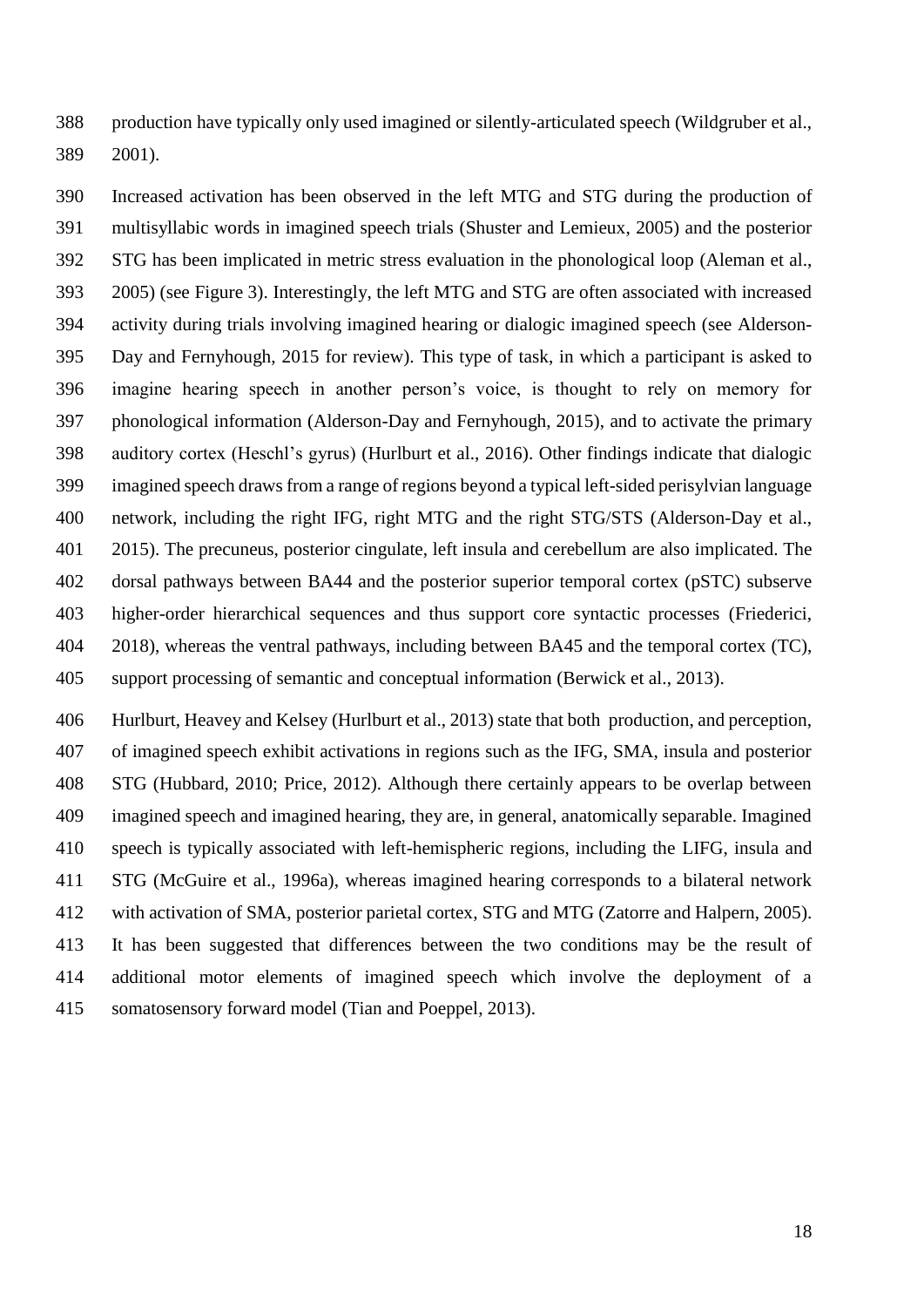



#### **Figure 3 Neuroanatomical regions associated with imagined speech production.**

 Concerns have been raised surrounding the ecological validity of findings on the neural components of imagined speech (Alderson-Day and Fernyhough, 2015). Paradigms are often simple word or sentence-repetition tasks, ignoring the complexity of imagined speech (Jones and Fernyhough, 2007). Although experiments such as these are a common approach in language studies, it is our view that further studies examining spontaneously-produced speech (Derix et al., 2014, 2012; Ruescher et al., 2013), and imagined speech (Hurlburt et al., 2016), are required to provide greater elucidation of the neural underpinnings of the phenomena. It is also important to note that, as well as general activations associated with imagined speech production, processing of complex lexical, phonological, semantic (Basho et al., 2007) or word retrieval (Hirshorn and Thompson-Schill, 2006) tasks correspond to additional activity in the inferior frontal cortex (IFC) of the left hemisphere. We concur with Bocquelet et al. (Bocquelet et al., 2017) that neuro-anatomical findings indicate high-level processing of imagined speech requires left-lateralisation.

 Information on the neuroanatomical regions associated with imagined speech production is enhanced by consideration of the characteristics of the corresponding neural activations, and in particular, the frequency bands that may provide the most discriminable content. Activations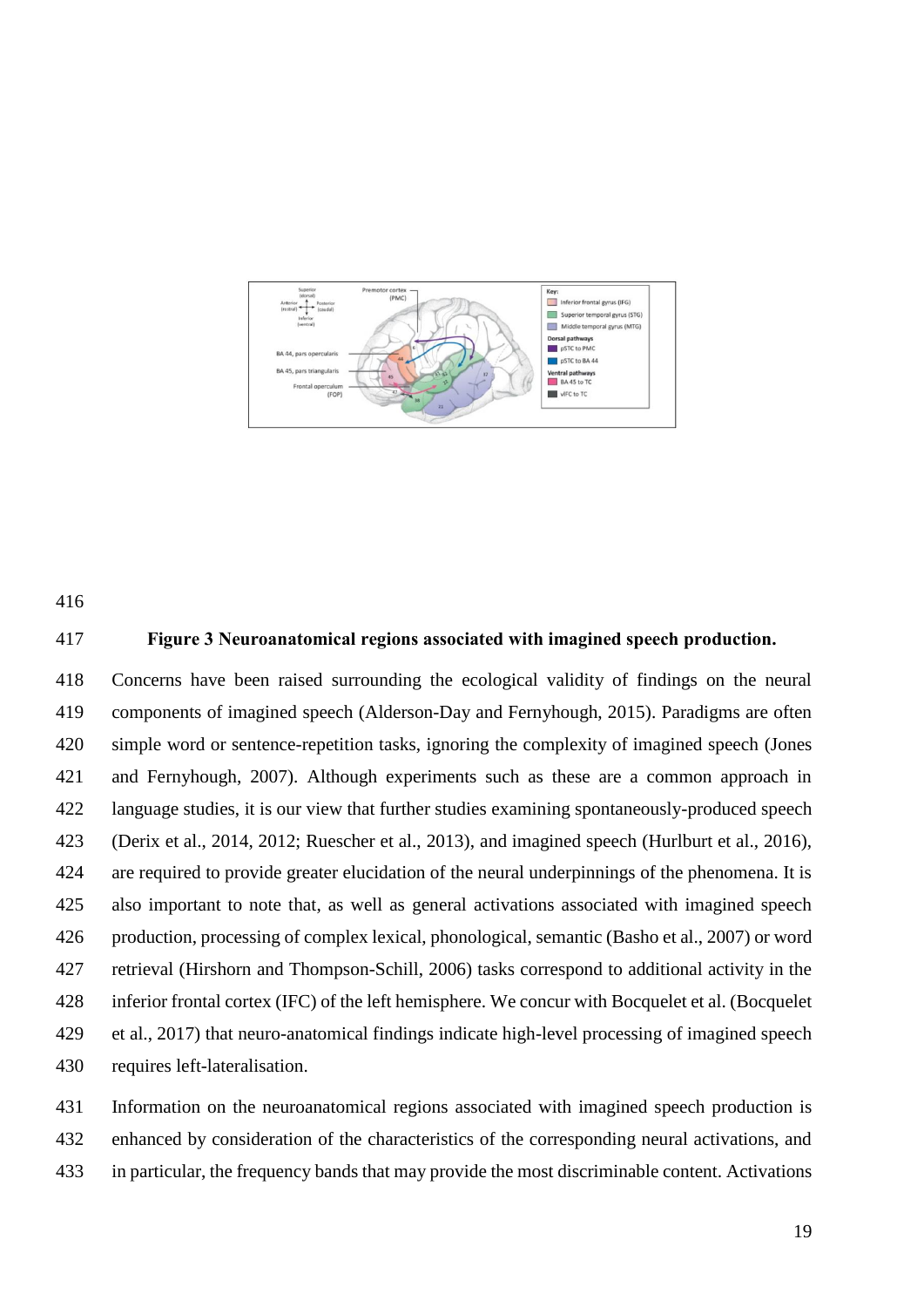in the beta band above Broca's area and the frontal cortex have been associated with imagined speech production (Rezazadeh Sereshkeh et al., 2017b). In one study, increased activity was observed in EEG channels located close to Broca's area in the frequency range of 20-30 Hz, whereas activity in Wernicke's area appeared primarily below 15 Hz (Nguyen et al., 2017). This may indicate that separate frequency bands contain information relating to different speech production processes. In the same study, the authors use evidence from the classification of short versus long words to suggest that differences in the complexity of words could create discriminative features across frequency bands. In an imagined speech yes/no classification task, no discriminative difference was detected in the delta, theta, alpha and mu rhythms. However, in the higher frequency ranges (beta and gamma), a discriminative pattern was associated with typical left-sided speech regions (Rezazadeh Sereshkeh et al., 2017b).

 MEG measurements obtained during a silent reading task showed event-related desynchronization (ERD) in the alpha and beta bands over Broca's area (Goto et al., 2011). The results of an ECoG study into imagined speech vowel articulation suggested that signals in the alpha (8-13 Hz) and beta (14-30 Hz) bands over Broca's area may contain information about the articulatory code of single vowels but not about segmentation of a phoneme sequence (Ikeda et al., 2014). Clearly, the recording technique employed impacts the frequency ranges that can be analysed. For example, filtering imagined speech EEG data between 3 and 20 Hz, (Deng et al., 2010) found considerable energy in the alpha band (8-14 Hz), whereas using ECoG has allowed researchers to obtain features from the high gamma (70-150 Hz) band (Martin et al., 2016), which is useful for its association with spike rate and local field potential, and its reliable tracking of rapid neural fluctuations during speech perception and production (e.g. Pei, Barbour, et al. 2011). It is our view that this information on the important frequency bands associated with imagined speech can aid decoding approaches in future research. However, it is also important that further research in this area is undertaken so that a detailed and accurate picture of the spatial-temporal-spectral correlates of imagined speech is developed. In section four, we extend our analysis on the neuroanatomical underpinning of imagined speech to include current understanding of speech production processes and the anatomical

regions-of-interest they correspond to.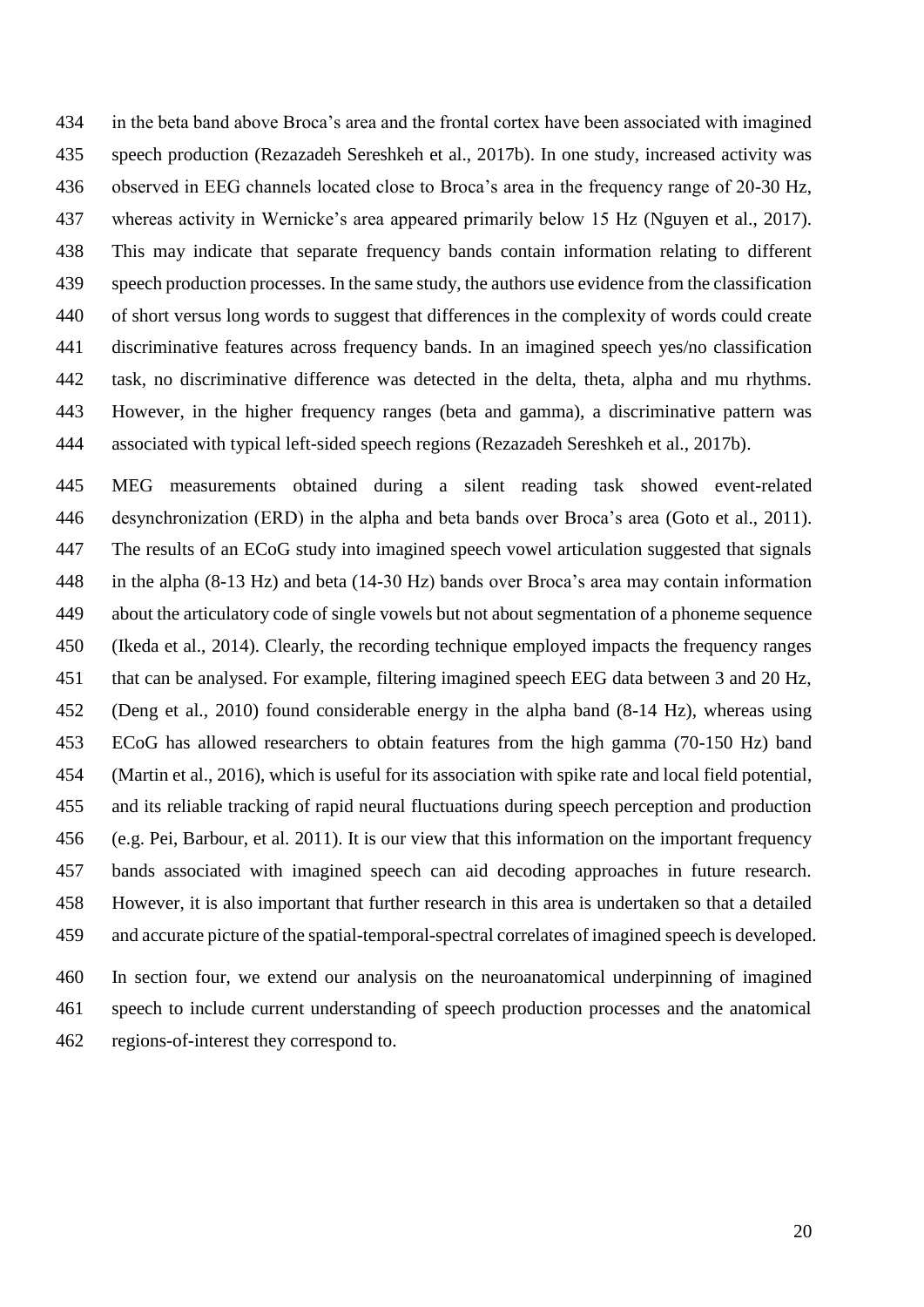#### **4 How is (Imagined) Speech Produced?**

#### **4.1 Models of Speech Production**

 It is a matter of consensus in psycholinguistic research that speech production is planned across multiple hierarchically organised levels of analysis (Hickok, 2012) and that word production involves at least two stages of processing: a lexical and a phonological stage (Levelt et al., 1999) (Figure 4B). Models of speech production can differ in terms of the number of distinct stages involved (Hickok, 2014, 2012; Levelt, 1999; Levelt et al., 1999), but there is general agreement that it involves a staged, hierarchical process with a temporal structure, as indicated by the models in Figure 4.

 According to Levelt (Levelt, 1999)*,* spoken word production includes lexical selection, lemma retrieval, morphological and phonological code retrieval, and is completed with articulation (Figure 4A). Models of speech production typically begin with an input from the conceptual system, i.e. the message to be expressed (Levelt, 1999). This is then mapped to a corresponding lexical representation, encoding properties such as grammatical features but not a phonological form. Following selection of a lemma, the morphological stage bridges the gap between the conceptual domain and the phonological or articulatory domain. Phonetic encoding and articulation, seen in Figure 4A, are stages of the speech production process concerned with acoustic output. The speech production models, as stated here, are based primarily on work in the fields of motor control and psycholinguistics, and it has been noted that linguistic models are currently constrained by the need for further developments in neuroscience (Hickok, 2012). EEG studies have been used to study the time courses associated with the processing stages in word production (see Indefrey 2011 for review). Following analysis of several event-related potential (ERP) studies, Indefrey (Indefrey, 2011) presented the following estimated onset times and durations for overt speech production: conceptual preparation (0-200ms), lemma retrieval (200-275ms), phonological code retrieval (275ms onset), syllabification (355ms onset; 20ms per phonemes, 50-55ms per syllable), phonetic encoding (455ms onset) and articulation (600ms) (Figure 4A). Although this research is based on overt speech, and the articulation stage is not relevant, the estimated timings can be informative for DS-BCI researchers seeking to target a specific stage of the production process during signal decoding.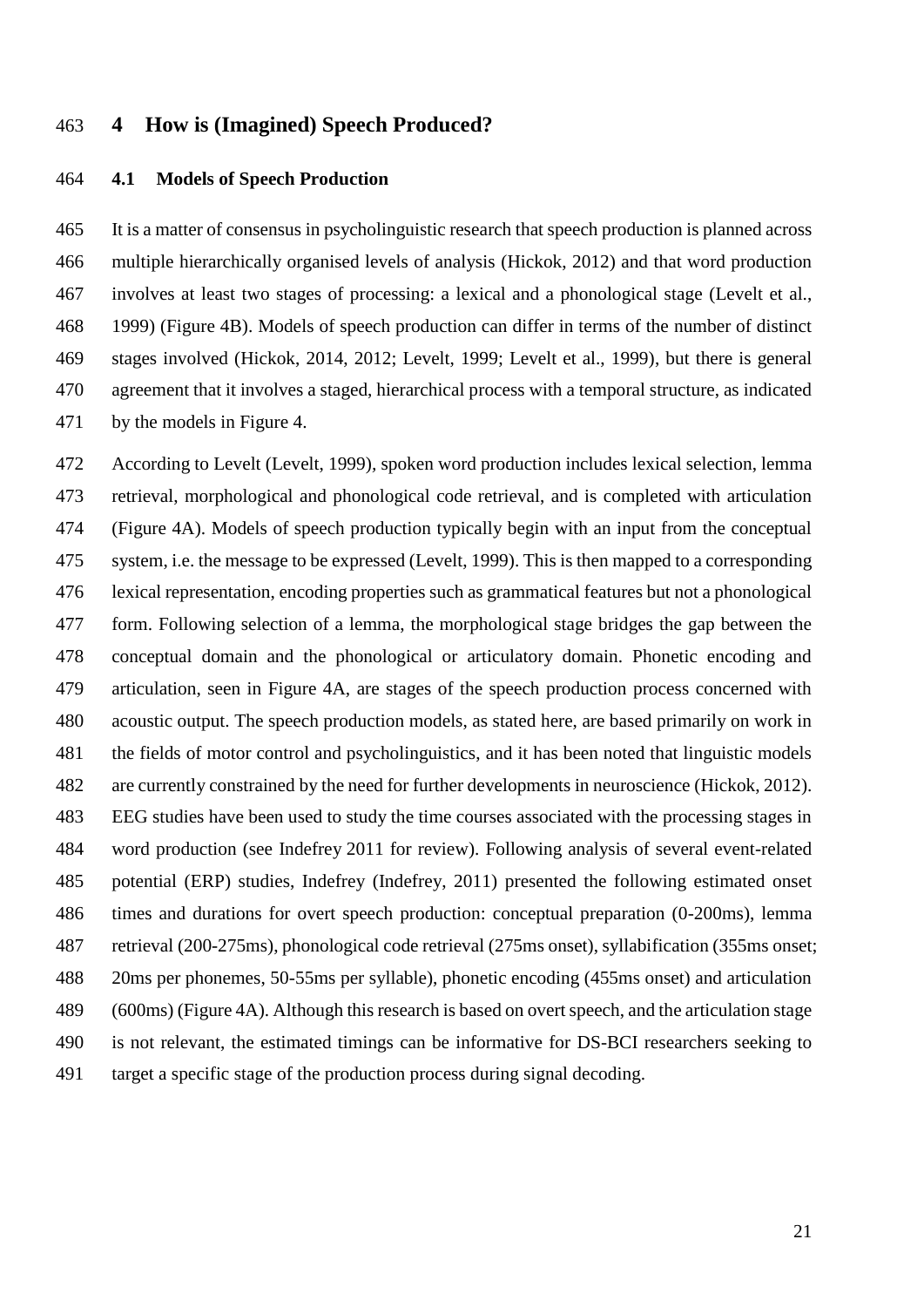

#### **Figure 4 Speech production models with estimated time courses.**

 Language production involves multiple levels of representation and this modular system incorporates various sub-systems, i.e. semantics, syntax and phonology. Different brain regions in the left and right hemispheres have been identified as supporting these language functions, with syntactic processing supported by networks involving the temporal cortex and inferior frontal cortex, and less lateralised temporo-frontal networks subserving semantic processing (see Friederici, 2011). In discussing Hebbian theory, Pulvermüller (Pulvermüller, 1999) considers whether lexical or semantic distinctions reflect differences that are biologically real, using it to explain the observation that word meanings can be mapped to different cortical regions, for example. This results in words that are distinguished on the basis of linguistic criteria being represented differently in the brain. Investigations into the neural correlates of language function and competence commonly employ functional imaging approaches (see Indefrey and Levelt, 2004), as well as LSM to determine the links between linguistic pathologies and corresponding lesion sites in aphasics (Bates et al., 2003). Linguistic research can be considered within the context of several modular domains, four of which (semantics, lexical access, syntax and phonology) are discussed in the following sections.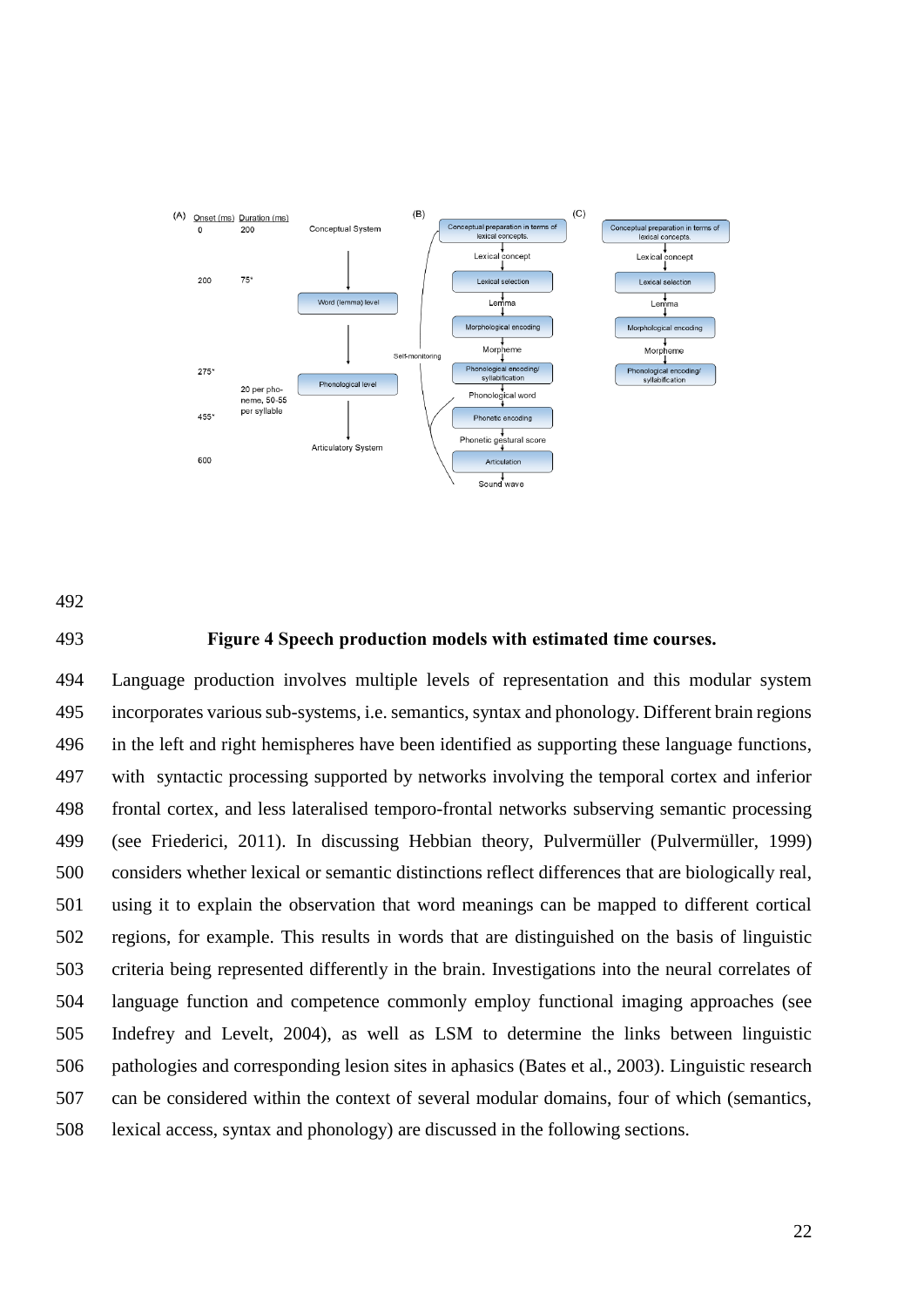#### **4.2 Semantics and the meaning of words**

 Semantic knowledge has been referred to as the ability to assign and use the meaning of words, relying on both stored semantic knowledge and executive control to enable semantic activation in line with goals and constraints (Whitney et al., 2012). The term semantics refers to the meaning of a word or collection of words. In the models of speech production in Figure 4, semantic information forms part of the conceptual stage in which a message to be expressed is conceived. This conceptual stage precedes lexical selection, syntactic encoding and phonological encoding, with the process leading up to selection of a lexical concept referred to as "conceptual preparation." Mapping between the semantic concept to be expressed and a lexical formulation of this message is not a simple one-to-one process, as there are often multiple ways to refer to a single concept (e.g. a car may be referred to as a vehicle, saloon, motorcar, etc.) (Levelt et al., 1999).

 Semantic comprehension studies indicate that semantic operations are normally slower to develop and longer lasting than syntactic operations (Piñango et al., 2006) and thus accommodate slower lexical activation than syntactic dependencies (Love et al., 2008). However, it cannot simply be assumed that the relationship between semantic and syntactic comprehension is mirrored in speech production processes. One study has posited the possibility of an intermediate layer between semantics and phonology due to the arbitrary nature of the mapping from meaning to sounds, i.e. words with similar meanings do not tend to have similar sounds associated (Lambon Ralph et al., 2002), and the Hebbian associationist model predicts that semantic differences between word categories generate patterns of neural activity reflective of those differences (Pulvermüller, 1999). For example, naming of living versus inanimate objects was more strongly correlated with integrity of the middle temporal cortex (MTC), while both categories showed significant overlap in the frontal cortex (Henseler et al., 2014). Additionally, large parts of the IFG appear to be involved in semantic differentiation of verbs versus nouns. Activation in the LIFG is typically exhibited when difficult semantic relationships, such as the meaning of ambiguous words (e.g. words such as break, light and head have multiple meanings) within a sentence, need to be parsed. These difficult relationships may be weak or unusual associations, an increased number of response options or competition among potential targets in a semantic network (Badre et al., 2005). Although many neuroimaging studies have concentrated on the LIFG as the basis for semantic processing and control, other studies show that damage to a wide distribution of brain regions results in impairment of semantic control (Whitney et al., 2012). The orbital IFG exhibited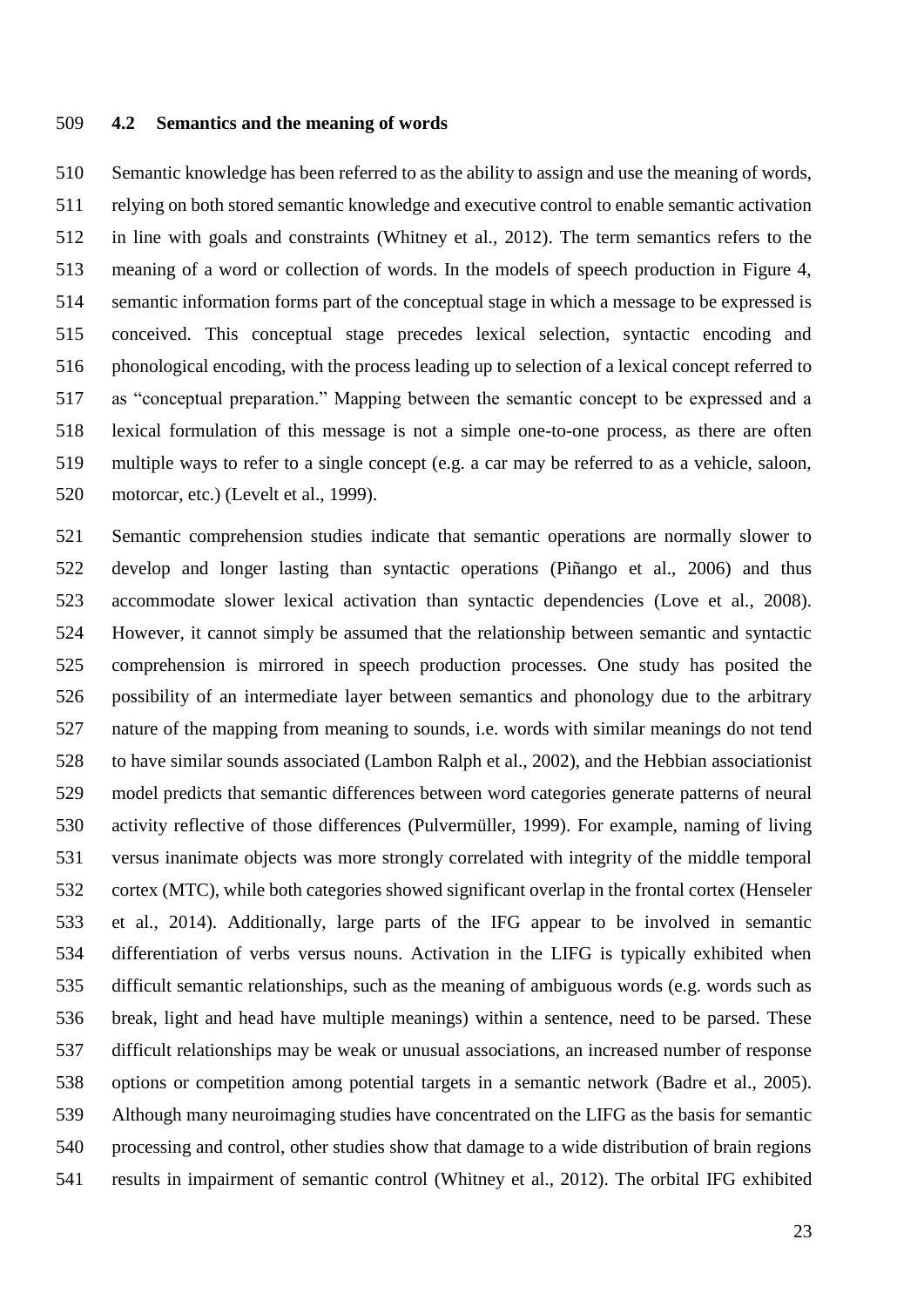higher correlation with the semantic differentiation of nouns, whereas a more posterior, triangular/opercular part of the IFG was associated with the impaired differentiation of verbs. Results from action word studies have indicated that semantic processing can engage many different cortical areas, with Pulvermüller (Pulvermüller, 2005) stating that this contradicts the view that processing of meaning is concentrated in a single cortical location. Moreover, it has been demonstrated that word class-distinctions can be made in relation to different types of action words (Hauk et al., 2004), with different cortical activations associated with the muscles used to perform a given action, the complexity of the movement and the number of muscles involved (Pulvermüller, 1999).

#### **4.3 Lexical access maps meaning to words**

 Lexical access is the process that facilitates access to the words retained in memory that are required for language production. Dell, Martin and Schwartz (Dell et al., 2007) present a two- step model of lexical access in which a network consists of a semantic layer connected to words, and words connected to a phoneme layer. Word retrieval begins when the semantic features of an intended word are activated. This activation proceeds through the network resulting in the selection of the most active word from a grammatical category. A phonological retrieval stage begins with the activation of this selected word.

 Lexical access effects the fluency and speed at which speech is produced. For example, it has been shown that function words (i.e. contributing to syntax/grammar) are accessed faster than content words (i.e. contributing to information/meaning), independent of perceptual characteristics (Segalowitz and Lane, 2004). Another factor influencing lexical fluency is the frequency with which a word is used (Mohr et al., 1996). In a picture-naming paradigm, participants displayed quicker response-times in object-naming tasks than they did in action- naming tasks, leading the authors to posit that the process of mapping between the picture and the name itself appears to differ between lexical categories, namely nouns versus verbs (Szekely et al., 2005). Other evidence taken from studies involving patients with aphasia has shown that the mental lexicon distinguishes grammatical classes (Benetello et al., 2016).

 There are several brain regions associated with word production during lexical selection. Indefrey and Levelt (Indefrey and Levelt, 2004) reviewed 82 functional imaging studies of single word production, identifying 11 regions in the left hemisphere (posterior IFG, ventral precentral gyrus, SMA, mid and posterior STG and MTG, posterior temporal fusiform gyrus, anterior insula, thalamus, and medial cerebellum) and four in the right (mid-STG, medial and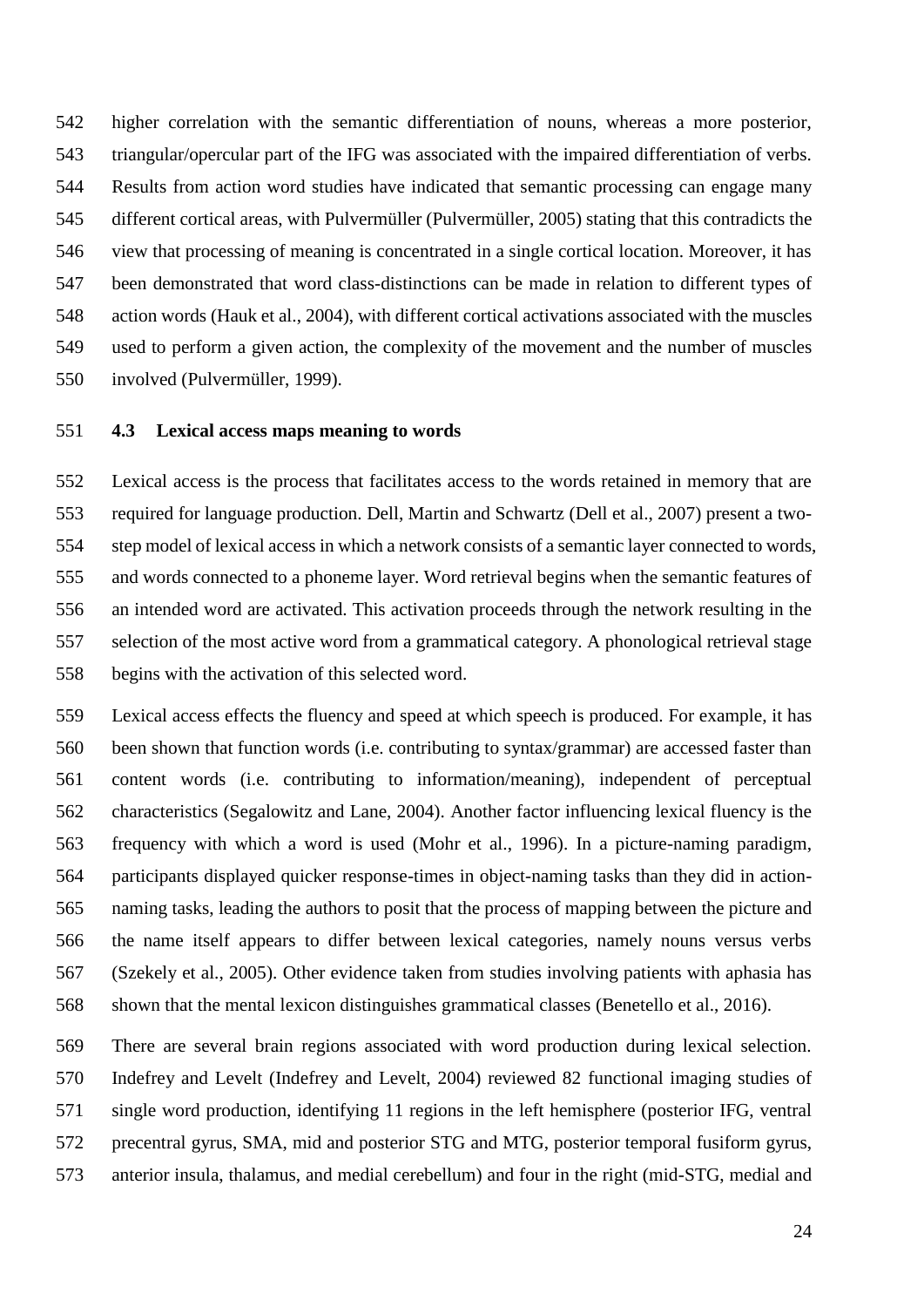lateral cerebellum and SMA) involved in core processes of word production. Other functional imaging studies have demonstrated that lexical-semantic knowledge is stored in the temporal lobe (Vigneau et al., 2006) and that the region can operate as a lexical interface linking phonological and semantic information in a sound-to-meaning interface (Hickok and Poeppel, 2007). Elsewhere, the left MTG has been found to associate with lexical selection (Indefrey and Levelt, 2004). The spatiotemporal dynamics of word retrieval, including lexical selection, are not well understood, but Riès et al. (Riès et al., 2017) have shown that activation of word representations and their selection temporally co-occur and that a widespread network of overlapping brain regions is associated. The variety of brain regions implicated in word production suggests that there is potential for exploiting semantics, syntax and phonology to activate different regions during imagined speech production to maximise the separability of brain activations for DS-BCI.

#### **4.4 The hierarchical structure of syntax**

 Contemporary linguistic theories contend that syntactic and sentential representations are complex sets of hierarchically organised syntactic categories, and that the relationships between categories in this hierarchy determine the different aspects of propositional meaning (see Zaccarella and Friederici (2016) for a neurobiological review of syntactic hierarchies). During syntactic encoding, a conceptual message is linguistically encoded by retrieval of corresponding words from the lexicon, and grammatical ordering of these words (Indefrey et al., 2001). Stored syntactic information, such as word class, are used to compute a structure that specifies the relationships between words in a sentence, e.g. order and inflection.

 It has been proposed (Frazier, 1987), and countered (Friederici, 2002), that there is an isolated syntactic processing mechanism that has no relation to semantics or other non-syntactic information. It has been stated that syntactic encoding in speech production exhibits close temporal overlap with other processes (Indefrey et al., 2001) and that brain activations in the frontotemporal language network have indicated that syntactic processing occurs prior to semantic processing, but that these processes are not isolated mechanisms (Friederici, 2002).

 Syntactic processing is specifically associated with BA44, located in the posterior portion of Broca's area in the LIFG, and its white matter connection to the posterior temporal cortex (Friederici, 2018). A functional imaging study has provided evidence that hierarchical syntactic conditions localised in the ventral portion of BA44 (Zaccarella and Friederici, 2015). In contrast, activations corresponding to processing of two-word sentences without syntactic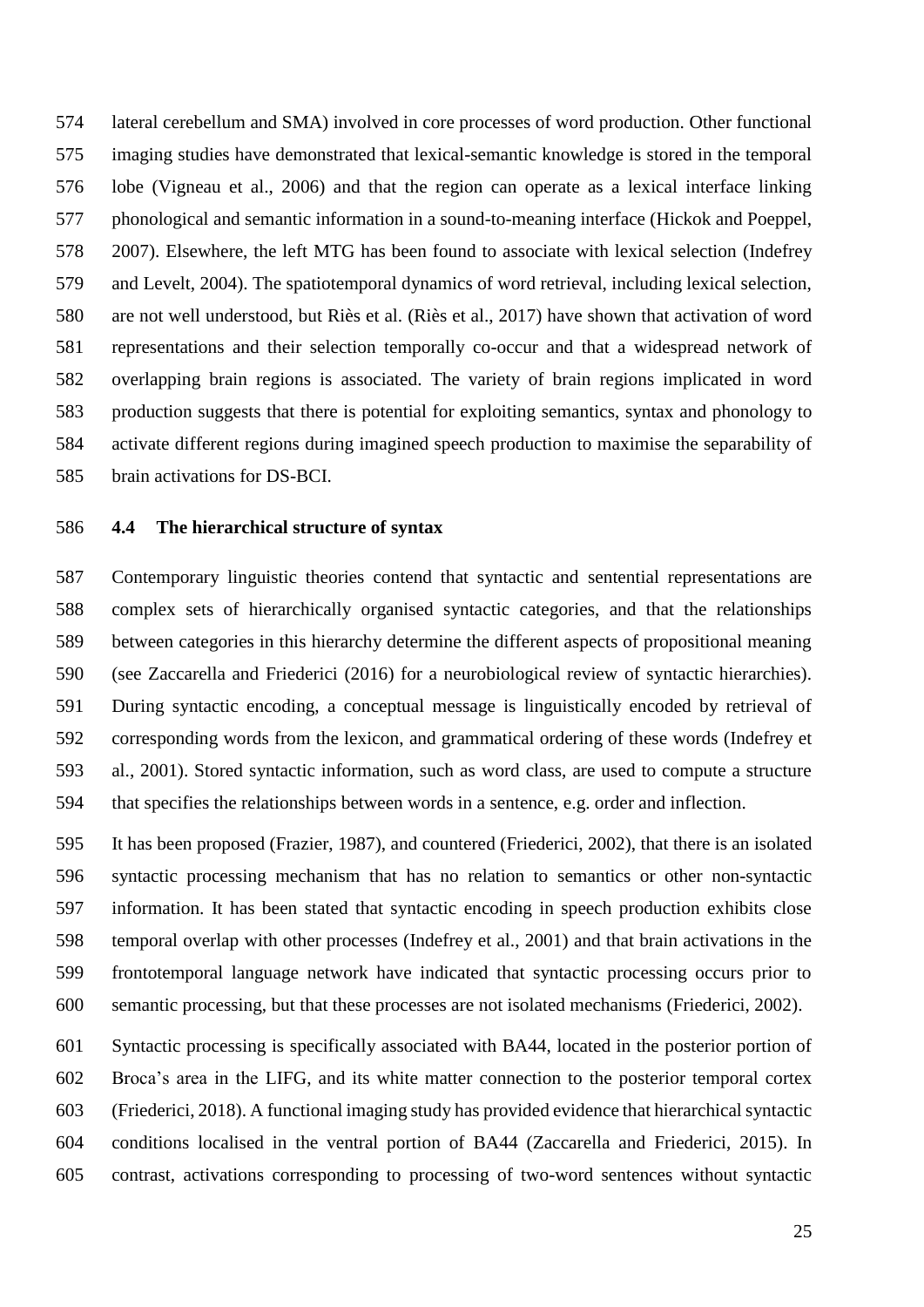hierarchy were associated with the frontal operculum/anterior insula. Love et al. (Love et al., 2008) provide evidence that the LIFC supports syntactic processing because it sustains the requisite lexical activation speed needed for the real-time formation of a syntactic dependency. Elsewhere, PET has been used to identify both sentence-level and local syntactic encoding of

speech in the Rolandic operculum, adjacent to Broca's area (Indefrey et al., 2001).

#### **4.5 The internal phonological speech code**

 Within psycholinguistic theory the assumption exists that speech articulation is preceded by an internal abstract speech code (Wheeldon and Levelt, 1995). In speech production, a word can have different intonation, duration and amplitude, leading to the proposal that each linguistic unit has a phonological representation encoding features unique to that unit. Phonological representations are categorical and consist of discrete timeless segments (Wheeldon and Levelt, 1995). Models differ as to the timing and order at which phonemes are assigned to a phonological structure. Following the syntactic computation phase, stored information on the sounds of words is retrieved as "phonological codes". These are then transformed to produce an executable code i.e., speech (Indefrey et al., 2001).

 It has been proposed that phonological word representation is accessed from Broca's area and compiled into segments of syllables (Indefrey and Levelt, 2004). Other studies indicate that the posterior middle and inferior portions of the temporal lobes are linked to phonological and semantic processing (see Hickok and Poeppel, 2007). Another suggestion (Edwards et al., 2010) is that speech production is enabled through verbal/phonological working memory using the dorsal stream areas implicated in speech perception and phonological working memory (e.g. Hickok and Poeppel, 2007). It has been suggested that phonological encoding exhibits correlation with the superior temporal sulcus (STS) (Llorens et al., 2011), while the authors of one study linked the IFG and STS gamma band responses (>40 Hz) to the phonological retrieval processes and imagined speech production, using intracranial EEG recordings (Mainy et al., 2008). Although it is well known that lemma selection begins earlier than phonological encoding it seems that there is some temporal overlap between the two activations (Sedivy, 2014) and it is possible that phonologically-similar words are represented by overlapping cell assemblies sharing a single perisylvian region (Pulvermüller, 1999). It is possible for a phonological word form to have two meanings (e.g. the noun/verb dichotomy of the/to beat), and it has been suggested that there must be an underlying mechanism for realising the exclusive-or relationship between the two.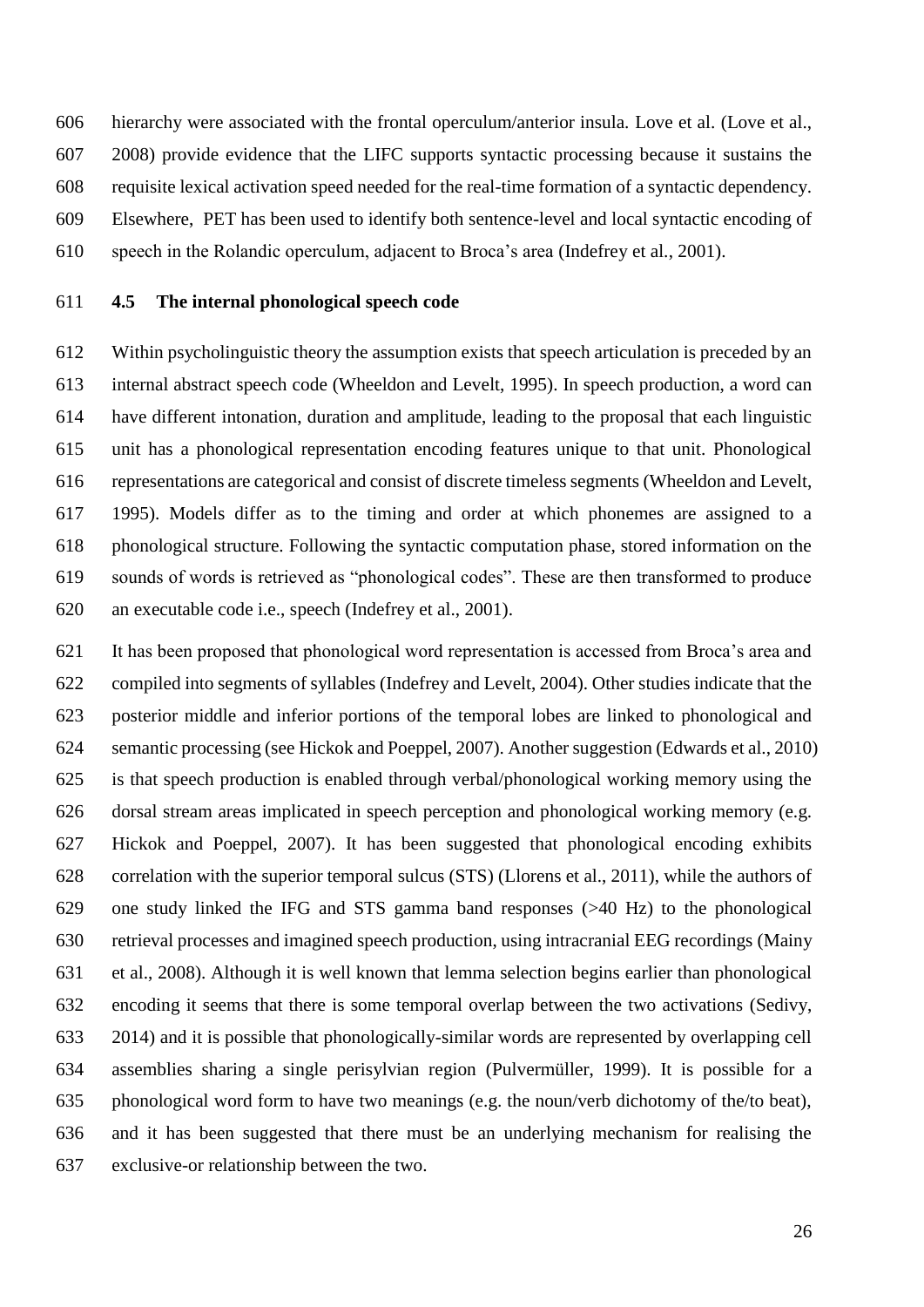The review of the literature presented in sections 2, 3 and 4 provides the basis for our discussion on the role of linguistics within the framework of DS-BCI research. This discussion is presented in section 5.

#### **5 An Enhanced Role for Linguistics in BCI Research**

 Overt speech is a rich tapestry of sound, pitch, rhythm, structure and meaning, and studies have shown that imagined speech retains many of these articulatory characteristics (Alderson-Day and Fernyhough, 2015; Scott et al., 2013). It is one of the great challenges of DS-BCI research to represent this communicative richness through the modality of a BCI. With this goal in mind, improvements to experimental protocol have been suggested, including the use of a vocabulary of words with semantic meaning to improve discrimination between words, and a normalisation of word length to mitigate the high variance of this feature (Porbadnigk et al., 2009). We advocate the use of novel experimental design to enhance effective elicitation of imagined speech and improve discriminability between phonemes, words and sentences. Further investigation into the neurological and neuroanatomical underpinnings of imagined speech production and the development of a more concrete understanding of the information contained within different frequency bands at different brain foci, is also required. The importance of consistency in the way imagined speech is produced by experimental participants, and the effect of providing them with a thorough understanding of what is meant by imagined speech production, are additional areas for investigation that may improve the robustness of experimentation. In the following subsections, we extend the work of Iljina et al. (Iljina et al., 2017) by highlighting three key areas where BCI research can benefit from findings in the field of neurolinguistics.

#### **5.1 Incorporating the structure of speech production processing**

 The sheer complexity of the neural mechanisms underpinning speech is one of the primary factors causing resistance to the development of a DS-BCI. In comparison with many of the previous incarnations of communicative BCI (Chaudhary et al., 2017; Pandarinath et al., 2017), the character of the modality of interaction, i.e. imagined speech, is still a relatively poorly understood phenomenon. In relation to DS-BCIs, the following question has been put forward: when does semantic, phonological, or syntactic processing occur (Iljina et al., 2017)? The analysis of Indefrey (Indefrey, 2011) provides some insight into the relative timings associated with the stages of speech production (see Figure 4) and indicates that it may be possible to target decoding of semantic information at an earlier stage than the phonological representation.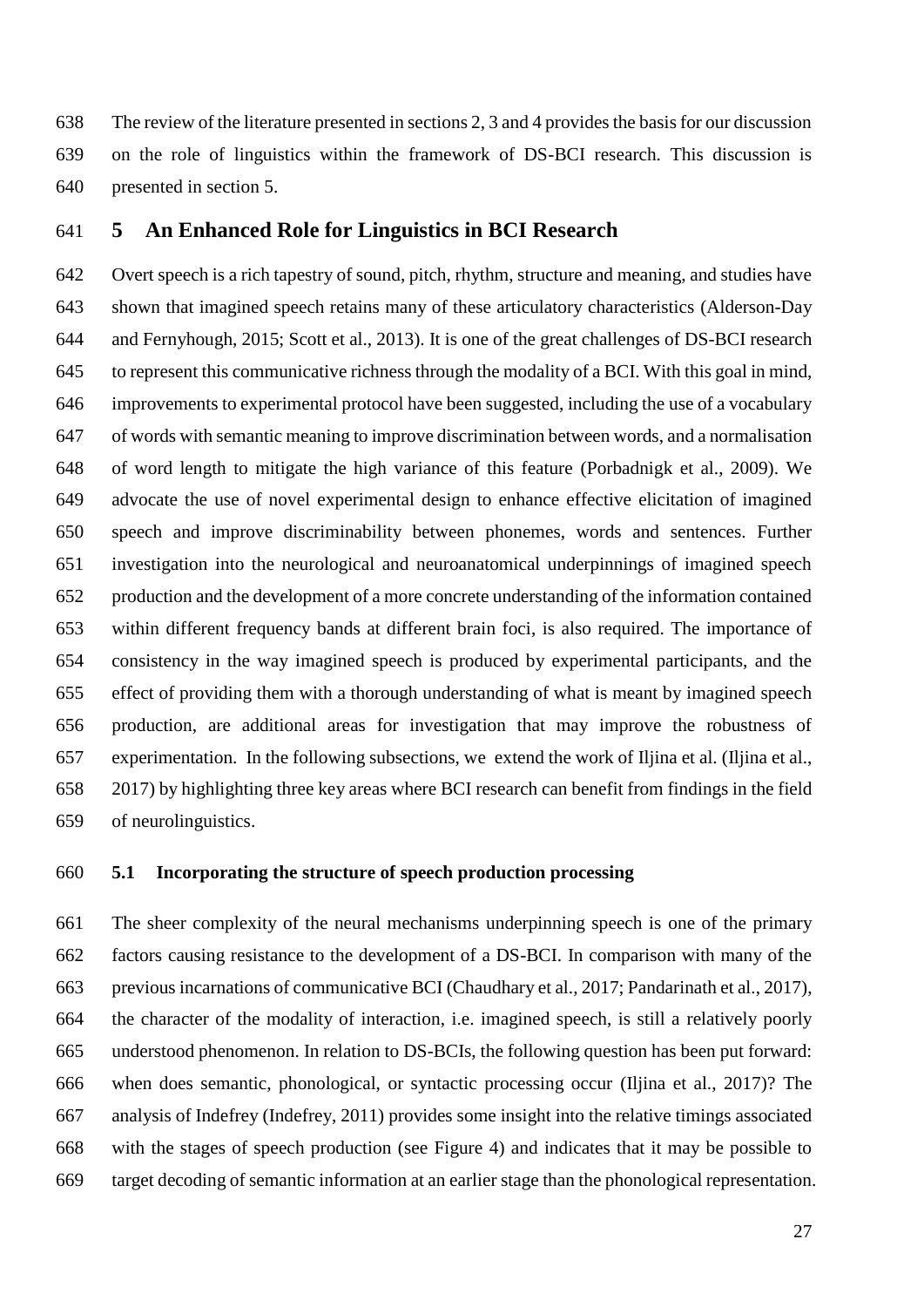The temporal sequence of these processes is an important consideration for BCI researchers seeking to extract meaning from imagined speech, but there are opposing views to navigate. One of these is a sequential model in which word production involves a series of separate stages from semantic concept through word retrieval and phonological articulation (Levelt et al., 1999). Alternative models hypothesize a parallel architecture in which neuro-linguistic processes occur simultaneously (Jackendoff, 2007). Whichever of these models is correct, they must be incorporated into the DS-BCI paradigm.

 The speech production process as depicted in section 4 offers a staged process with the potential to be mined for more targeted decoding approaches. Models of speech processing, for example, have proposed that accessing the phonological representation of a word releases two kinds of information: a frame which specifies the structure of a word and phonemes to fill slots in this structure (Dell, 1988; Levelt, 1992). An interesting operation referred to as *gap filling* (Love et al., 2008) has been observed in studies of lexical priming where the meaning of a displaced constituent is activated when it is first encountered in a sentence and then reactivated at a site 684 indexed by a trace. Consider the following sentence as an example: " $(The boy)_i$  that the horse 685 chased  $(t)$  is tall." In a case like this, activation is present for "boy" and again at the gap indexed by "t" where there is no phonologically realised word. Crucially, there is no activation before the word "chased", indicating that the activation for "boy" at the gap is not residual activation but the result of reactivation (Love et al., 2008). This may have important implications for the development of a DS-BCI which decodes continuous imagined speech from brain activity, as the neurological basis of syntax requires a complex series of operations not simply based on surface word order. Understanding of the widely distributed brain regions associated with semantic and syntactic processing, and speech production (as discussed in section 4.2 and 4.4) should be harnessed along with enhanced methods for eliciting imagined speech, to improve the decoding accuracy of DS-BCIs.

 Herff et al. (Herff et al., 2017) have shown that continuous speech is represented as a sequence of phones within the brain and is thus a legitimate target for DS-BCI research. Following this, it seems reasonable to suggest that concatenation of imagined speech units can be used to produce words and sentences. Perrone-Bertolotti et al. (Perrone-Bertolotti et al., 2014) discuss concerns over the way imagined speech manifests itself and how personal agency or lack thereof leads to different forms of imagined speech. The more active form, described as "deliberate covert production of speech", is consciously-generated speech and the target of DS-BCI research. However, a less deliberate manifestation known as "verbal mind wandering" can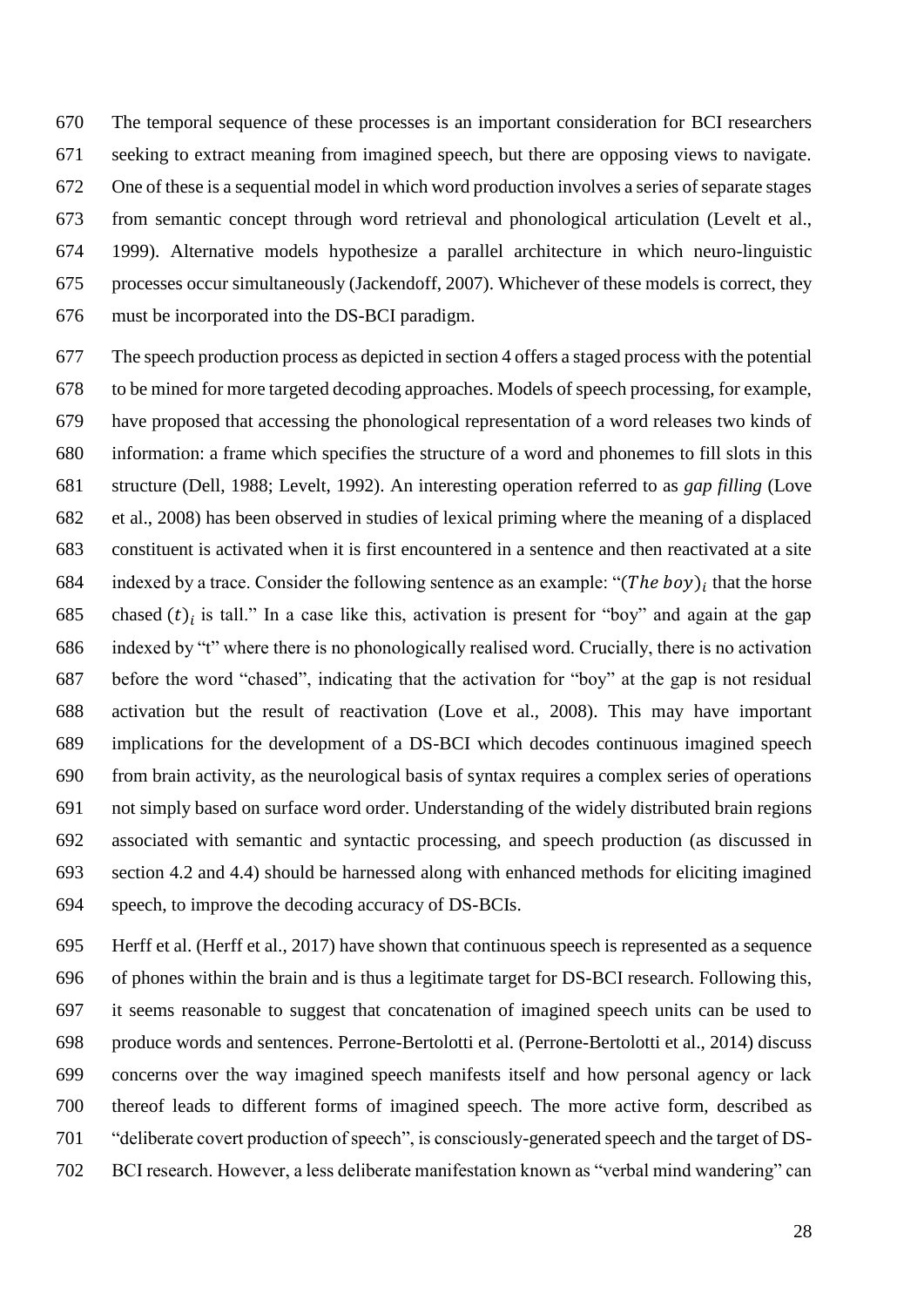occur spontaneously. Despite not being the direct target of DS-BCIs, this second state of imagined speech may influence the performance of such a device or even activate communication when none was intended.

#### **5.2 Leveraging neurolinguistics concepts to improve discriminability**

 The ability to effectively discriminate between neural recordings is an essential component of any BCI, and it is a particularly complicated challenge in relation to DS-BCIs, given the complex and dynamic processes of speech production. Decoding brain activity corresponding to imagined speech, given the dense vocabulary and the volume of potential semantic combinations that humans possess is an exceptional challenge. In Section 4.2, evidence is presented linking different semantic categories to different lesion foci, and semantic categorisation of words appears to be a promising method for improving classification from a constrained lexicon. Content words i.e., words with rich semantic meaning (e.g. words referring to tastes, sensations, sounds, motor activities etc.) have been associated with distinct regions of the brain and may enable classification of words based on semantic criteria (Pulvermüller, 1999). Although this may appear to be a somewhat contrived method for improving accuracy, this approach can help elucidate the degree to which semantic categorisation contributes to differentiation between words (Wang et al., 2011). Categorical differences between words can induce significantly different brain activity and this variance may be an aid to classification. For example, action words (e.g. kick, throw, blink) can have the effect of activating brain regions actually involved in carrying out the activity (Hauk et al., 2004). Similarly, words corresponding to touch may include significant activation in the somatosensory cortices and sound words may cause increased activation in bilateral auditory cortices (Pulvermüller, 1999).

 Imagined speech's close association with working memory (Marvel and Desmond, 2012)**,** the range of articulatory forms it can take (Alderson-Day et al., 2015; Deng et al., 2010) and the different neural activations it exhibits in relation to overt speech (Basho et al., 2007), contribute to making imagined speech extremely difficult to decode effectively. Methods employed in neurolinguistics can help DS-BCI researchers improve cuing and elicitation techniques, making it easier to determine precisely what is being decoded from brain activity. This may take the form of semantic or phonological priming, as suggested above, or improvement of experimental protocols to ensure participants are clear on what is expected from them. It may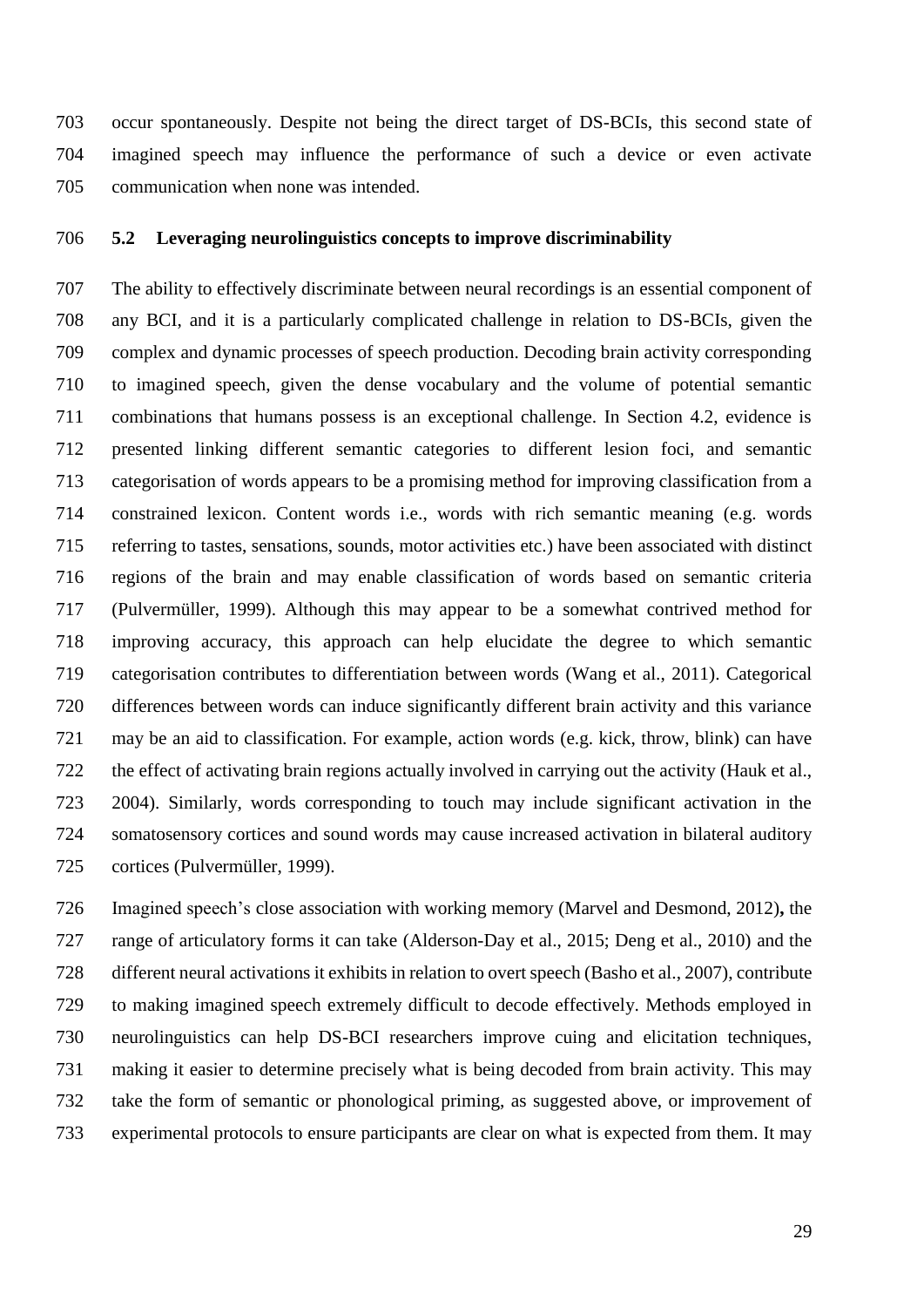also be possible to protect against unwanted noise in the data, for example, via articulatory suppression.

 The previously-stated proposal that each linguistic unit has a unique phonological representation (Section 4.5) is a potential avenue for improving imagined speech discriminability (Zhao and Rudzicz, 2015). Clearly, if the assertion of a unique phonological code is correct, this would be a primary target of DS-BCI decoding approaches, as a single representation corresponding to a single word or phoneme would make those approaches easier to implement, given that the prior stages in the speech production process may not be required. It is the recommendation of this review that further investigation into the potential phonological discriminability of units of imagined speech is pursued.

 Although much of the research to date into a possible DS-BCI has focused on discrete linguistic units, i.e. vowels, consonants etc., it has been suggested that the neural substrates responsible for the representation of phonemes may differ depending on whether they are processed as part of a sequence or processed alone (Ikeda et al., 2014). Di Liberto, O'Sullivan and Lalor (Di Liberto et al., 2015) lament the lack of research present in the literature regarding the parsing and processing of continuous speech. However, the difficulty of experimentation with imagined speech and the impracticality of attempting to decode continuous speech, at a time when decoding discrete units of speech is still enormously challenging, has meant that to-date the majority of studies have focused on discrete units of speech in the development of decoding strategies.

 If progress is to be made using these approaches, the anatomical information summarised in Sections 3 and 4 will be important for informing decoding strategies. Targeting regions-of- interests specific to speech production may be a promising approach to the development of a DS-BCI (Guenther et al., 2009), particularly considering that speech processing is a highly- distributed operation with semantics, lexical access, syntax and phonology all correlated to different regions. Although we agree with Bocquelet et al. (Bocquelet et al., 2017) that the LIFG is clearly implicated in imagined speech production, and a promising candidate for DS- BCI research, we think it is important to consider a wider, and probably bilateral, network where the distributed connectivity predicted by Hebbian theory is accounted for. The evidence presented here indicates a wide cortical network associated with different linguistic categories and stages of the speech production process. It is our assertion that a complete picture of the neuro-anatomical correlates of imagined speech will provide greater opportunities for effective discriminability.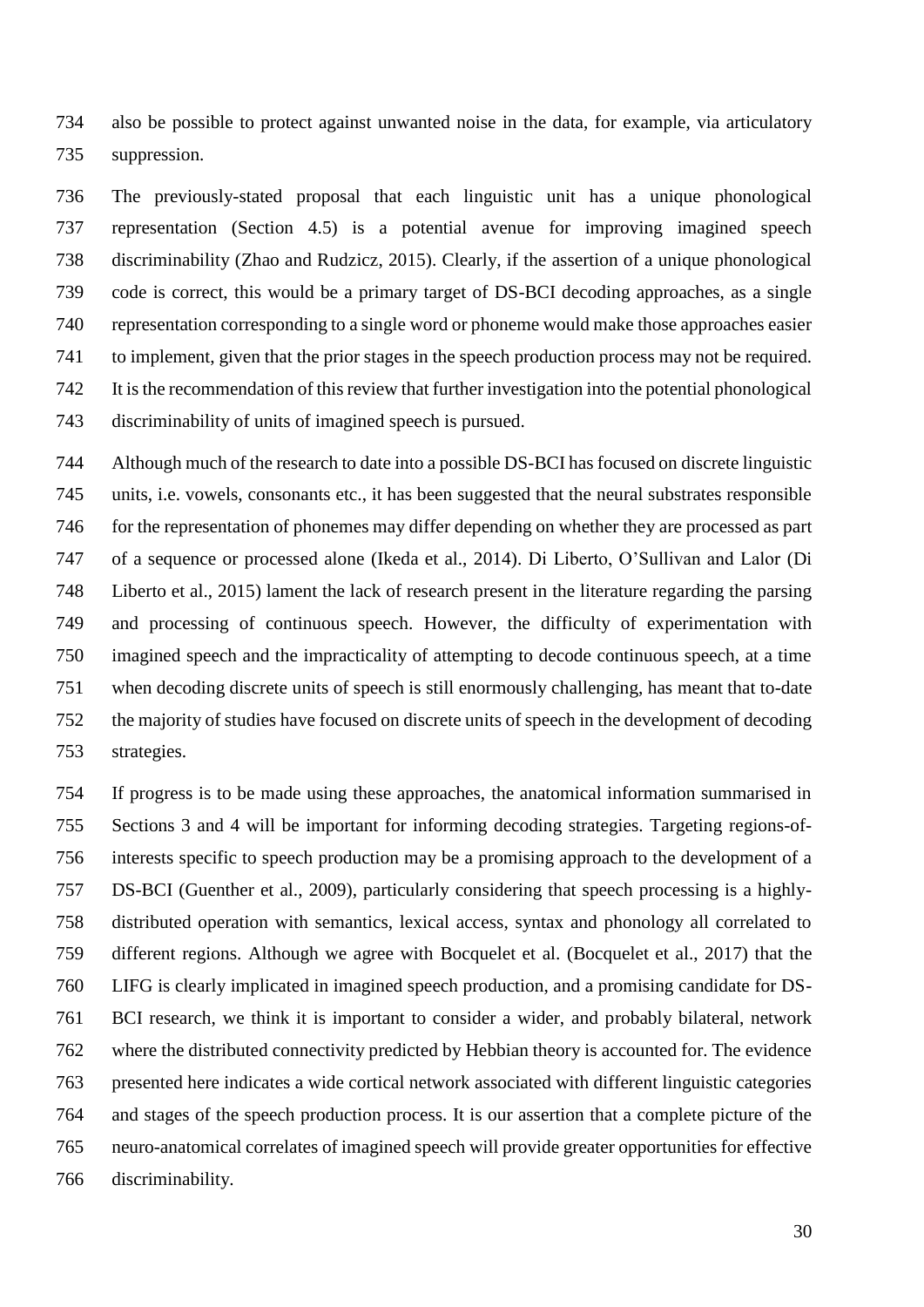#### **5.3 Mitigating the limitations of experimental methodology**

 Progress towards a DS-BCI is dependent on the effectiveness of future research methodologies and on novel approaches to system development. It has been noted that researchers seeking to distinguish word classes from neural activation should consider the effect of word length, word frequency, emotional properties of the stimuli, word repetition, priming and syntactic and semantic context when designing experiments (Pulvermüller, 1999). The same author also warns of the possible unintended effects of presenting words in sentences or word-strings, due to the neurophysiological response being a complex blend of the semantic and syntactic interactions of the given words. One of the difficulties associated with development of a DS- BCI is inferring from experimental participants that the required tasks have been performed (Geva et al., 2011b). The lack of behavioural output from participants has meant that researchers have been faced with a choice of whether to accept assertions that a given task has been correctly undertaken, to design their experimental procedure in a manner that will elicit the required imagined speech activity (Geva et al., 2011a), or to merge their imagined speech protocols with an overt action in an attempt at cross-verification (Oppenheim and Dell, 2008). Limitations to the scope of empirical study in the case of imagined speech has induced the development of methods for indirect study of the phenomenon (Filik and Barber, 2011; Oppenheim and Dell, 2008). Alderson-Day and Fernyhough (Alderson-Day and Fernyhough, 2015) present recent methodological advances in the field, including imagined speech inducement and inhibition as a means of studying its effects.

 Neuroimaging studies into the nature of imagined speech have often asked participants to simply articulate some words or sentences in imagined speech, or to imagine speech with different characteristics. A danger associated with these studies is the lack of ecological validity in eliciting imagined speech (Alderson-Day and Fernyhough, 2015) and the failure of researchers to acknowledge the possibility that imagined speech is present during baseline assessments (Jones and Fernyhough, 2007). A technique known as articulatory suppression might provide some assistance in ameliorating this issue (Miyake et al., 2004). The evidence presented in Section 3.1 indicated variation in the phenomena of imagined speech, both in terms of how it is activated and how it is perceived. Studies have shown that imagined speech is not generally understood in the same way by participants and can vary widely in its phenomenology (Alderson-Day and Fernyhough, 2015). It is the job of the DS-BCI researcher to ensure that each participant is well-informed prior to engaging in experimentation. The methodology employed by Geva, Jones, et al. (Geva et al., 2011b) may be an interesting avenue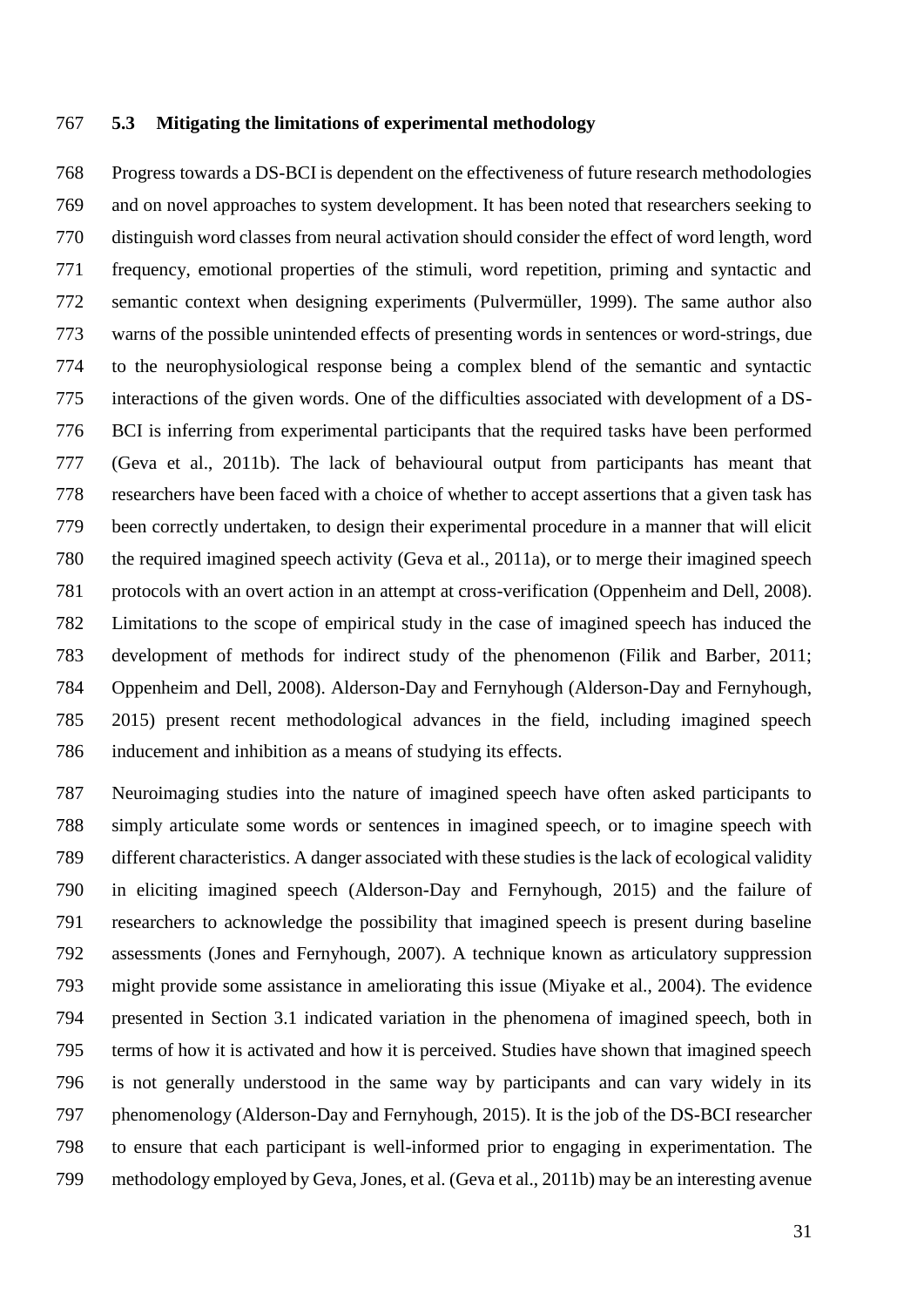for exploration in DS-BCI research. Their use of rhyming words and/or homophones is commonly applied in linguistics (Badre et al., 2005; Filik and Barber, 2011) to allow researchers to know whether participants are using imagined speech or resorting to other linguistic/cognitive strategies. For example, 'might' and 'mite' are homophones, while 'ear' and 'oar' are not. These are tasks that could not be solved by orthography alone and thus require the use of imagined speech.

 Research methodology using overt speech to represent imagined speech within experimental paradigms is flawed, at least to some degree. Overt speech-trained models for example, are an active research area but it must be understood that neural representations of overt and imagined speech are not identical (Chakrabarti et al., 2015). Hubbard (Hubbard, 2010) reflects that differences in experimental results between overt and imagined speech may simply be a function of a participant's ability to self-monitor and report accurately. There is general agreement that overt speech engages greater activation across a broader network of the brain than imagined speech, with areas including the mesial temporal lobe and sub-cortical structures (Kielar et al., 2011). Due to some notable differences observed from neural responses in overt and imagined conditions, inferences drawn from language processing studies should be considered with caution (Llorens et al., 2011). However, Iljina et al. (Iljina et al., 2017) believe that the body of research presented on both overt and imagined speech supports the premise of being able to decode expressive language from neuronal processes as well as translation of findings from overt to imagined speech.

 Experimental results can be negatively affected by experimental conditions and an alternative approach to improving the robustness of results in relation to speech production and 822 communicative interaction is the use of non-experimental, "real-world" speech (Derix et al., 2014, 2012; Ruescher et al., 2013). Spontaneous language can reflect mental states and thus constitutes a fundamental link between externally-observable behaviour and internal cognitive processes (Derix et al., 2014). Using their methodology, in which simultaneous ECoG and digital video recordings are used to identify periods of spontaneous communication between interlocutors, the group cited above has conducted studies based on concepts developed in psycholinguistic research into spontaneously-spoken language. The authors highlight the importance of study paradigms in which real-world situations can be investigated in a way not possible under strict experimental procedures. They present the use of stimuli such as naturalistic texts, recordings of interacting individuals and virtual reality simulations as associated methods being employed elsewhere (Derix et al., 2014).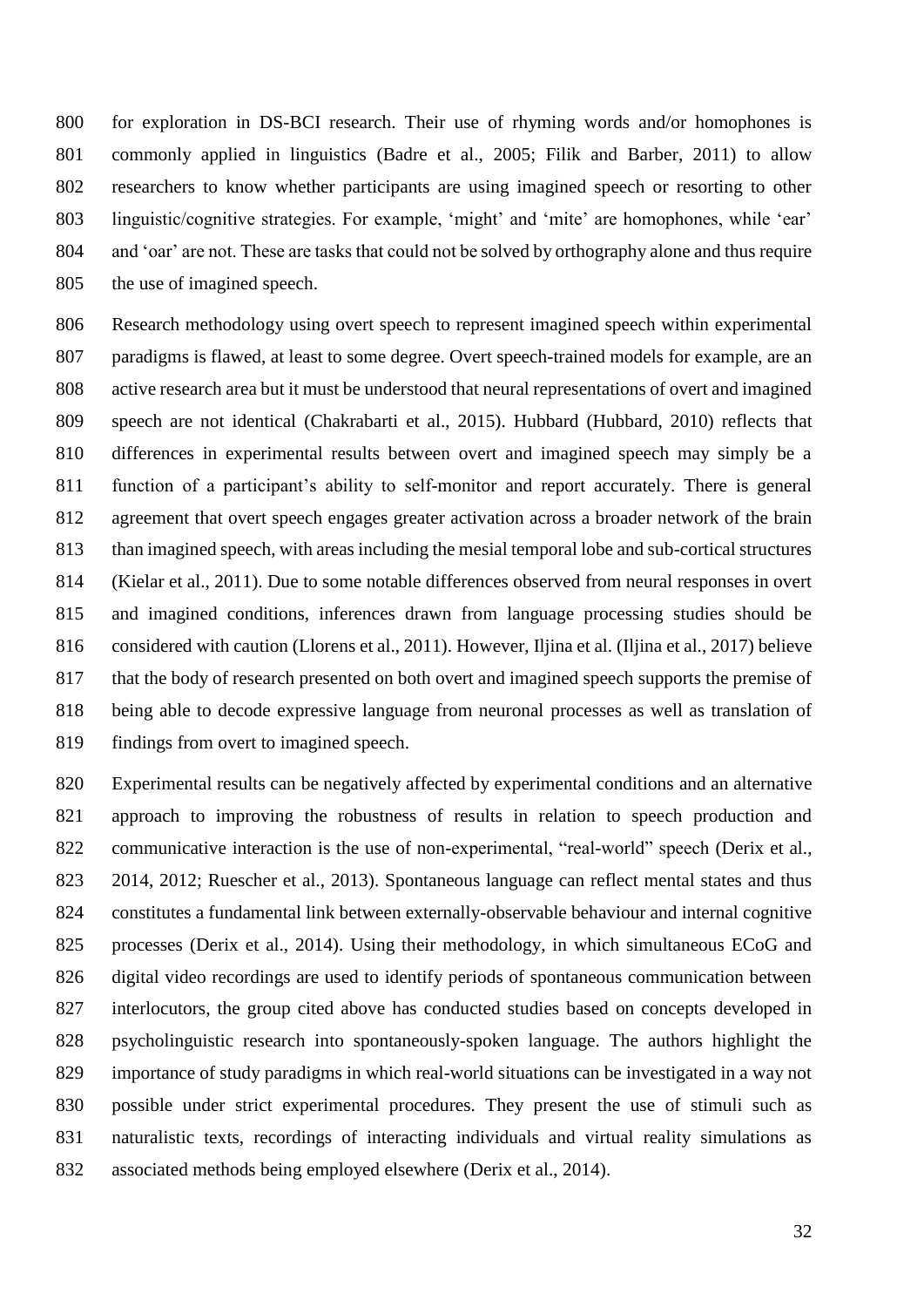In a series of studies, the research team used their methodology to study the neuronal processes related to real-life communication in a non-experimental scenario (Derix et al., 2014, 2012; Ruescher et al., 2013)*.* This involved a technique for identifying time-periods in which patients were involved in conversation with either partners or physicians (Derix et al., 2012). Extracted epochs consisted of periods of natural, uninstructed conversation, with the results indicating that the choice of linguistic and non-linguistic behaviours depends on whom a person is speaking with. The authors suggest that such meta-information may have utility in BCI applications aimed at restoration of expressive speech. Although non-experimental conditions do facilitate the study of spontaneous speech, it is important to acknowledge, as the research 842 team has, that participants' behaviour may be moderated by the knowledge that they are under surveillance, and therefore not completely natural (Derix et al., 2014). However, we agree with Iljina et al. (Iljina et al., 2017) that a thorough understanding of brain activity during real-world speech is required for the development of truly naturalistic DS-BCI.

 As indicated throughout this review, there are several ways in which DS-BCI research can benefit from neurolinguistics research advances. Understanding the phenomena of imagined speech and individual speech processes is crucial, but looking towards neurolinguistics to enhance experimental methodology and interpretation of results is also advocated here. Other avenues exist for exploration of improvements to the performance of DS-BCIs, including signal acquisition and advanced classification algorithms, but it would be wrong to ignore the potential utility of cross-disciplinary research in neurolinguistics and DS-BCI.

**6 Concluding Remarks**

 Development of a DS-BCI is an extremely challenging undertaking. It is the assertion of this review that a cross-disciplinary approach must be taken to advance the field towards a naturalistic form of communication. Here, we advocate the integration of neurolinguistics within the DS-BCI paradigm for the improvement of experimental methodology and to aid approaches to the decoding of neural signals. Insights into the nature of imagined speech, and speech production processes, can inform research practices, while methodological approaches common in linguistics can help improve procedural robustness in studies involving imagined speech.

 Clearly, there is no definitive description of the phenomena of imagined speech. Independently depicted as a truncated form of overt speech, as showing greater activation in several brain regions than overt speech and as having attenuated features in comparison with overt speech,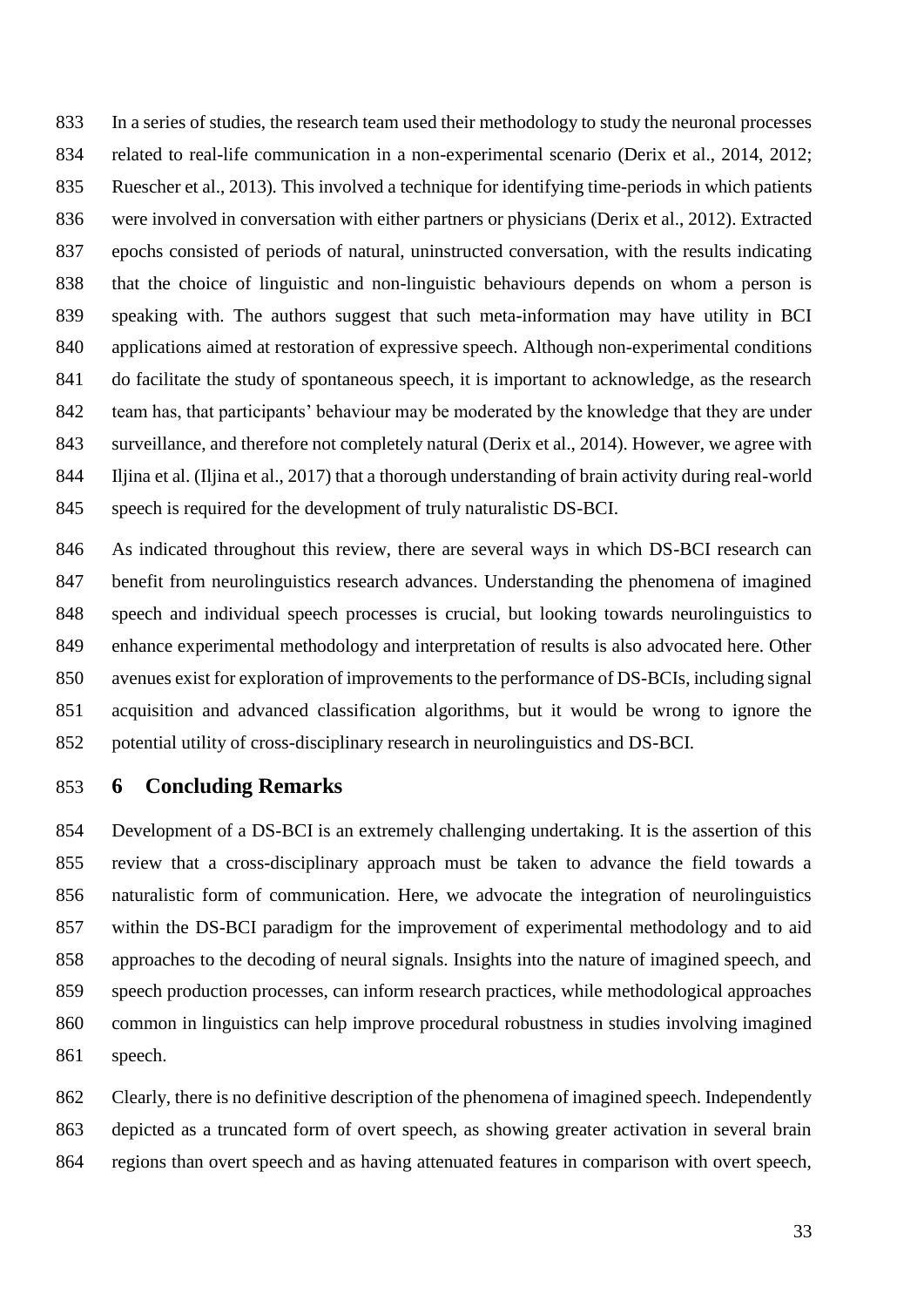imagined speech is still relatively poorly understood. Continuing research into imagined speech from a neurolinguistics perspective will be vital for DS-BCI. Imagined speech manifests itself in different forms, whether that be through active or passive generation of imagined speech, through accent, rhythm or pitch, or through conversational or single-speaker scenarios. That being the case, future research in this field must make it abundantly clear to experimental participants precisely what is being asked of them. The field of neurolinguistics can help inform DS-BCI research on methods for targeting the imagined speech content required. Not unrelated to this is the potential for additional information to be encoded in the neural recordings extracted during periods of imagined speech production. Working memory and imagined speech appear to be intrinsically linked and imagined speech trials are susceptible to influence from the auditory or visual cues presented. It is therefore important that experimental methodologies and decoding approaches mitigate against this unwanted content where possible.

 This review has shown that not only is DS-BCI concerned with the phenomena of imagined speech and how it differs from overt speech, but also with the neuroanatomy and specific processes involved in the production of speech. Speech production is a temporal process with a hierarchical structure and it is clear that it cannot be considered a single function localised in a single brain region. Evidence has been presented from neurolinguistics research to indicate that different systems of speech production, such as semantics and syntax, operate at distinct time periods (sometimes overlapping) across a distributed network of brain regions, and that these systems activate patterns of brain activity which may be useful for approaches to decoding imagined speech.

 A fully-functioning DS-BCI may, at present, seem a long way off and it may appear that there are more pressing concerns, such as improving signal acquisition, for the field to be focused on at present. However, it is our contention that it would be remiss to ignore the field of neurolinguistics in DS-BCI research, given the potential benefits it can offer in the short-term and the high-probability that it will be required in the longer-term development of a naturalistic mode of communication.

#### **ACKNOWLEDGEMENTS**

This work is supported by a Northern Ireland Department for the Economy studentship.

#### **AUTHOR CONTRIBUTIONS**

 Conceptualization, C.C., R.F., and D.C.; writing: original draft, C.C; writing: review and editing R.F. and D.C.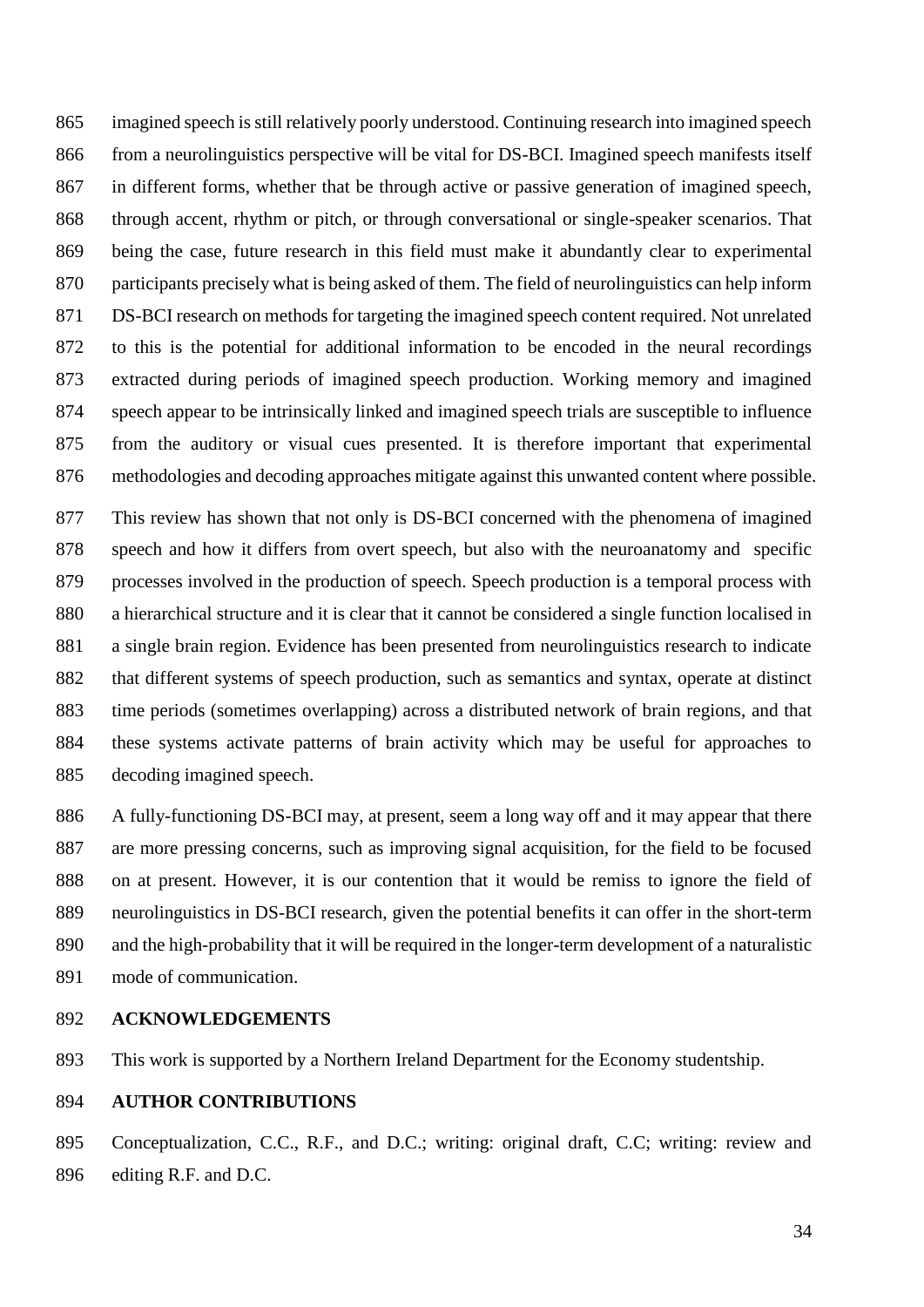#### **References**

- Alderson-Day, B., Fernyhough, C., 2015. Inner speech: Development, cognitive functions, phenomenology, and neurobiology. Psychol. Bull. 141, 931–965. https://doi.org/10.1037/bul0000021
- Alderson-Day, B., Weis, S., McCarthy-Jones, S., Moseley, P., Smailes, D., Fernyhough, C.,
- 2015. The brain's conversation with itself: Neural substrates of dialogic inner speech. Soc. Cogn. Affect. Neurosci. 11, 110–120. https://doi.org/10.1093/scan/nsv094
- Aleman, A., Formisano, E., Koppenhagen, H., Hagoort, P., De Haan, E.H.F., Kahn, R.S., 2005. The functional neuroanatomy of metrical stress evaluation of perceived and imagined spoken words. Cereb. Cortex 15, 221–228. https://doi.org/10.1093/cercor/bhh124
- AlSaleh, M.M., Arvaneh, M., Christensen, H., Moore, R.K., 2016. Brain-computer interface technology for speech recognition: a review. Asia-Pacific Signal Inf. Process. Assoc. Annu. Summit Conf. (APSIPA ASC 2016). https://doi.org/10.1109/APSIPA.2016.7820826
- Baddeley, A.D., Thomson, N., Buchanan, M., 1975. Word length and the structure of short- term memory. J. Verbal Learning Verbal Behav. 14, 575–589. https://doi.org/10.1016/S0022-5371(75)80045-4
- Badre, D., Poldrack, R.A., Par??-Blagoev, E.J., Insler, R.Z., Wagner, A.D., 2005. Dissociable controlled retrieval and generalized selection mechanisms in ventrolateral prefrontal cortex. Neuron 47, 907–918. https://doi.org/10.1016/j.neuron.2005.07.023
- Basho, S., Palmer, E.D., Rubio, M.A., Wulfeck, B., Müller, R.A., 2007. Effects of generation mode in fMRI adaptations of semantic fluency: Paced production and overt speech. Neuropsychologia 45, 1697–1706. https://doi.org/10.1016/j.neuropsychologia.2007.01.007
- Bates, E., Wilson, S.M., Saygin, A.P., Dick, F., Sereno, M.I., Knight, R.T., Dronkers, N.F., 2003. Voxel-based lesion–symptom mapping. Nat. Neurosci. 6, 448–450.
- https://doi.org/10.1038/nn1050
- Benetello, A., Finocchiaro, C., Capasso, R., Capitani, E., Laiacona, M., Magon, S., Miceli, G., 2016. The dissociability of lexical retrieval and morphosyntactic processes for nouns and verbs: A functional and anatomoclinical study. Brain Lang. 159, 11–22. https://doi.org/10.1016/j.bandl.2016.05.005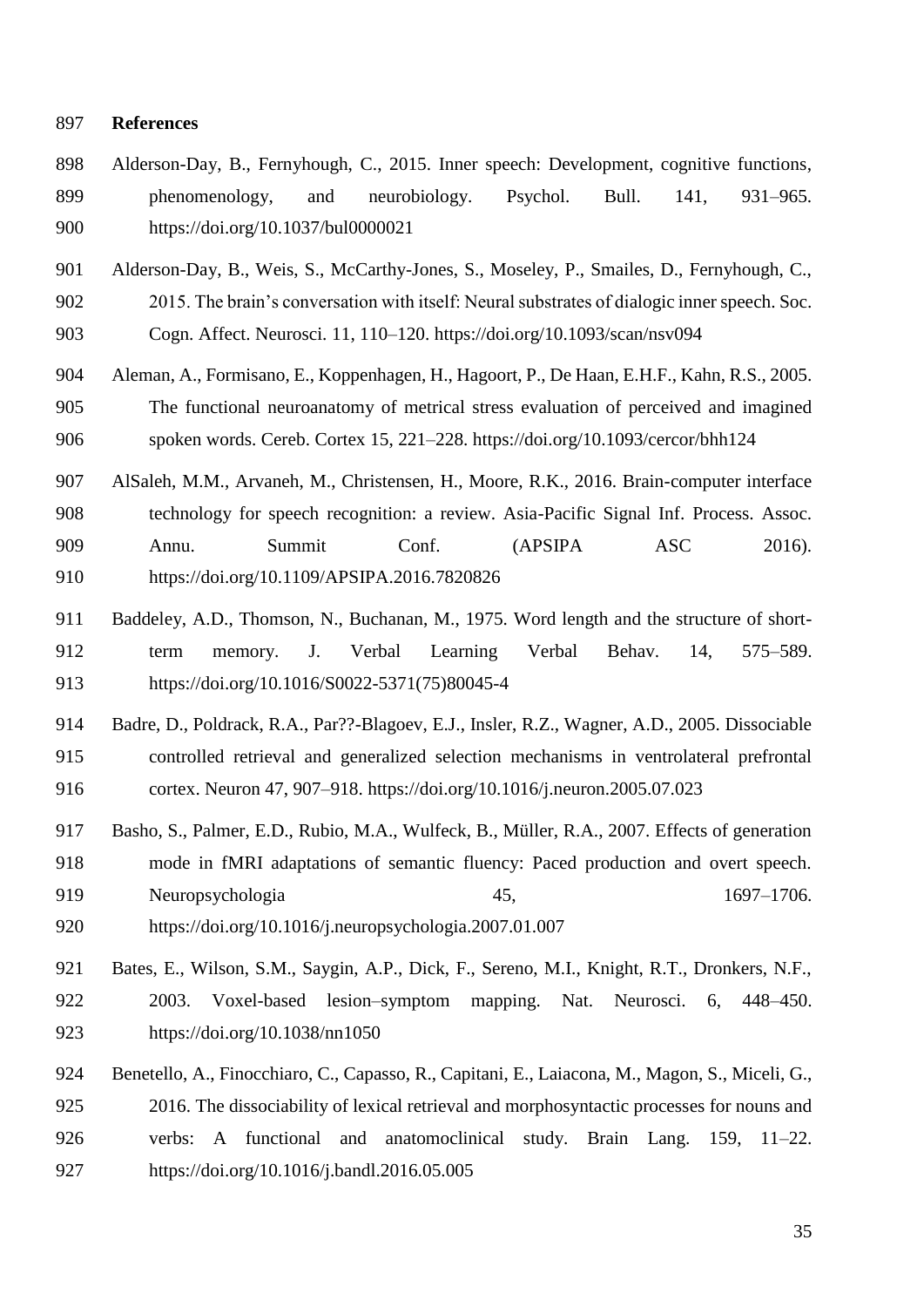- Berwick, R.C., Friederici, A.D., Chomsky, N., Bolhuis, J.J., 2013. Evolution, brain, and the nature of language. Trends Cogn. Sci. 17, 98. https://doi.org/10.1016/j.tics.2012.12.002
- Bin, G., Gao, X., Yan, Z., Hong, B., Gao, S., 2009. An online multi-channel SSVEP-based brain-computer interface using a canonical correlation analysis method. J. Neural Eng. 6. https://doi.org/10.1088/1741-2560/6/4/046002
- Blakely, T., Miller, K.J., Rao, R.P.N., Holmes, M.D., Ojemann, J.G., 2008. Localization and classification of phonemes using high spatial resolution electrocorticography (ECoG) grids. 2008 30th Annu. Int. Conf. IEEE Eng. Med. Biol. Soc. 4964–4967. https://doi.org/10.1109/IEMBS.2008.4650328
- Bocquelet, F., Hueber, T., Girin, L., Chabardès, S., Yvert, B., 2017. Key considerations in designing a speech brain-computer interface. J. Physiol. 110, 392–401. https://doi.org/10.1016/j.jphysparis.2017.07.002
- Bouchard, K.E., Chang, E.F., 2014. Neural decoding of spoken vowels from human sensory- motor cortex with high-density electrocorticography. Conf. Proc. ... Annu. Int. Conf. IEEE Eng. Med. Biol. Soc. IEEE Eng. Med. Biol. Soc. Annu. Conf. 2014, 6782–6785. https://doi.org/10.1109/EMBC.2014.6945185
- Bouton, C.E., Shaikhouni, A., Annetta, N. V., Bockbrader, M.A., Friedenberg, D.A., Nielson, D.M., Sharma, G., Sederberg, P.B., Glenn, B.C., Mysiw, W.J., Morgan, A.G., Deogaonkar, M., Rezai, A.R., 2016. Restoring cortical control of functional movement in a human with quadriplegia. Nature 533, 247–250. https://doi.org/10.1038/nature17435
- Brigham, K., Kumar, B.V.K.V., 2010. Imagined speech classification with EEG signals for silent communication: A preliminary investigation into synthetic telepathy. 2010 4th Int. Conf. Bioinforma. Biomed. Eng. iCBBE 2010 1–4. https://doi.org/10.1109/ICBBE.2010.5515807
- Brocklehurst, P.H., Corley, M., 2011. Investigating the inner speech of people who stutter: Evidence for (and against) the Covert Repair Hypothesis. J. Commun. Disord. 44, 246– 260. https://doi.org/10.1016/j.jcomdis.2010.11.004
- Brumberg, J.S., Krusienski, D.J., Chakrabarti, S., Gunduz, A., Brunner, P., Ritaccio, A.L., Schalk, G., 2016. Spatio-temporal progression of cortical activity related to continuous overt and covert speech production in a reading task. PLoS One 11, 1–21. https://doi.org/10.1371/journal.pone.0166872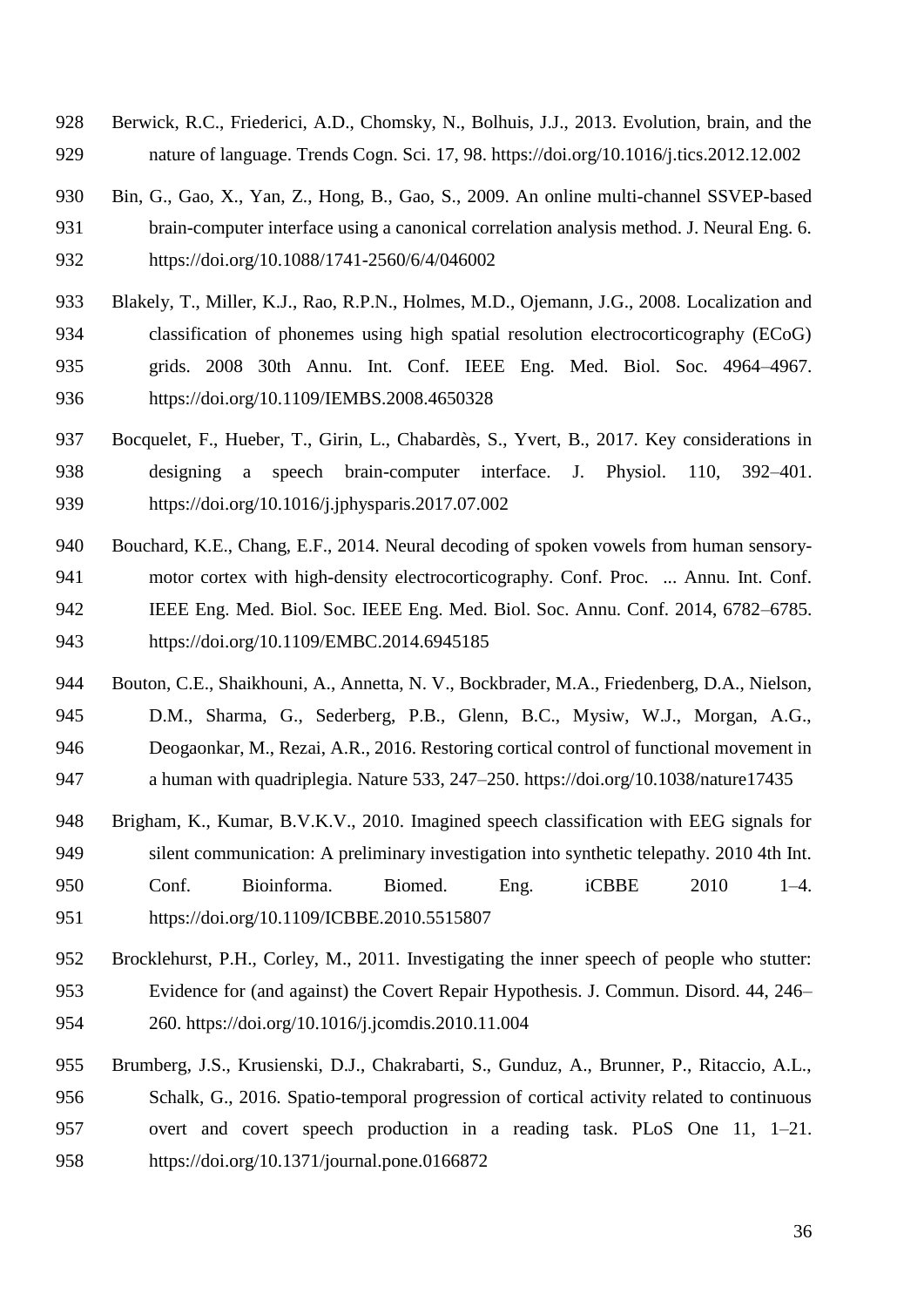- Brumberg, J.S., Wright, E.J., Andreasen, D.S., Guenther, F.H., Kennedy, P.R., 2011. Classification of intended phoneme production from chronic intracortical microelectrode recordings in speech-motor cortex. Front. Neurosci. 5, 1–12. https://doi.org/10.3389/fnins.2011.00065
- Chakrabarti, S., Sandberg, H.M., Brumberg, J.S., Krusienski, D.J., 2015. Progress in speech decoding from the electrocorticogram. Biomed. Eng. Lett. 5, 10–21. https://doi.org/10.1007/s13534-015-0175-1
- Chaudhary, U., Xia, B., Silvoni, S., Cohen, L.G., Birbaumer, N., 2017. Brain–Computer Interface–Based Communication in the Completely Locked-In State. PLoS Biol. 15, 1– 25. https://doi.org/10.1371/journal.pbio.1002593
- Chi, X., Hagedorn, J.B., Schoonover, D., Zmura, M.D., 2011. EEG-Based Discrimination of Imagined Speech Phonemes. Int. J. Bioelectromagn. 13, 201–206.
- Corley, M., Brocklehurst, P.H., Moat, H.S., 2011. Error biases in inner and overt speech: Evidence from tongue twisters. J. Exp. Psychol. Learn. Mem. Cogn. 37, 162–175. https://doi.org/10.1037/a0021321
- D'albis, T., Blatt, R., Tedesco, R., Sbattella, L., Matteucci, M., 2012. A predictive speller controlled by a brain-computer interface based on motor imagery. ACM Trans. Comput. Interact. 19, 1–25. https://doi.org/10.1145/2362364.2362368
- D'Zmura, M., Deng, S., Lappas, T., Thorpe, S., Srinivasan, R., 2009. Toward {EEG} Sensing of Imagined Speech. Hum. Comput. Interact. 40–48.
- DaSalla, C.S., Kambara, H., Sato, M., Koike, Y., 2009. Single-trial classification of vowel speech imagery using common spatial patterns. Neural Networks 22, 1334–1339. https://doi.org/10.1016/j.neunet.2009.05.008
- Dell, G.S., 1988. The retrieval of phonological forms in production: Tests of predictions from a connectionist model. J. Mem. Lang. 27, 124–142. https://doi.org/10.1016/0749- 596X(88)90070-8
- Dell, G.S., Martin, N., Schwartz, M.F., 2007. A case-series test of the interactive two-step model of lexical access: Predicting word repetition from picture naming. J. Mem. Lang. 56, 490–520. https://doi.org/10.1016/j.jml.2006.05.007
- Denby, B., Oussar, Y., Dreyfus, G., Stone, M., 2006. Prospects for a Silent Speech Interface using Ultrasound Imaging. Proc. 2006 IEEE Int. Conf. Acoust. Speed Signal Process. Proc.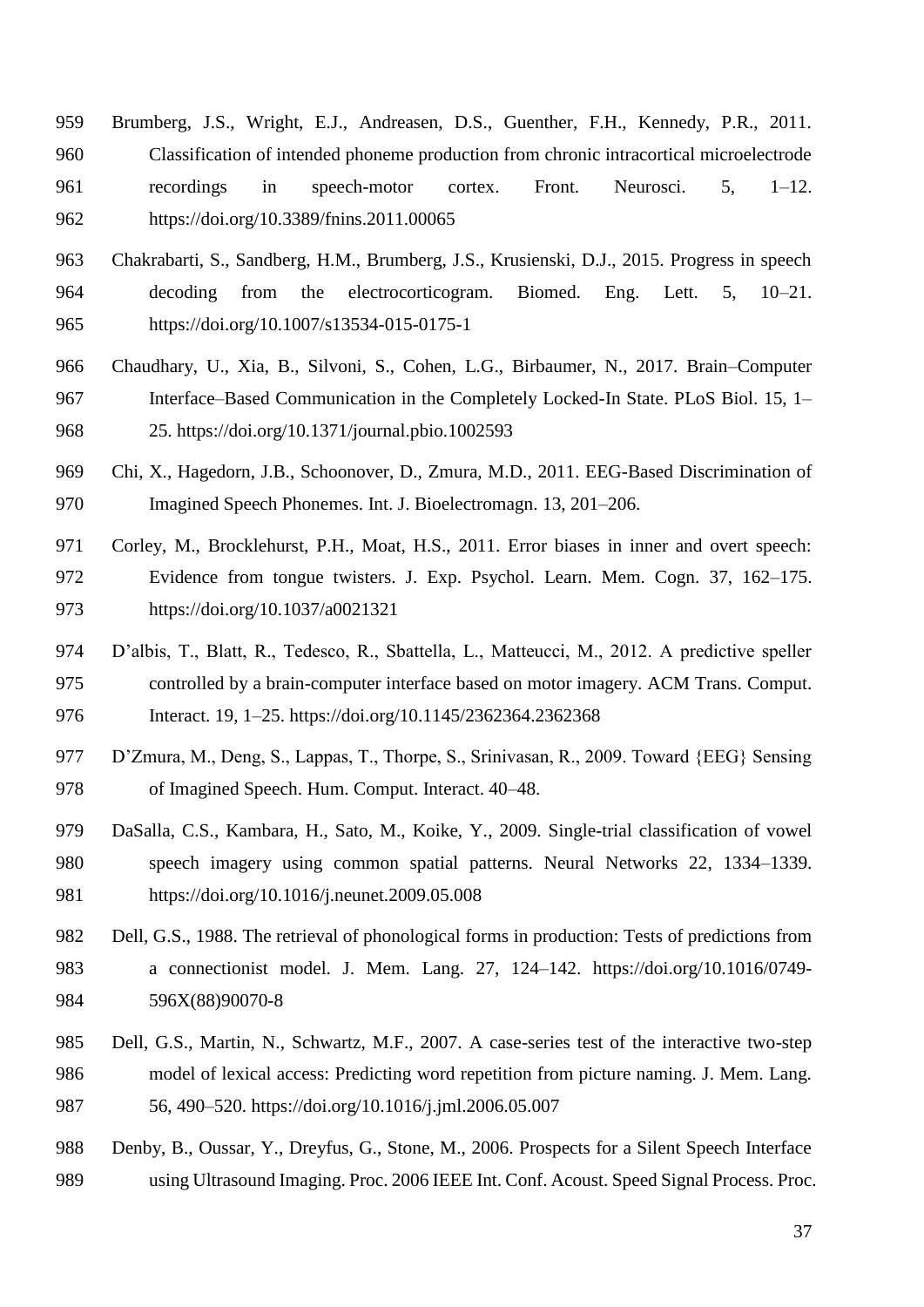- 1, I-365-I-368. https://doi.org/10.1109/ICASSP.2006.1660033
- Deng, S., Srinivasan, R., Lappas, T., D'Zmura, M., 2010. EEG classification of imagined syllable rhythm using Hilbert spectrum methods. J. Neural Eng. 7, 046006. https://doi.org/10.1088/1741-2560/7/4/046006
- 994 Derix, J., Iljina, O., Schulze-Bonhage, A., Aertsen, A., Ball, T., 2012. "Doctor" or "darling"?
- Decoding the communication partner from ECoG of the anterior temporal lobe during non-experimental, real-life social interaction. Front. Hum. Neurosci. 6, 1–14. https://doi.org/10.3389/fnhum.2012.00251
- Derix, J., Iljina, O., Weiske, J., Schulze-Bonhage, A., Aertsen, A., Ball, T., 2014. From speech to thought: the neuronal basis of cognitive units in non-experimental, real-life communication investigated using ECoG. Front. Hum. Neurosci. 8, 1–17. https://doi.org/10.3389/fnhum.2014.00383
- Di Liberto, G.M., O'Sullivan, J.A., Lalor, E.C., 2015. Low-frequency cortical entrainment to speech reflects phoneme-level processing. Curr. Biol. 25, 2457–2465. https://doi.org/10.1016/j.cub.2015.08.030
- Dolcos, S., Albarracin, D., 2014. The inner speech of behavioral regulation: Intentions and task performance strengthen when you talk to yourself as a You. Eur. J. Soc. Psychol. 44, 636– 642. https://doi.org/10.1002/ejsp.2048
- Donchin, E., Spencer, K.M., Wijesinghe, R., 2000. The mental prosthesis: Assessing the speed of a P300-based brain- computer interface. IEEE Trans. Rehabil. Eng. 8, 174–179. https://doi.org/10.1109/86.847808
- Edwards, E., Nagarajan, S.S., Dalal, S.S., Canolty, R.T., Kirsch, H.E., Barbaro, N.M., Knight, R.T., 2010. Spatiotemporal imaging of cortical activation during verb generation and 1013 picture naming. Neuroimage 50, 291–301. https://doi.org/10.1016/j.neuroimage.2009.12.035
- Emerson, M.J., Miyake, A., 2003. The role of inner speech in task switching: A dual-task investigation. J. Mem. Lang. 48, 148–168. https://doi.org/10.1016/S0749- 596X(02)00511-9
- Fargier, R., Bürki, A., Pinet, S., Alario, F.X., Laganaro, M., 2018. Word onset phonetic properties and motor artifacts in speech production EEG recordings. Psychophysiology 55, 1–10. https://doi.org/10.1111/psyp.12982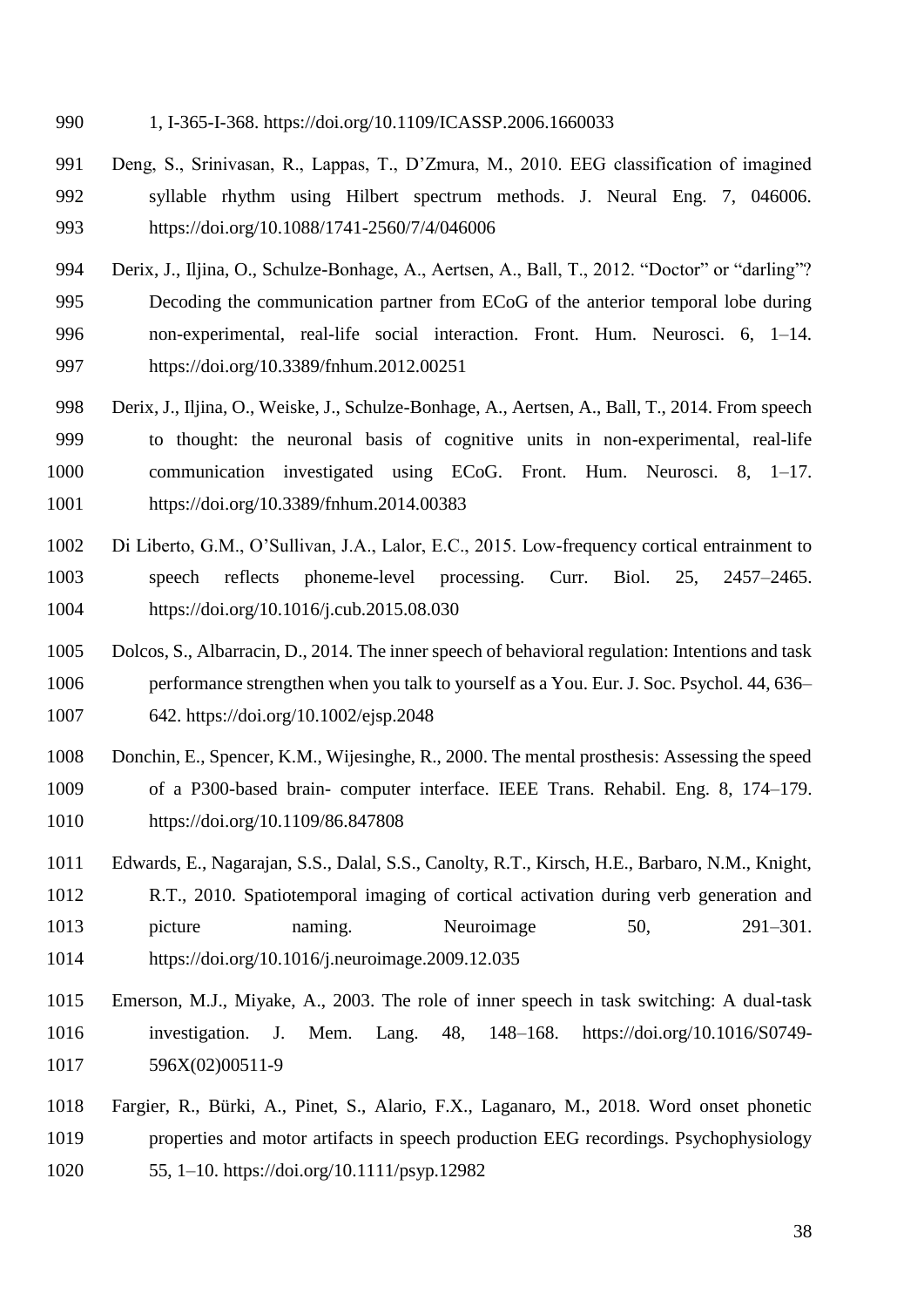- Fernyhough, C., 2004. Alien voices and inner dialogue: Towards a developmental account of auditory verbal hallucinations. New Ideas Psychol. 22, 49–68. https://doi.org/10.1016/j.newideapsych.2004.09.001
- Filik, R., Barber, E., 2011. Inner speech during silent reading reflects the reader's regional accent. PLoS One 6. https://doi.org/10.1371/journal.pone.0025782
- Frazier, L., 1987. Sentence processing: A tutorial review., in: Attention and Performance 12: The Psychology of Reading. Lawrence Erlbaum Associates, Inc, Hillsdale, NJ, US, pp. 559–586.
- Friederici, A.D., 2018. The neural basis for human syntax: Broca's area and beyond. Curr. Opin. Behav. Sci. 21, 88–92. https://doi.org/10.1016/j.cobeha.2018.03.004
- Friederici, A.D., 2011. The Brain Basis of Language Processing: From Structure to Function. Physiol. Rev. 91, 1357–1392. https://doi.org/10.1152/physrev.00006.2011
- Friederici, A.D., 2002. Towards a neural basis of auditory sentence processing. Trends Cogn. Sci. 6, 78–84. https://doi.org/10.1016/S1364-6613(00)01839-8
- Geva, S., Bennett, S., Warburton, E.A., Patterson, K., 2011a. Discrepancy between inner and overt speech: Implications for post-stroke aphasia and normal language processing. Aphasiology 25, 323–343. https://doi.org/10.1080/02687038.2010.511236
- Geva, S., Jones, P.S., Crinion, J.T., Price, C.J., Baron, J.C., Warburton, E.A., 2011b. The neural correlates of inner speech defined by voxel-based lesion-symptom mapping. Brain 134, 3071–3082. https://doi.org/10.1093/brain/awr232
- Gilbert, J.M., Rybchenko, S.I., Hofe, R., Ell, S.R., Fagan, M.J., Moore, R.K., Green, P., 2010. Isolated word recognition of silent speech using magnetic implants and sensors. Med. Eng. Phys. 32, 1189–1197. https://doi.org/10.1016/j.medengphy.2010.08.011
- González-Castañeda, E.F., Torres-García, A.A., Reyes-García, C.A., Villaseñor-Pineda, L., 2017. Sonification and textification: Proposing methods for classifying unspoken words from EEG signals. Biomed. Signal Process. Control 37, 82–91. https://doi.org/10.1016/j.bspc.2016.10.012
- Goto, T., Hirata, M., Umekawa, Y., Yanagisawa, T., Shayne, M., Saitoh, Y., Kishima, H., Yorifuji, S., Yoshimine, T., 2011. Frequency-dependent spatiotemporal distribution of cerebral oscillatory changes during silent reading: A magnetoencephalograhic group analysis. Neuroimage 54, 560–567. https://doi.org/10.1016/j.neuroimage.2010.08.023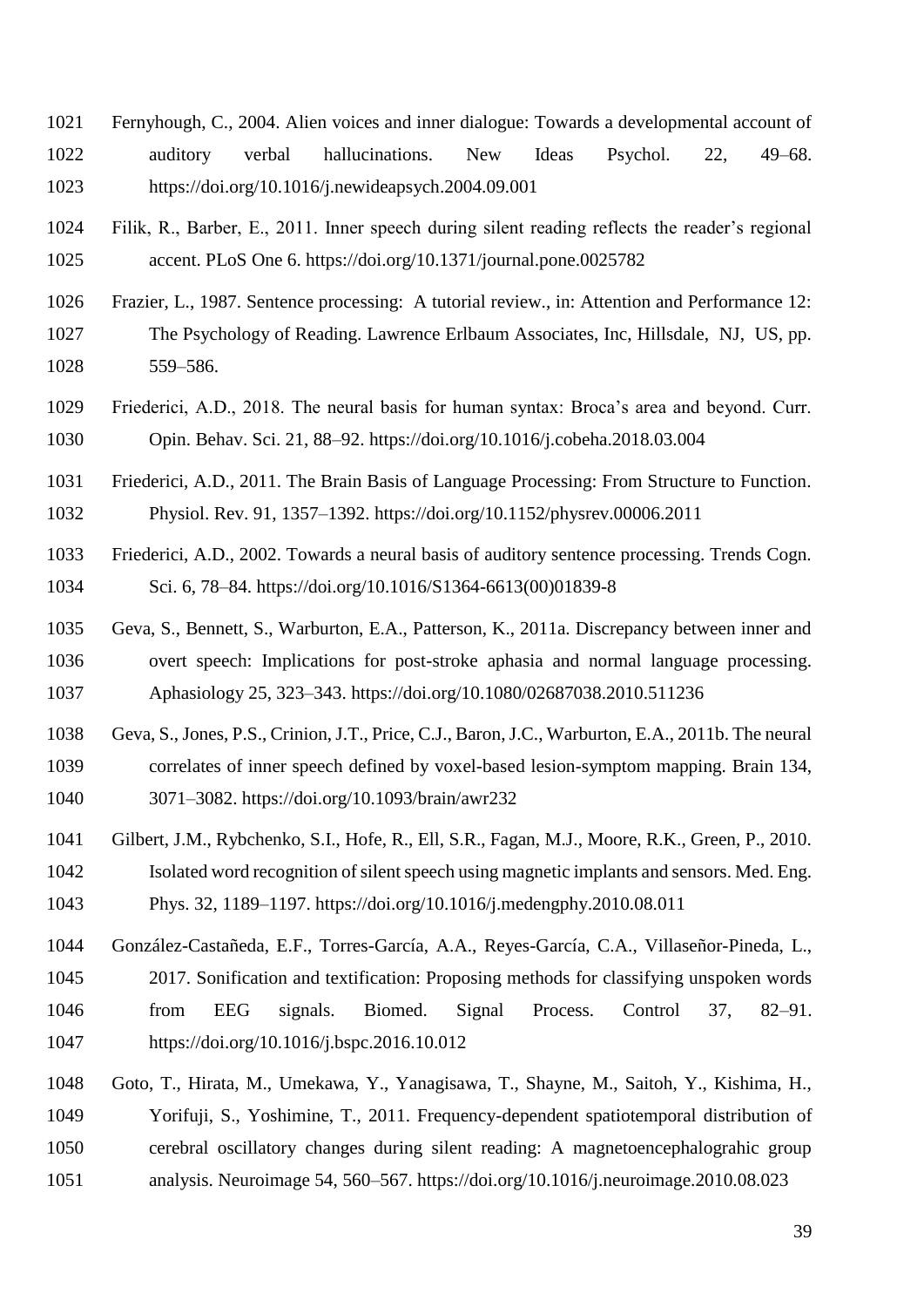- Guenther, F.H., Brumberg, J.S., Joseph Wright, E., Nieto-Castanon, A., Tourville, J.A., Panko,
- M., Law, R., Siebert, S.A., Bartels, J.L., Andreasen, D.S., Ehirim, P., Mao, H., Kennedy,
- P.R., 2009. A wireless brain-machine interface for real-time speech synthesis. PLoS One 4. https://doi.org/10.1371/journal.pone.0008218
- Hashim, N., Ali, A., Mohd-Isa, W.-N., 2018. Word-Based Classification of Imagined Speech Using EEG, in: Alfred, R., Iida, H., Ag. Ibrahim, A.A., Lim, Y. (Eds.), Computational Science and Technology. Springer Singapore, Singapore, pp. 195–204.
- Hauk, O., Johnsrude, I., Pulvermüller, F., 2004. Somatotopic Representation of Action Words in Human Motor and Premotor Cortex. Neuron 41, 301–307. https://doi.org/10.1016/S0896-6273(03)00838-9
- Henseler, I., Regenbrecht, F., Obrig, H., 2014. Lesion correlates of patholinguistic profiles in chronic aphasia: Comparisons of syndrome-, modality-and symptom-level assessment. Brain 137, 918–930. https://doi.org/10.1093/brain/awt374
- Herff, C., de Pesters, A., Heger, D., Brunner, P., Schalk, G., Schultz, T., 2017. Towards continuous speech recognition for {BCI}. Brain-computer interface Res. a state-of-the-art Summ. 5 1–9.
- Herff, C., Heger, D., de Pesters, A., Telaar, D., Brunner, P., Schalk, G., Schultz, T., 2015. Brain-to-text: Decoding spoken phrases from phone representations in the brain. Front. Neurosci. 9, 1–11. https://doi.org/10.3389/fnins.2015.00217
- Herff, C., Johnson, G., Diener, L., Shih, J., Krusienski, D., Schultz, T., 2016. Towards direct speech synthesis from ECoG: A pilot study. Proc. Annu. Int. Conf. IEEE Eng. Med. Biol. Soc. EMBS 2016–Octob, 1540–1543. https://doi.org/10.1109/EMBC.2016.7591004
- Herff, C., Putze, F., Heger, D., Guan, C., Schultz, T., 2012. Speaking mode recognition from functional Near Infrared Spectroscopy, in: Proceedings of the Annual International Conference of the IEEE Engineering in Medicine and Biology Society, EMBS. https://doi.org/10.1109/EMBC.2012.6346279
- Hickok, G., 2014. The architecture of speech production and the role of the phoneme in speech processing. Lang. Cogn. Neurosci. 29, 2–20. https://doi.org/10.1080/01690965.2013.834370
- Hickok, G., 2012. Computatinal neuroanatomy of speech production. Nat. Rev. Neurosci. 13, 135–145. https://doi.org/10.1038/nrn3158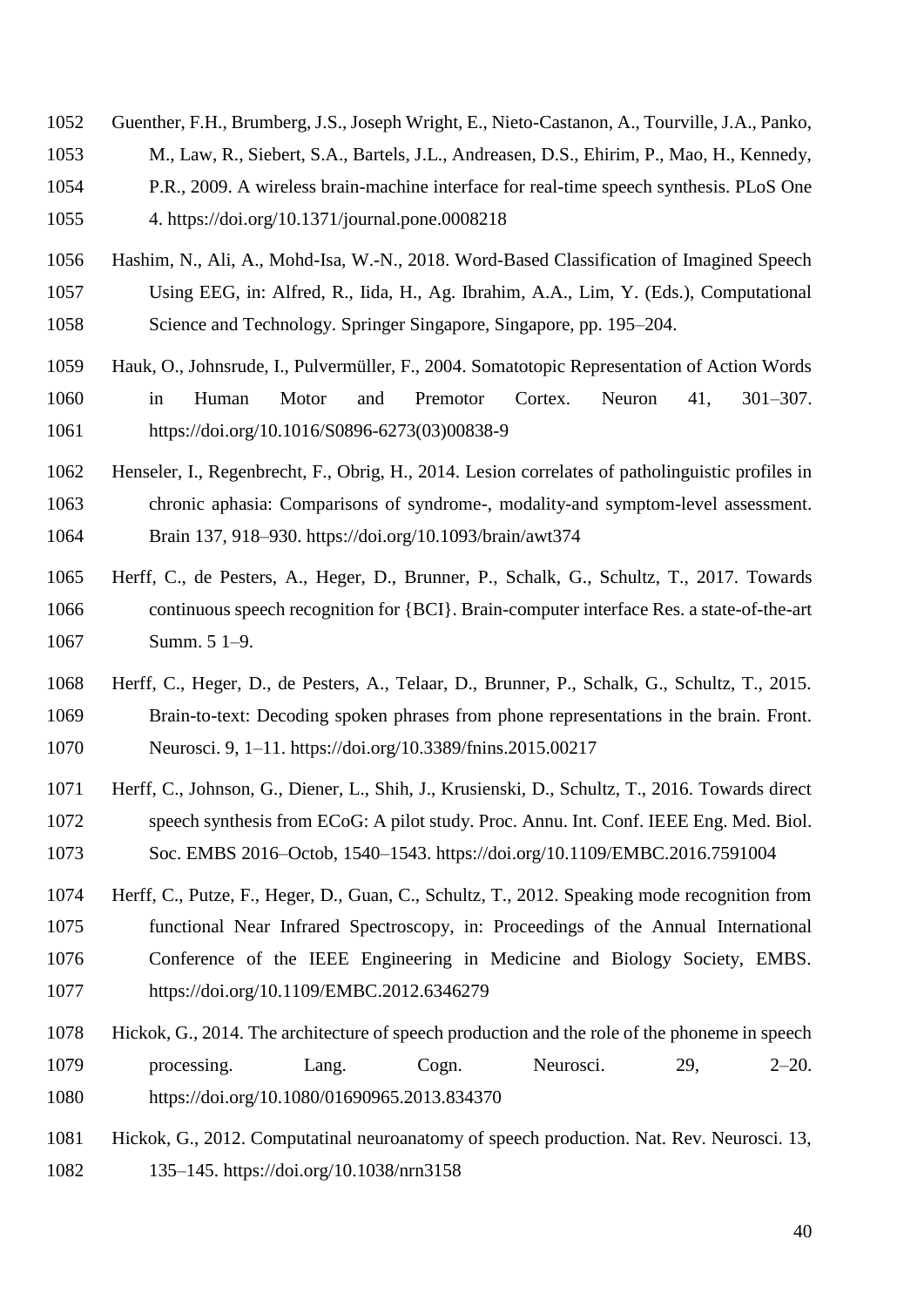- Hickok, G., Poeppel, D., 2007. The cortical organization of speech processing. Nat. Rev. Neurosci. 8, 393–402. https://doi.org/10.1038/nrn2113
- Hirshorn, E.A., Thompson-Schill, S.L., 2006. Role of the left inferior frontal gyrus in covert word retrieval: Neural correlates of switching during verbal fluency. Neuropsychologia 44, 2547–2557. https://doi.org/10.1016/j.neuropsychologia.2006.03.035
- Hochberg, L.R., Bacher, D., Jarosiewicz, B., Masse, N.Y., Simeral, J.D., Vogel, J., Haddadin, S., Liu, J., Cash, S.S., Van Der Smagt, P., Donoghue, J.P., 2012. Reach and grasp by people with tetraplegia using a neurally controlled robotic arm. Nature 485, 372–375. https://doi.org/10.1038/nature11076
- Huang, J., Carr, T.H., Cao, Y., 2002. Comparing Cortical Activations for Silent and Overt Speech Using Event-Related fMRI. Hum. Brain Mapp. 15, 26–38. https://doi.org/10.1002/hbm.XXXX
- Hubbard, T.L., 2010. Auditory imagery: Empirical findings. Psychol. Bull. 136, 302–329. https://doi.org/10.1037/a0018436
- Hurlburt, R.T., Alderson-Day, B., Kuhn, S., Fernyhough, C., 2016. Exploring the Ecological Validity of Thinking on Demand: Neural Correlates of Elicited vs. Spontaneously Occurring Inner Speech. PLoS One 11, 1–16. https://doi.org/10.1371/journal.pone.0147932
- Hurlburt, R.T., Heavey, C.L., Kelsey, J.M., 2013. Toward a phenomenology of inner speaking. Conscious. Cogn. 22, 1477–1494. https://doi.org/10.1016/j.concog.2013.10.003
- Ibayashi, K., Kunii, N., Matsuo, T., Ishishita, Y., Shimada, S., Kawai, K., Saito, N., 2018. Decoding speech with integrated hybrid signals recorded from the human ventral motor cortex. Front. Neurosci. 12. https://doi.org/10.3389/fnins.2018.00221
- Idrees, B.M., Farooq, O., 2016. EEG based vowel classification during speech imagery. 2016 3rd Int. Conf. Comput. Sustain. Glob. Dev. 1130–1134.
- Ikeda, S., Shibata, T., Nakano, N., Okada, R., Tsuyuguchi, N., Ikeda, K., Kato, A., 2014. Neural decoding of single vowels during covert articulation using electrocorticography. Front. Hum. Neurosci. 8, 1–8. https://doi.org/10.3389/fnhum.2014.00125
- Iljina, O., Derix, J., Schirrmeister, R.T., Schulze-Bonhage, A., Auer, P., Aertsen, A., Ball, T., 2017. Neurolinguistic and machine-learning perspectives on direct speech BCIs for restoration of naturalistic communication. Brain-Computer Interfaces 4, 186–199.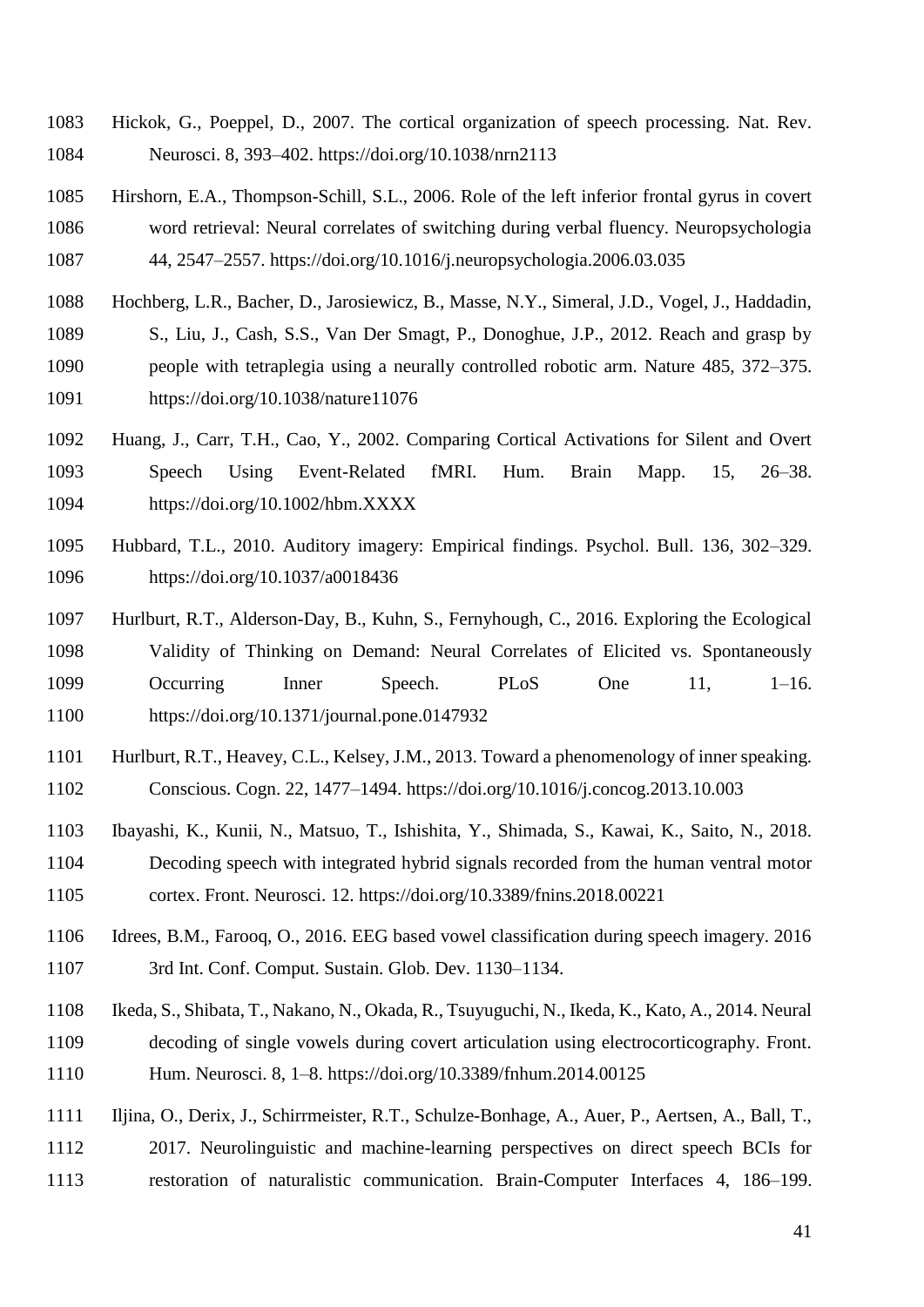- https://doi.org/10.1080/2326263X.2017.1330611
- Indefrey, P., 2011. The spatial and temporal signatures of word production: a critical update. Front. Psychol. 2. https://doi.org/10.3389/fpsyg.2011.00255
- Indefrey, P., Brown, C.M., Hellwig, F., Amunts, K., Herzog, H., Seitz, R.J., Hagoort, P., 2001.
- A neural correlate of syntactic encoding during speech production. Proc. Natl. Acad. Sci.
- 98, 5933–5936. https://doi.org/10.1073/pnas.101118098
- Indefrey, P., Levelt, W.J.M., 2004. The spatial and temporal signatures of word production components. Cognition 92, 101–144. https://doi.org/10.1016/j.cognition.2002.06.001
- Iqbal, S., Khan, Y.U., Farooq, O., 2015a. EEG based classification of imagined vowel sounds. 2015 2nd Int. Conf. Comput. Sustain. Glob. Dev. 1591–1594.
- Iqbal, S., Shanir, P.P.M., Khan, Y.U.K., Farooq, O., 2015b. Time Domain Analysis of EEG to Classify Imagined Speech. Proc. Second Int. Conf. Comput. Commun. Technol. Adv. Intell. Syst. Comput. 380, 793–800. https://doi.org/10.1007/978-81-322-2523-2
- Jackendoff, R., 2007. A Parallel Architecture perspective on language processing. Brain Res. 1146, 2–22. https://doi.org/10.1016/j.brainres.2006.08.111
- Jones, S.R., Fernyhough, C., 2007. Neural correlates of inner speech and auditory verbal hallucinations: A critical review and theoretical integration. Clin. Psychol. Rev. 27, 140– 154. https://doi.org/10.1016/J.CPR.2006.10.001
- Kanas, V.G., Mporas, I., Benz, H.L., Sgarbas, K.N., Bezerianos, A., Crone, N.E., 2014. Joint spatial-spectral feature space clustering for speech activity detection from ecog signals. IEEE Trans. Biomed. Eng. 61, 1241–1250. https://doi.org/10.1109/TBME.2014.2298897
- Kellis, S., Miller, K., Thomson, K., Brown, R., House, P., Greger, B., 2010. Decoding spoken words using local field potentials recorded from the cortical surface. J. Neural Eng. 7, 056007. https://doi.org/10.1088/1741-2560/7/5/056007
- Kielar, A., Milman, L., Bonakdarpour, B., Thompson, C.K., 2011. Neural correlates of covert and overt production of tense and agreement morphology: Evidence from fMRI. J. Neurolinguistics 24, 183–201. https://doi.org/10.1016/j.jneuroling.2010.02.008
- Kim, T., Lee, J., Choi, H., Lee, H., Kim, I.Y., Jang, D.P., 2013. Meaning based covert speech classification for brain-computer interface based on electroencephalography. Int. IEEE/EMBS Conf. Neural Eng. NER 53–56. https://doi.org/10.1109/NER.2013.6695869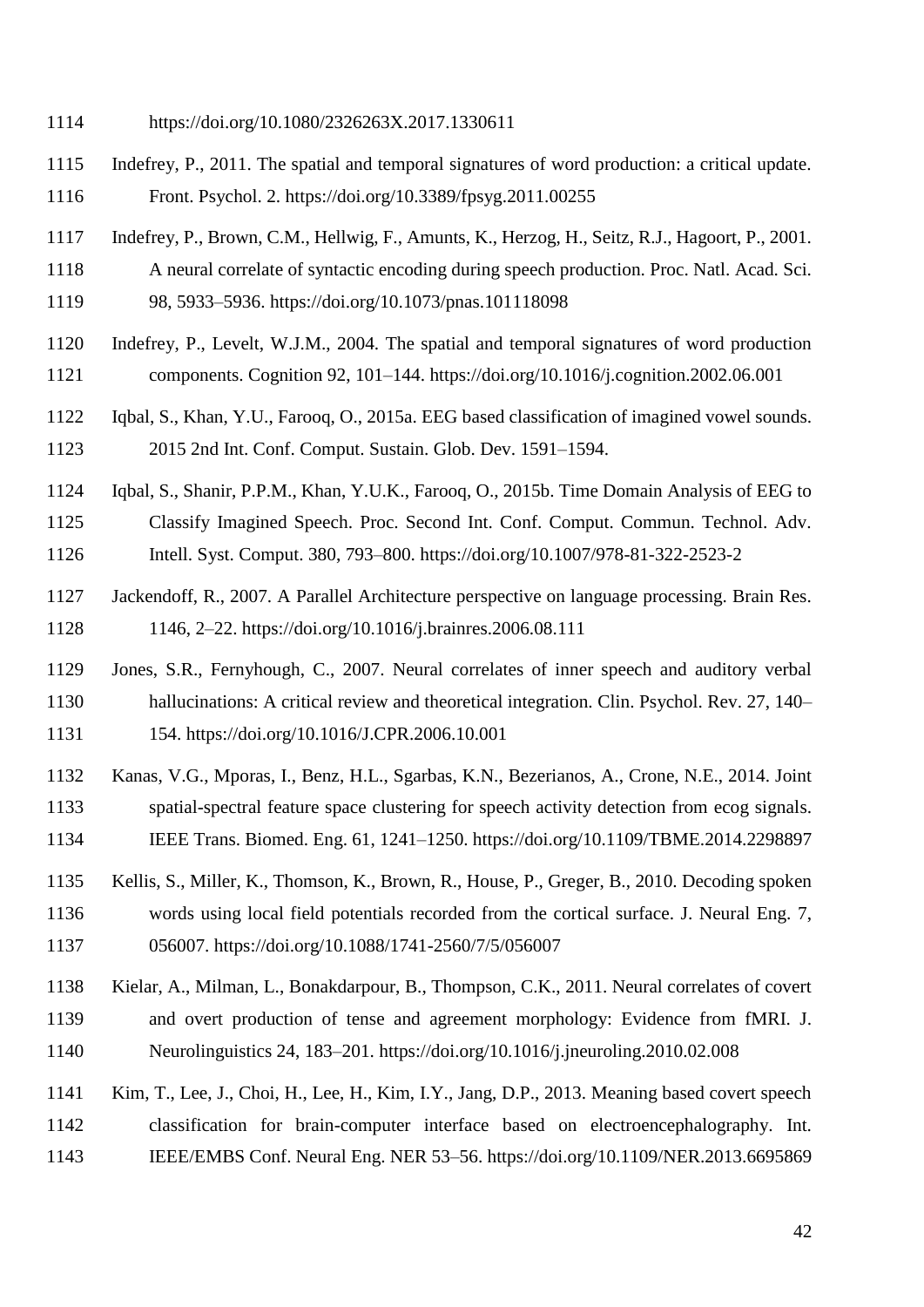Lambon Ralph, M.A., Moriarty, L., Sage, K., Ackerman, T., Arul, K., Bird, H., Crisp, J., Davies, S., Ellis, A., Harold, R., Heaney, P., Jones, M., Knapp, S., Luff, H., McKinnon, R., Morris, J., Newton, A., Raynor, R., Sharpe, S., Southwell, L., Swinson, J., Taylor, L.,

- 
- Walker, E., Whitton, E., 2002. Anomia is simply a reflection of semantic and phonological impairments: Evidence from a case-series study. Aphasiology 16, 56–82.
- https://doi.org/10.1080/02687040143000448
- Leuthardt, E.C., Gaona, C., Sharma, M., Szrama, N., Roland, J., Freudenberg, Z., Solis, J., Breshears, J., Schalk, G., 2011. Using the electrocorticographic speech network to control a brain–computer interface in humans. J. Neural Eng. 8, 036004. https://doi.org/10.1088/1741-2560/8/3/036004
- Levelt, W.J.M., 1999. Models of word production. Trends Cogn. Sci. 3, 223–232. https://doi.org/10.1016/S1364-6613(99)01319-4
- Levelt, W.J.M., 1992. Accessing words in speech production: Stages, processes and representations. Cognition 42, 1–22. https://doi.org/10.1016/0010-0277(92)90038-J
- Levelt, W.J.M., Roelofs, A., Meyer, A.S., 1999. A theory of lexical access in speech production. Behav. Brain Sci. 22, 1–75. https://doi.org/10.1017/S0140525X99001776
- Livezey, J.A., Bouchard, K.E., Chang, E.F., 2018. Deep learning as a tool for neural data analysis: speech classification and cross-frequency coupling in human sensorimotor cortex 1–23.
- Llorens, A., Trébuchon, A., Liégeois-Chauvel, C., Alario, F.X., 2011. Intra-cranial recordings of brain activity during language production. Front. Psychol. 2, 1–12. https://doi.org/10.3389/fpsyg.2011.00375
- Lotte, F., Brumberg, J.S., Brunner, P., Gunduz, A., Ritaccio, A.L., Guan, C., Schalk, G., 2015. Electrocorticographic representations of segmental features in continuous speech. Front. Hum. Neurosci. 09, 1–13. https://doi.org/10.3389/fnhum.2015.00097
- Love, T., Swinney, D., Walenski, M., Zurif, E., 2008. How left inferior frontal cortex participates in syntactic processing: Evidence from aphasia. Brain Lang. 107, 203–219. https://doi.org/10.1016/j.bandl.2007.11.004
- MacKay, D.G., others, 1992. Constraints on theories of inner speech. Audit. Imag. 121–149.
- Mainy, N., Jung, J., Baciu, M., Kahane, P., Schoendorff, B., Minotti, L., Hoffmann, D., Bertrand, O., Lachaux, J.P., 2008. Cortical dynamics of word recognition. Hum. Brain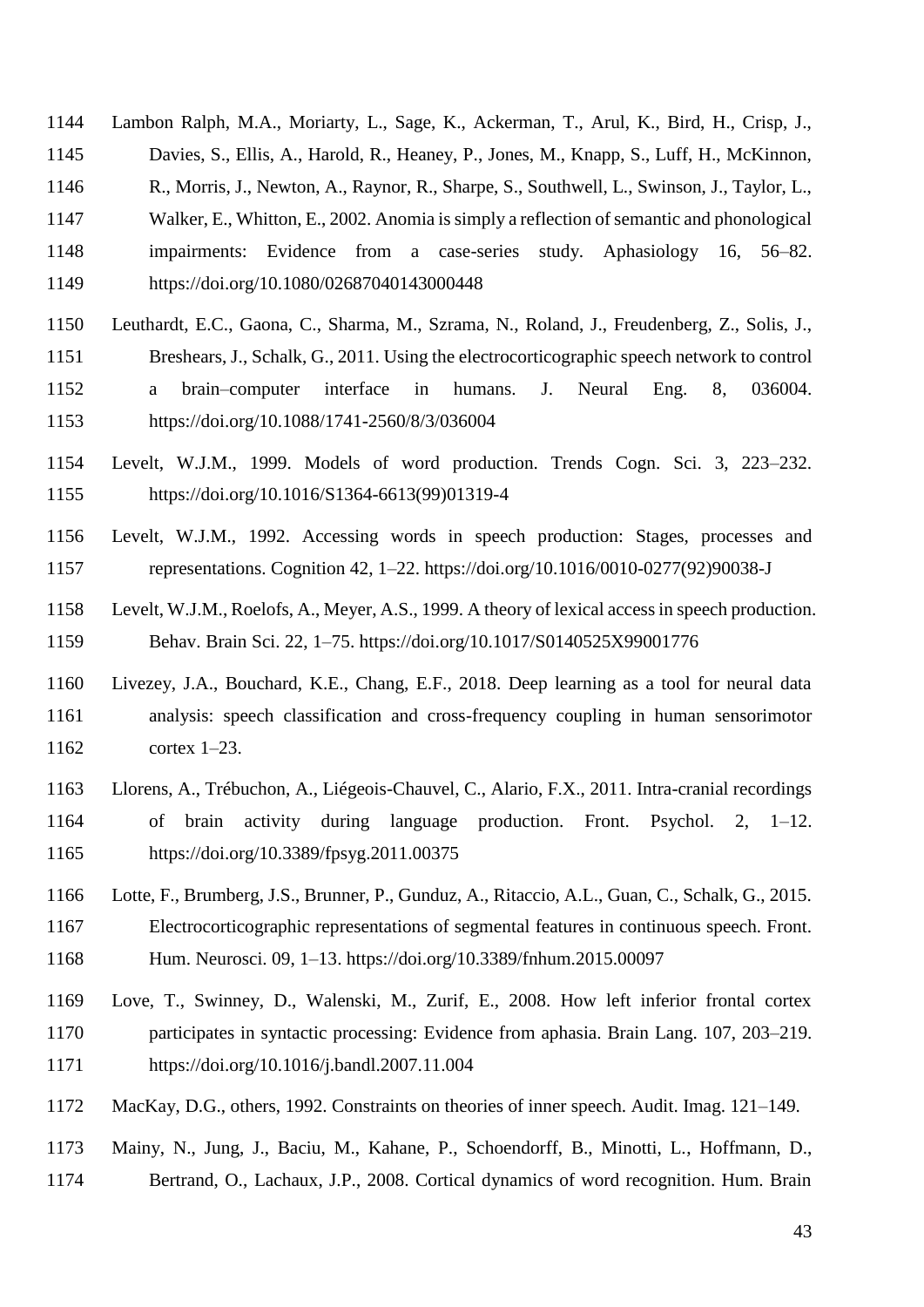- Martin, S., Brunner, P., Holdgraf, C., Heinze, H.-J., Crone, N.E., Rieger, J., Schalk, G., Knight, R.T., Pasley, B.N., 2014. Decoding spectrotemporal features of overt and covert speech from the human cortex. Front. Neuroeng. 7. https://doi.org/10.3389/fneng.2014.00014
- Martin, S., Brunner, P., Iturrate, I., Millán, J. del R., Schalk, G., Knight, R.T., Pasley, B.N.,
- 2016. Word pair classification during imagined speech using direct brain recordings. Sci.
- Rep. 6. https://doi.org/10.1038/srep25803
- Martínez-Manrique, F., Vicente, A., 2015. The activity view of inner speech. Front. Psychol.

6, 1–13. https://doi.org/10.3389/fpsyg.2015.00232

- Marvel, C.L., Desmond, J.E., 2012. From storage to manipulation: How the neural correlates
- of verbal working memory reflect varying demands on inner speech. Brain Lang. 120, 42– 51. https://doi.org/10.1016/j.bandl.2011.08.005
- McGuire, P.K., Silbersweig, D.A., Murray, R.M., David, A.S., Frackowiak, R.S.J., Frith, C.D., 1996a. Functional anatomy of inner speech and auditory verbal imagery. Psychol. Med. 26, 29. https://doi.org/10.1017/S0033291700033699
- McGuire, P.K., Silbersweig, D.A., Wright, I., Murray, R.M., Frackowiak, R.S.J., C.D., F., McGuire, P.K., Silbersweig, D.A., Wright, I., Murray, R.M., Frackowiak, R.S., Frith, C.D., 1996b. The neural correlates of inner speech and auditory verbal imagery in schizophrenia: Relationship to auditory verbal hallucinations. Br. J. Psychiatry 169, 148– 159.
- Miyake, A., Emerson, M.J., Padilla, F., Ahn, J.C., 2004. Inner speech as a retrieval aid for task goals: The effects of cue type and articulatory suppression in the random task cuing paradigm. Acta Psychol. (Amst). 115, 123–142. https://doi.org/10.1016/j.actpsy.2003.12.004
- Mohr, B., Pulvermüller, F., Mittelstädt, K., Rayman, J., 1996. Multiple simultaneous stimulus presentation facilitates lexical processing. Neuropsychologia 34, 1003–1013.
- Morin, A., Michaud, J., 2007. Self-awareness and the left inferior frontal gyrus: Inner speech use during self-related processing. Brain Res. Bull. 74, 387–396. https://doi.org/10.1016/J.BRAINRESBULL.2007.06.013
- Moses, D.A., Leonard, M.K., Chang, E.F., 2018. Real-time classification of auditory sentences using evoked cortical activity in humans. J. Neural Eng. 15, 036005.

Mapp. 29, 1215–1230. https://doi.org/10.1002/hbm.20457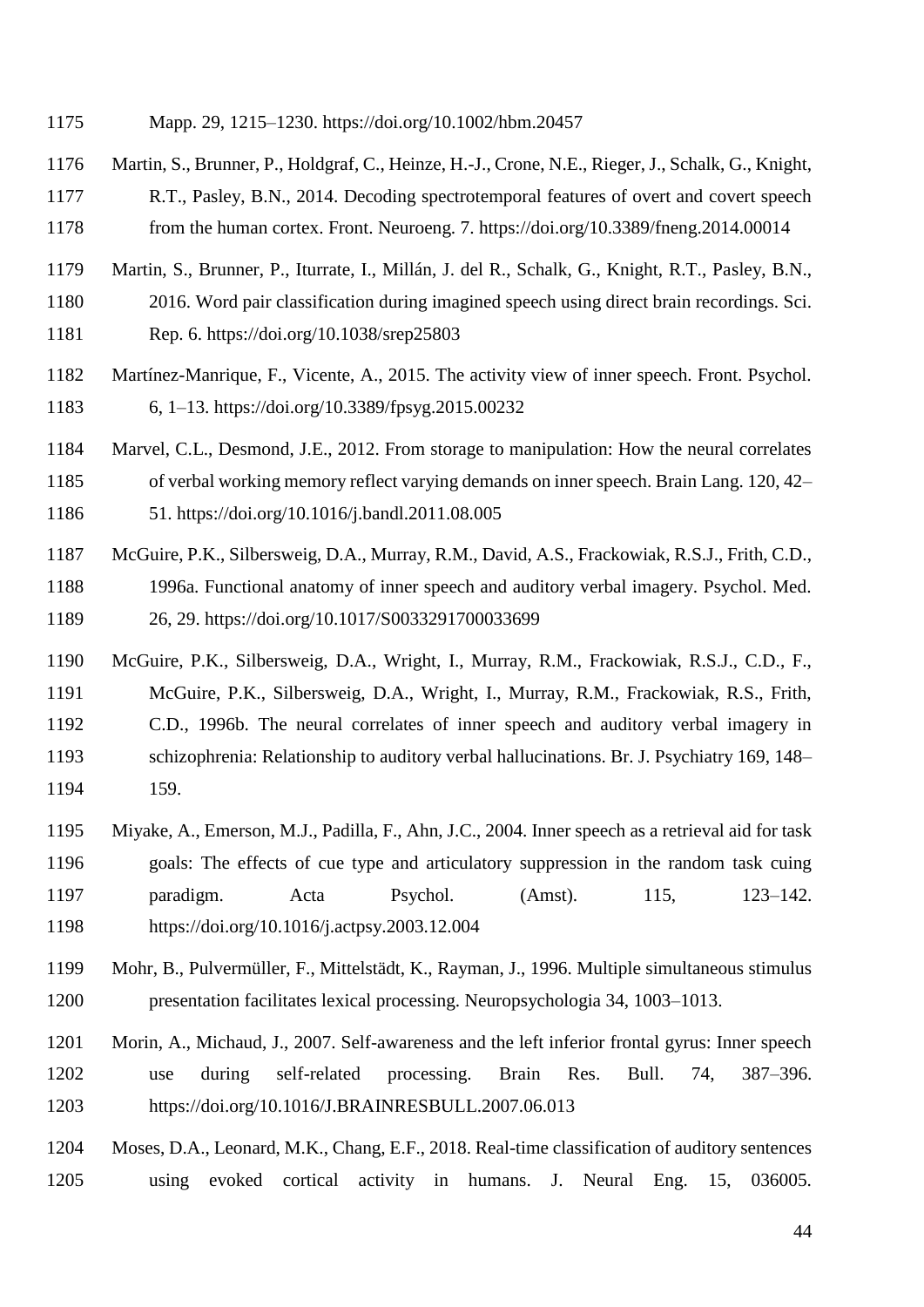https://doi.org/10.1088/1741-2552/aaab6f

- Mugler, E.M., Goldrick, M., Slutzky, M.W., 2014a. Cortical encoding of phonemic context during word production. Conf. Proc. ... Annu. Int. Conf. IEEE Eng. Med. Biol. Soc. IEEE Eng. Med. Biol. Soc. Annu. Conf. 2014, 6790–6793. https://doi.org/10.1109/EMBC.2014.6945187
- Mugler, E.M., Patton, J.L., Flint, R.D., Wright, Z.A., Schuele, S.U., Rosenow, J., Shih, J.J., Krusienski, D.J., Slutzky, M.W., 2014b. Direct classification of all American English phonemes using signals from functional speech motor cortex. J. Neural Eng. 11, 035015. https://doi.org/10.1088/1741-2560/11/3/035015
- Nguyen, C.H., Karavas, G., Artemiadis, P., 2017. Inferring imagined speech using EEG signals: a new approach using Riemannian Manifold features. J. Neural Eng. https://doi.org/10.1088/1741-2552/aa8235
- Oken, B.S., Orhan, U., Roark, B., Erdogmus, D., Fowler, A., Mooney, A., Peters, B., Miller, M., Fried-Oken, M.B., 2014. Brain–Computer Interface With Language Model– Electroencephalography Fusion for Locked-In Syndrome. Neurorehabil. Neural Repair. https://doi.org/10.1177/1545968313516867
- Oppenheim, G.M., Dell, G.S., 2010. Motor movement matters: The flexible abstractness of inner speech. Mem. Cognit. 38, 1147–1160. https://doi.org/10.3758/MC.38.8.1147
- Oppenheim, G.M., Dell, G.S., 2008. Inner speech slips exhibit lexical bias, but not the 1225 phonemic similarity effect. Cognition 106, 528–537. https://doi.org/10.1016/j.cognition.2007.02.006
- Palmer, E.D., Rosen, H.J., Ojemann, J.G., Buckner, R.L., Kelley, W.M., Petersen, S.E., 2001. An event-related fMRI study of overt and covert word stem completion. Neuroimage 14, 182–193. https://doi.org/10.1006/nimg.2001.0779
- Pandarinath, C., Nuyujukian, P., Blabe, C.H., Sorice, B.L., Saab, J., Willett, F.R., Hochberg,
- L.R., Shenoy, K. V., Henderson, J.M., 2017. High performance communication by people with paralysis using an intracortical brain-computer interface. Elife 6, 1–27. https://doi.org/10.7554/eLife.18554
- Paulesu, E., Frith, C.D., Frackowiak, R.S.J., 1993. The neural correlates of the verbal component of working memory. Nature 361, 342–345.
- Paulesu, E., Goldacre, B., Scifo, P., Cappa, S.F., Gilardi, M.C., Castiglioni, I., Perani, D., Fazio,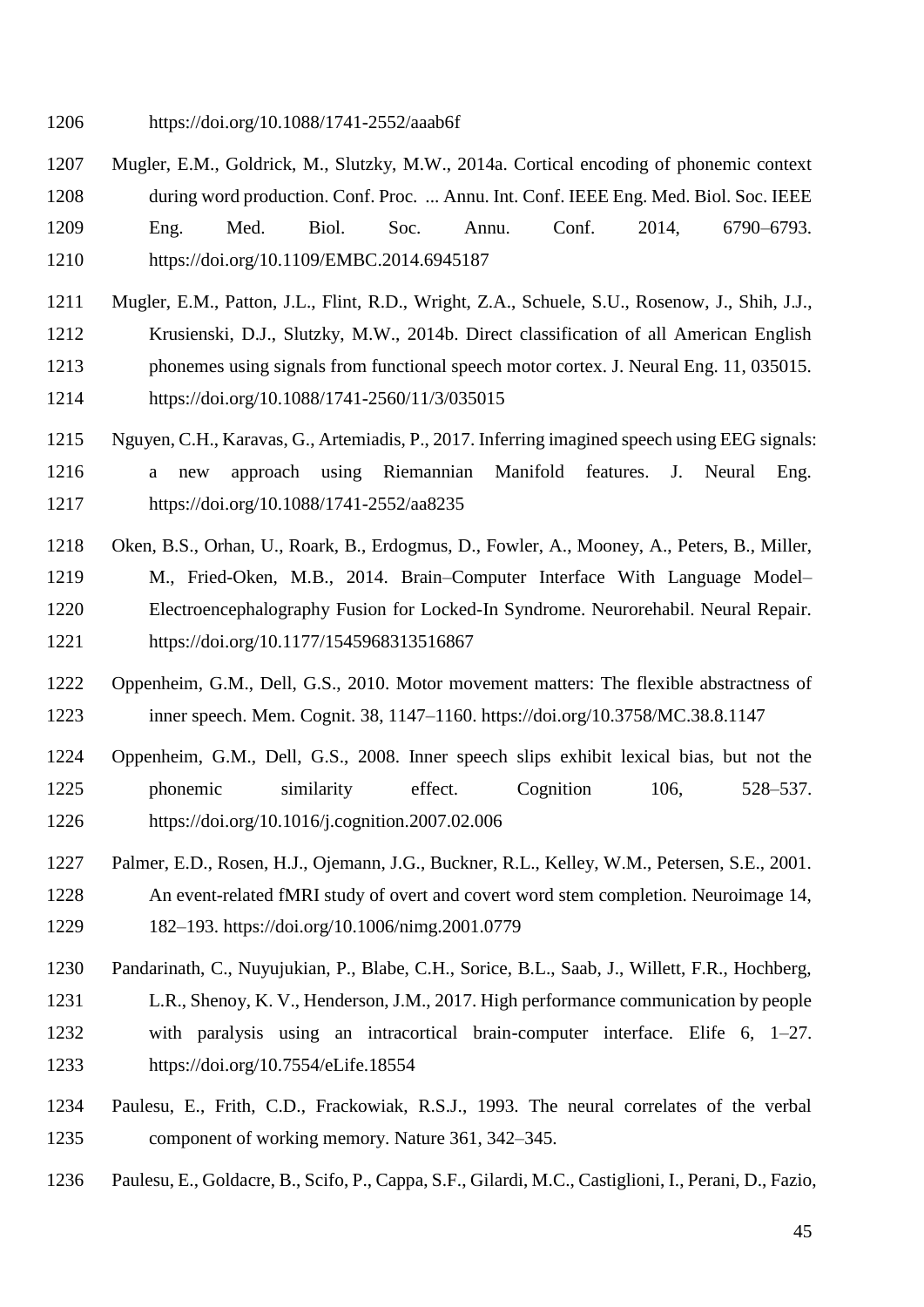- F., 1997. Functional heterogeneity of left inferior frontal cortex as revealed by fMRI. Neuroreport 8, 2011–2017. https://doi.org/10.1097/00001756-199705260-00042
- Pei, X., Barbour, D.L., Leuthardt, E.C., Schalk, G., 2011a. Decoding vowels and consonants in spoken and imagined words using electrocorticographic signals in humans. J. Neural Eng. 8, 046028. https://doi.org/10.1088/1741-2560/8/4/046028
- Pei, X., Leuthardt, E.C., Gaona, C.M., Brunner, P., Wolpaw, J.R., Schalk, G., 2011b. Spatiotemporal dynamics of electrocorticographic high gamma activity during overt and covert word repetition. Neuroimage 54, 2960–2972. https://doi.org/10.1016/j.neuroimage.2010.10.029
- Perrone-Bertolotti, M., Rapin, L., Lachaux, J.-P., Lœvenbruck, H., 2014. What is that little voice inside my head? Inner speech phenomenology, its role in cognitive performance, and its relation to self-monitoring. Behav. Brain Res. 261, 220–239. https://doi.org/10.1016/J.BBR.2013.12.034
- Piñango, M.M., Winnick, A., Ullah, R., Zurif, E., 2006. Time-course of semantic composition: The case of aspectual coercion. J. Psycholinguist. Res. 35, 233–244. https://doi.org/10.1007/s10936-006-9013-z
- Porbadnigk, A., Wester, M., Calliess, J., Schultz, T., 2009. EEG-based speech recognition impact of temporal effects. Int. Conf. Bio-inspired Syst. Signal Process. https://doi.org/10.1.1.157.8486
- Price, C.J., 2012. A review and synthesis of the first 20years of PET and fMRI studies of heard speech, spoken language and reading. Neuroimage 62, 816–847. https://doi.org/10.1016/j.neuroimage.2012.04.062
- Pulvermüller, F., 2005. Brain mechanisms linking language and action. Nat. Rev. Neurosci. 6, 576–582. https://doi.org/10.1038/2201358a0
- Pulvermüller, F., 1999. Words in the brain ' s language. Behav. Brain Sci. 22, 253–336. https://doi.org/10.1016/j.bandl.2004.12.007
- Ramsey, N.F., Salari, E., Aarnoutse, E.J., Vansteensel, M.J., Bleichner, M.B., Freudenburg, Z.V., 2017. Decoding spoken phonemes from sensorimotor cortex with high-density ECoG grids. Neuroimage 1–11. https://doi.org/10.1016/j.neuroimage.2017.10.011
- Rezazadeh Sereshkeh, A., Trott, R., Bricout, A., Chau, T., 2017a. EEG Classification of Covert
- Speech Using Regularized Neural Networks. IEEE/ACM Trans. Audio Speech Lang.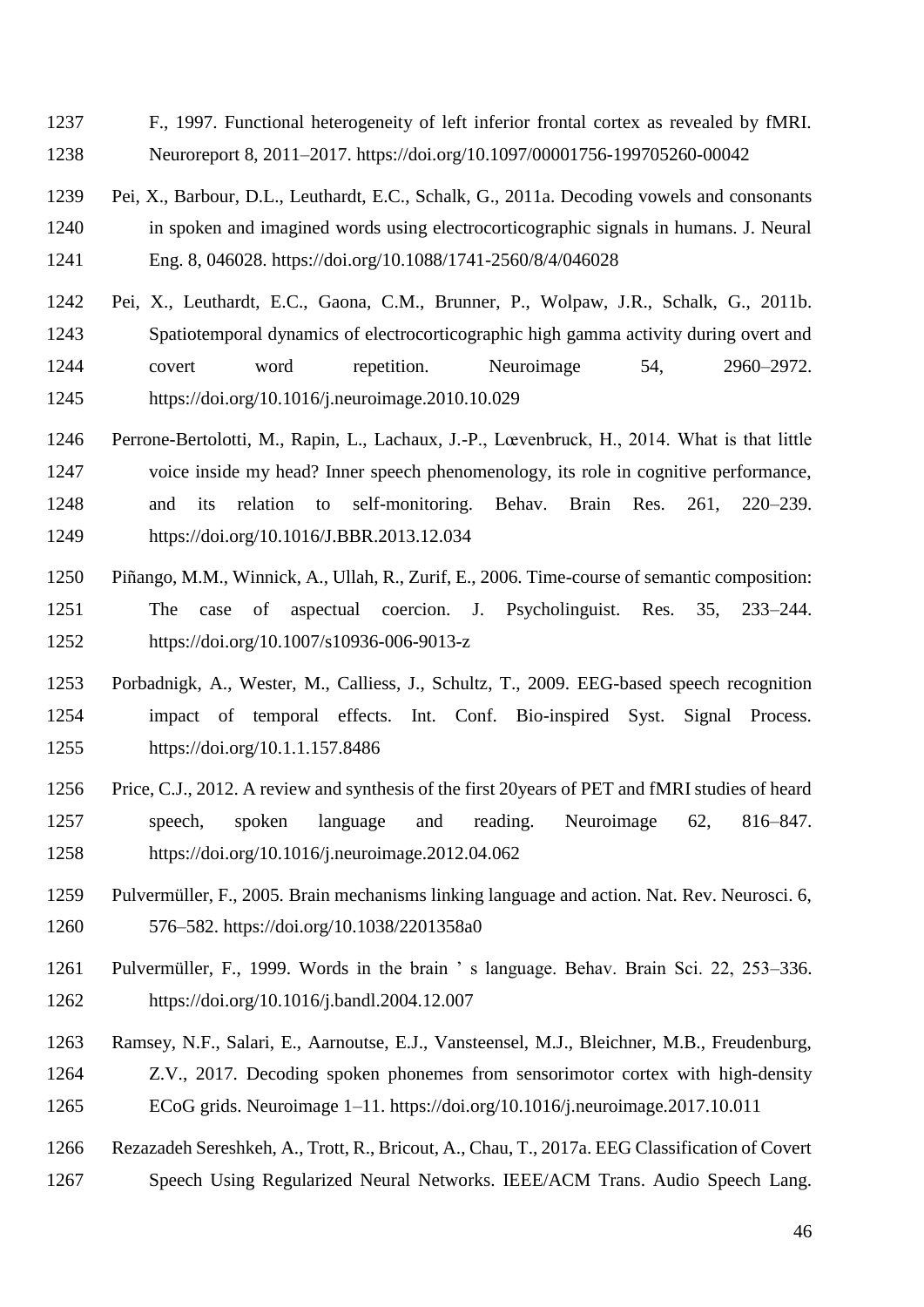- Process. 25, 2292–2300. https://doi.org/10.1109/TASLP.2017.2758164
- Rezazadeh Sereshkeh, A., Trott, R., Bricout, A., Chau, T., 2017b. Online EEG Classification of Covert Speech for Brain–Computer Interfacing. Int. J. Neural Syst. 27, 1750033. https://doi.org/10.1142/S0129065717500332
- Riès, S.K., Dhillon, R.K., Clarke, A., King-Stephens, D., Laxer, K.D., Weber, P.B., Kuperman,
- R.A., Auguste, K.I., Brunner, P., Schalk, G., Lin, J.J., Parvizi, J., Crone, N.E., Dronkers,
- N.F., Knight, R.T., 2017. Spatiotemporal dynamics of word retrieval in speech production
- revealed by cortical high-frequency band activity. Proc. Natl. Acad. Sci. 114, E4530–
- E4538. https://doi.org/10.1073/pnas.1620669114
- Ruescher, J., Iljina, O., Altenmüller, D.M., Aertsen, A., Schulze-Bonhage, A., Ball, T., 2013. Somatotopic mapping of natural upper- and lower-extremity movements and speech production with high gamma electrocorticography. Neuroimage 81, 164–177. https://doi.org/10.1016/j.neuroimage.2013.04.102
- Scott, M., Yeung, H.H., Gick, B., Werker, J.F., 2013. Inner speech captures the perception of external speech. J. Acoust. Soc. Am. 133, EL286-EL292. https://doi.org/10.1121/1.4794932
- Sedivy, J., 2014. Language in mind: An introduction to psycholinguistics. Sinauer Associates, Incorporated, Sunderland, MA.
- Segalowitz, S.J., Lane, K., 2004. Perceptual fluency and lexical access for function versus content words. Behav. Brain Sci. 27, 2018.
- Shergill, S., Bullmore, E., 2001. A functional study of auditory verbal imagery. Psychol. Med. 31, 241–253.
- Shergill, S.S., Brammer, M.J., Fukuda, R., Bullmore, E., Amaro, E., Murray, R.M., McGuire, P.K., 2002. Modulation of activity in temporal cortex during generation of inner speech. Hum. Brain Mapp. 16, 219–227. https://doi.org/10.1002/hbm.10046
- Shuster, L.I., Lemieux, S.K., 2005. An fMRI investigation of covertly and overtly produced mono- and multisyllabic words. Brain Lang. 93, 20–31. https://doi.org/10.1016/j.bandl.2004.07.007
- Song, Y., Sepulveda, F., 2014. Classifying speech related vs. idle state towards onset detection in brain-computer interfaces overt, inhibited overt, and covert speech sound production vs. idle state. IEEE 2014 Biomed. Circuits Syst. Conf. BioCAS 2014 - Proc. 568–571.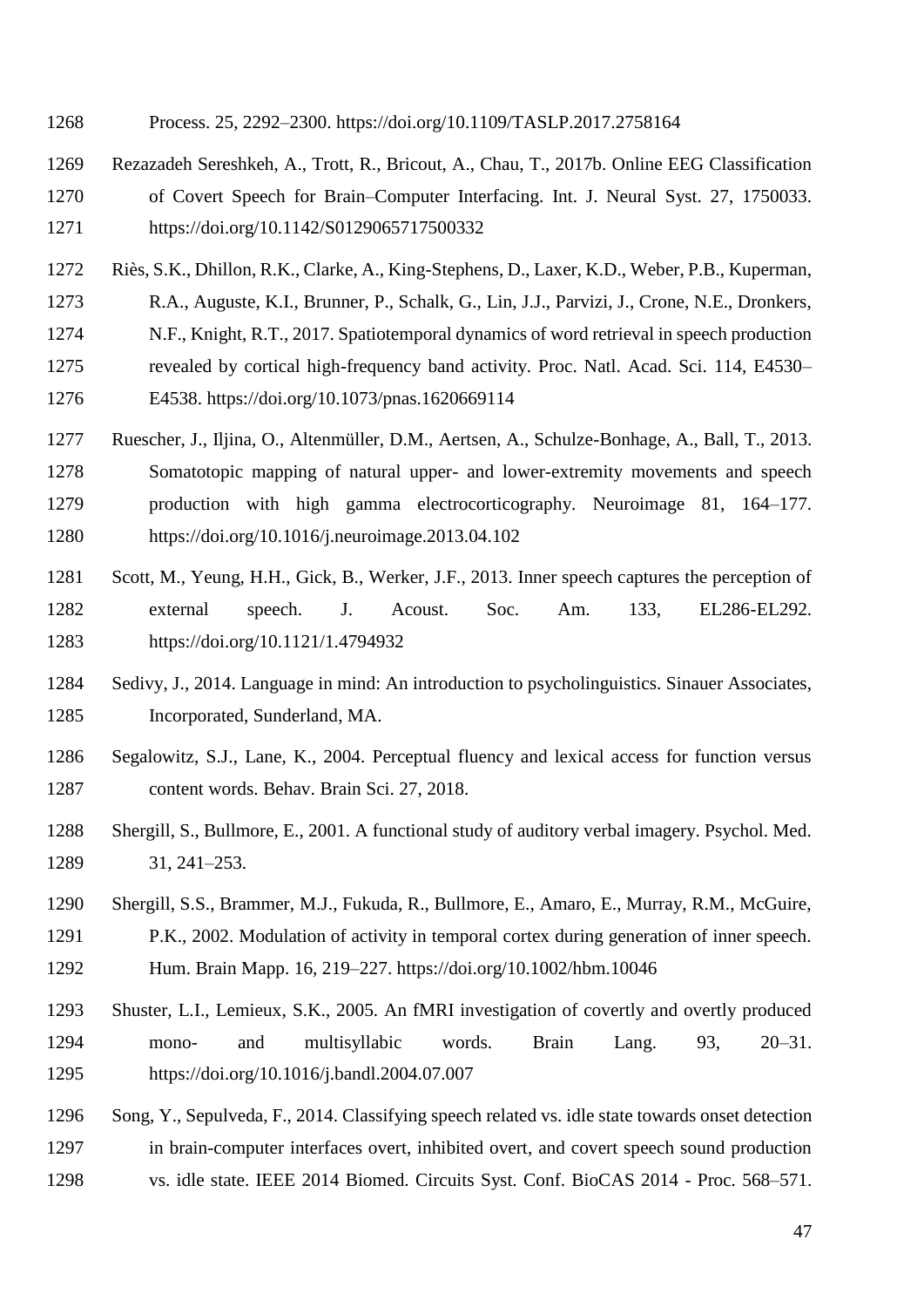- Stark, B.C., Geva, S., Warburton, E.A., 2017. Inner Speech's Relationship With Overt Speech in Poststroke Aphasia. J. Speech, Lang. Hear. Res. 26, 1–10. https://doi.org/10.1044/2017
- Szekely, A., D'Amico, S., Devescovi, A., Federmeier, K., Herron, D., Iyer, G., Jacobsen, T.,
- Arévalo, A.L., Vargha, A., Bates, E., 2005. Timed action and object naming. Cortex 41,
- 7–25. https://doi.org/10.1016/S0010-9452(08)70174-6
- Tabar, Y.R., Halici, U., 2017a. A novel deep learning approach for classification of EEG motor imagery signals. J. Neural Eng. 14, 016003. https://doi.org/10.1088/1741- 2560/14/1/016003
- Tabar, Y.R., Halici, U., 2017b. Brain Computer Interfaces for Silent Speech. Eur. Rev. 25, 208–230. https://doi.org/10.1017/S1062798716000569
- Tian, X., Poeppel, D., 2013. The Effect of Imagination on Stimulation: The Functional Specificity of Efference Copies in Speech Processing. J. Cogn. Neurosci. 25, 1020–1036. https://doi.org/10.1162/jocn
- Torres-García, A.A., Reyes-García, C.A., Villaseñor-Pineda, L., García-Aguilar, G., 2016. Implementing a fuzzy inference system in a multi-objective EEG channel selection model for imagined speech classification. Expert Syst. Appl. 59, 1–12. https://doi.org/10.1016/j.eswa.2016.04.011
- Vigneau, M., Beaucousin, V., Herv??, P.Y., Duffau, H., Crivello, F., Houd??, O., Mazoyer, B., Tzourio-Mazoyer, N., 2006. Meta-analyzing left hemisphere language areas: Phonology, semantics, and sentence processing. Neuroimage 30, 1414–1432. https://doi.org/10.1016/j.neuroimage.2005.11.002
- Wang, W., Degenhart, A.D., Sudre, G.P., Pomerleau, D.A., Tyler-Kabara, E.C., 2011. Decoding semantic information from human electrocorticographic (ECoG) signals. Proc. Annu. Int. Conf. IEEE Eng. Med. Biol. Soc. EMBS 6294–6298. https://doi.org/10.1109/IEMBS.2011.6091553
- Wang, Y.Y., Wang, P., Yu, Y., 2018. Decoding English alphabet letters using EEG phase information. Front. Neurosci. 12, 1–10. https://doi.org/10.3389/fnins.2018.00062
- Wheeldon, L.R., Levelt, W.J.M., 1995. Monitoring the Time Course of Phonological Encoding. J. Mem. Lang. 34, 311–334.

https://doi.org/10.1109/BioCAS.2014.6981789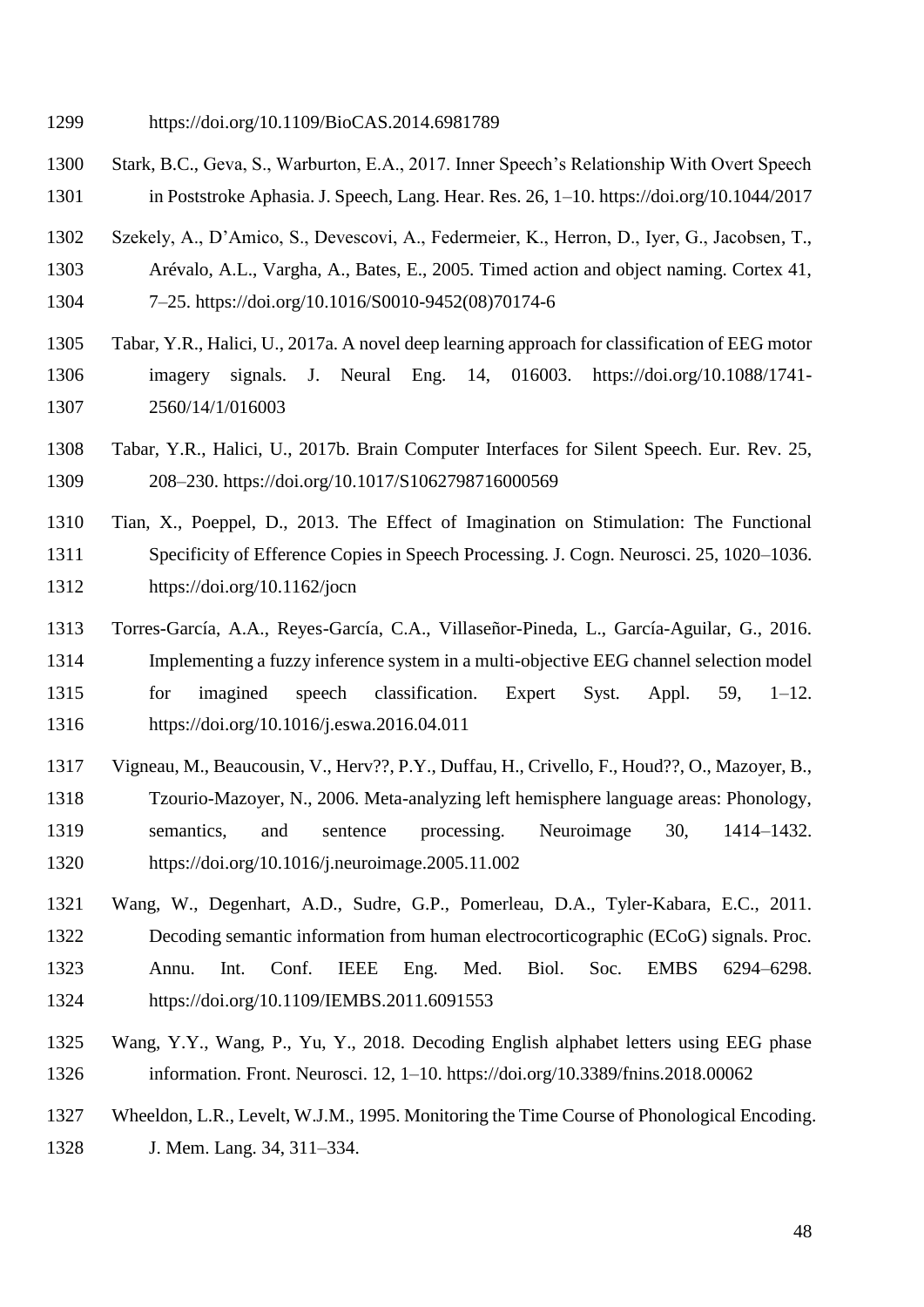- Whitney, C., Kirk, M., O'Sullivan, J., Lambon Ralph, M.A., Jefferies, E., 2012. Executive Semantic Processing Is Underpinned by a Large-scale Neural Network: Revealing the Contribution of Left Prefrontal, Posterior Temporal, and Parietal Cortex to Controlled Retrieval and Selection Using TMS. J. Cogn. Neurosci. 24, 133–147. https://doi.org/10.1162/jocn\_a\_00123
- Wildgruber, D., Ackermann, H., Grodd, W., 2001. Differential contributions of motor cortex, basal ganglia, and cerebellum to speech motor control: Effects of syllable repetition rate evaluated by fMRI. Neuroimage 13, 101–109. https://doi.org/10.1006/nimg.2000.0672
- Yoshimura, N., Nishimoto, A., Belkacem, A.N., Shin, D., Kambara, H., Hanakawa, T., Koike, Y., 2016. Decoding of covert vowel articulation using electroencephalography cortical currents. Front. Neurosci. 10, 1–15. https://doi.org/10.3389/fnins.2016.00175
- Zaccarella, E., Friederici, A.D., 2016. The neurobiological nature of syntactic hierarchies. Neurosci. Biobehav. Rev. https://doi.org/10.1016/j.neubiorev.2016.07.038
- Zaccarella, E., Friederici, A.D., 2015. Merge in the human brain: A sub-region based functional investigation in the left pars opercularis. Front. Psychol. 6, 1–9. https://doi.org/10.3389/fpsyg.2015.01818
- Zatorre, R.J., Halpern, A.R., 2005. Mental concerts: Musical imagery and auditory cortex. Neuron 47, 9–12. https://doi.org/10.1016/j.neuron.2005.06.013
- Zhang, D., Gong, E., Wu, W., Lin, J., Zhou, W., Hong, B., 2012. Spoken sentences decoding based on intracranial high gamma response using dynamic time warping. Proc. Annu. Int. Conf. IEEE Eng. Med. Biol. Soc. EMBS 3292–3295. https://doi.org/10.1109/EMBC.2012.6346668
- Zhao, S., Rudzicz, F., 2015. Classifying phonological categories in imagined and articulated speech. ICASSP, IEEE Int. Conf. Acoust. Speech Signal Process. - Proc. 2015–Augus, 992–996. https://doi.org/10.1109/ICASSP.2015.7178118
- 

#### **Figure Descriptions**

 **Figure 5 Seeking a Naturalistic form of communication through Direct-speech BCI. A DS-BCI is a system that decodes neural signals (e.g., electroencephalography (EEG) or**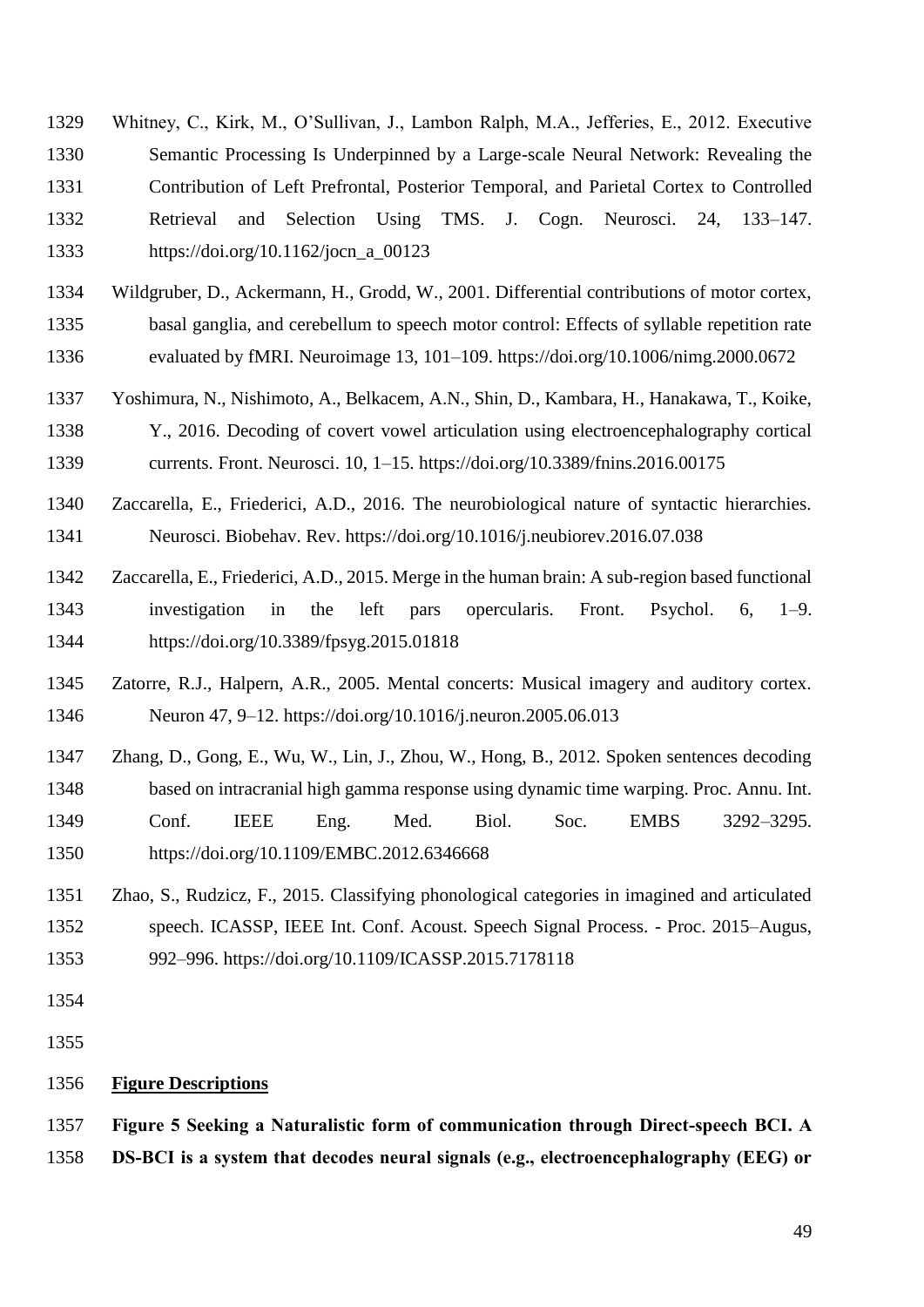**electrocorticography (ECoG) (B) corresponding to imagined speech (A). Recorded signals are processed to facilitate maximal information extraction and improvement of signal-to-noise ratio (C). The feature extraction (D) and classification (E) stages compute the most discriminative information in the recorded signals and classify them as a part- of-speech. The output of a DS-BCI system is a textual representation of the imagined speech (F) and auditory representation which can be used for both communication and feedback (G).**

 In this example, the user actively produces the words "I am thirsty!" with imagined speech. The signals acquired are temporally-aligned with each word to facilitate feature extraction and classification. The system produces two outputs: a text print-out of the imagined speech words being produced and a synthesised audio output, i.e. "I am thirsty!"

 **Figure 6 Direct-speech BCI studies categorised according to recording techniques and types of speech. (A) is a cross-categorisation of DS-BCI studies according to the recording techniques applied and the types of speech being investigated. The time-period for this analysis begins with the study of Blakely et al. (Blakely, Miller, Rao, Holmes, & Ojemann, 2008), due to this being the first study based on the BCI paradigm depicted, and runs to 2018. Criteria for inclusion in this analysis are those studies using said recording techniques to decode speech production (overt, imagined, and intended) directly from neural activity. EEG and ECoG are the most-often used recording approaches. High temporal resolution is an important feature of both. Although micro-electrodes do offer high spatial and temporal resolution, their use is not always possible or appropriate. Overt speech has been used as a proxy for imagined speech, or in comparative studies. The behavioural difficulty of studying imagined speech is, at least in-part, a reason for this trend. The two bar-graphs (B) show the distribution of measurement techniques and of types of speech used across all studies. ECoG is utilised in a total of twenty studies and EEG in a total of sixteen. See Table 2.**

 **Figure 7 Neuroanatomical regions associated with imagined speech production. The diagram depicts brain regions typically associated with language function in the left- hemisphere (Berwick, Friederici, Chomsky, & Bolhuis, 2013), with each of the numbered sections indicating one of Brodmann's Areas (BA). The IFG, which includes BA44 and BA45, is the most common region associated with imagined speech production. Single word and sentence production both activate the IFG, and the region is thought to be associated with word retrieval and associated meanings (BA45). Both the STG and MTG**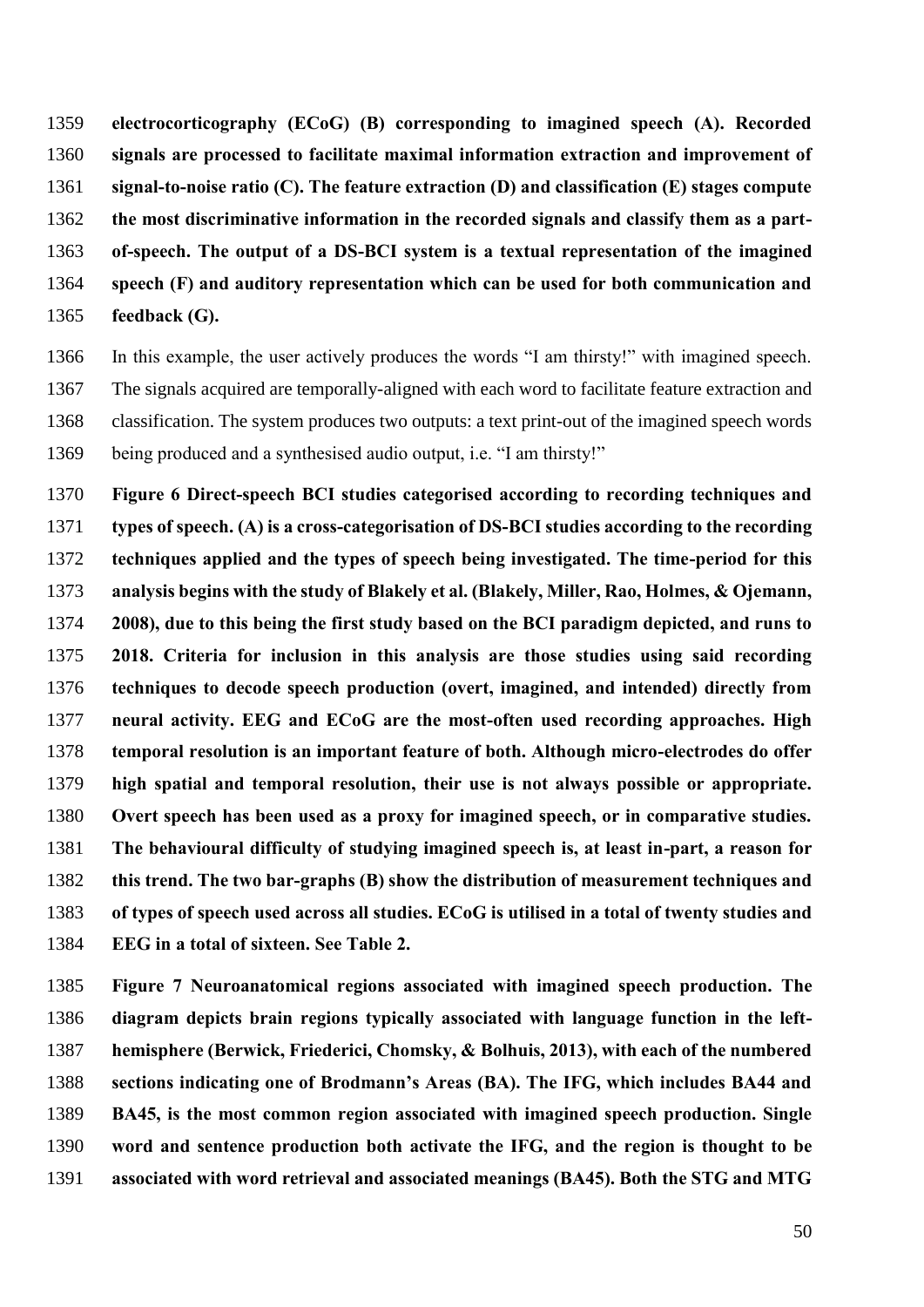**have been implicated in imagined speech studies as relating to the phonological loop and to production of dialogic imagined speech. The dorsal pathways between BA44 and the posterior superior temporal cortex (pSTC) supports core syntactic processes. The ventral pathways, including between BA45 and the temporal cortex (TC), support processing of semantic and conceptual information. Reprinted with permission from (Berwick et al., 2013), copyright 2013, Elsevier.**

 **Figure 8 Speech production models with estimated time courses. Although models can differ in the number of components, there is general agreement that speech production is a staged, hierarchical process with a temporal structure, as indicated in the diagram. In (A), estimated time courses associated with the stages of production are provided in milliseconds (ms) (Indefrey, 2011) along with a production model containing two major components. These are the word (lemma) level and the phonological level (Hickok, 2012). In (B), a more detailed model depicts several different phases in the production process (Levelt, Roelofs, & Meyer, 1999). The initial stage is conceptual preparation, where a message to be expressed is formulated and a lexical concept produced. Next is lexical selection, in which a word or lemma is retrieved for use. Following selection of a lemma, the morphological stage bridges between the conceptual domain and the phonological, or articulatory domain. A word is then encoded in syllabic form before being encoded in phonetic form, from which the audible output is produced. In (C), a truncated version of the model in (A) is presented to highlight the stages of production corresponding to imagined speech. The estimated time courses end with the phonological encoding/syllabification stage. A is adapted with permission from (Hickok, 2012), copyright 2012, Springer Nature. B is adapted with permission from (Levelt, Roelofs, & Meyer, 1999), copyright 1999, Cambridge University Press. \*upper boundary.**

- 
- 
- 
- 
- 
-